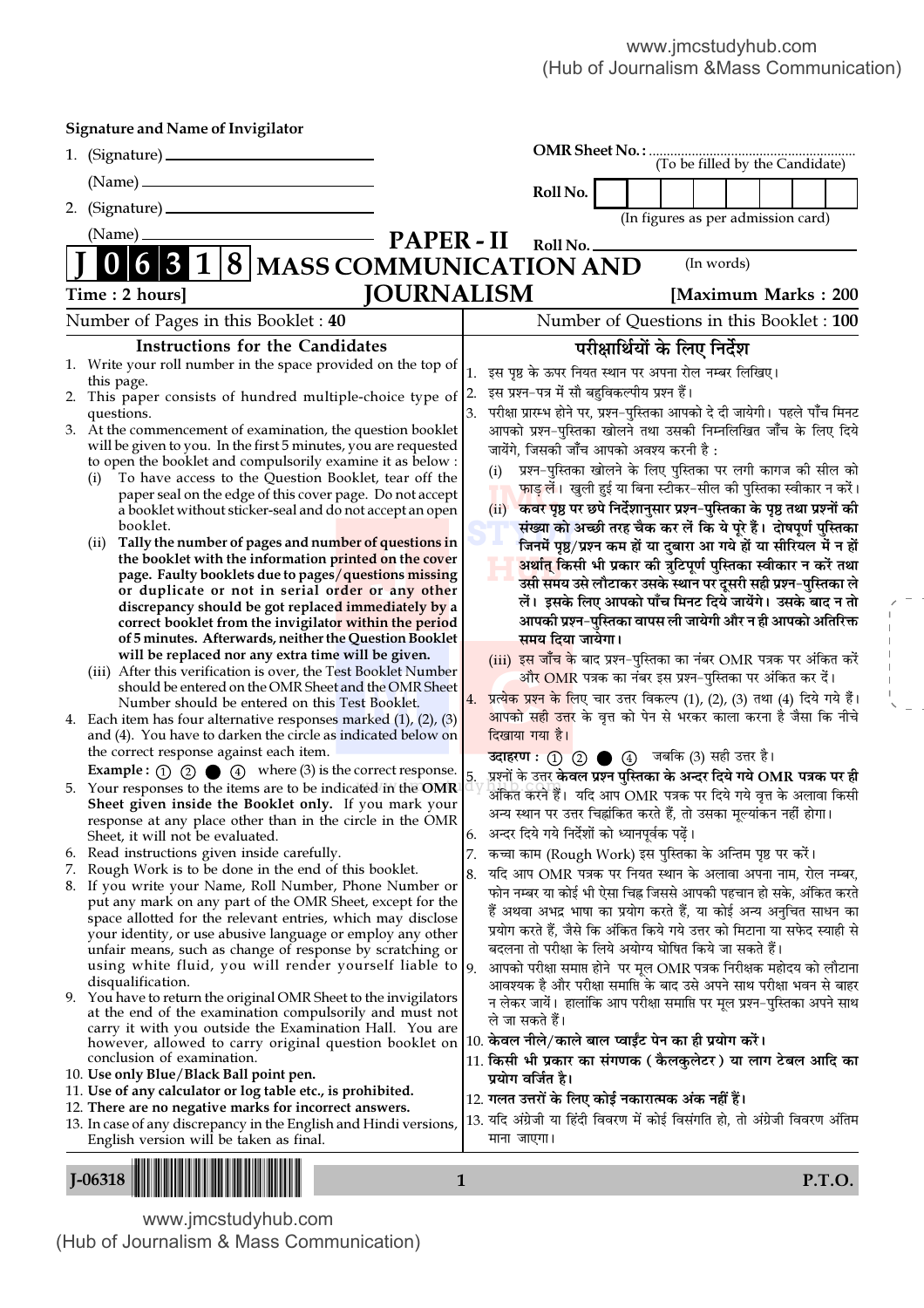# MASS COMMUNICATION AND JOURNALISM PAPER - II

Note : This paper contains hundred (100) objective type questions of two (2) marks each. All questions are compulsory.

| Newspaper 'Iskra' belongs to:<br>1. |     |                                                                       |     |                                  |                |           |                           |     |                                                                                        |
|-------------------------------------|-----|-----------------------------------------------------------------------|-----|----------------------------------|----------------|-----------|---------------------------|-----|----------------------------------------------------------------------------------------|
|                                     | (1) | Japan                                                                 | (2) | North Korea                      |                | (3)       | The Phillippines (4)      |     | Russia                                                                                 |
| 2.                                  |     | In the mediated world, temporary and incomplete consensus is called : |     |                                  |                |           |                           |     |                                                                                        |
|                                     | (1) | Publicity                                                             | (2) | Public opinion                   |                | (3)       | Public relations (4)      |     | Propaganda                                                                             |
| 3.                                  |     | Cultivation analysis is a :                                           |     |                                  |                |           |                           |     |                                                                                        |
|                                     | (1) | Hierarchal perspective                                                |     |                                  | (2)            |           | Political perspective     |     |                                                                                        |
|                                     | (3) | Non-creative perspective                                              |     |                                  | (4)            |           | Stalagmite perspective    |     |                                                                                        |
| 4.                                  |     | Mass media legitimise the <b>audience's</b> :                         |     |                                  |                |           |                           |     |                                                                                        |
|                                     | (1) | Family relations                                                      |     |                                  | (2)            |           | Power structure           |     |                                                                                        |
|                                     | (3) | Political connections                                                 |     |                                  | (4)            |           | Prestige and status       |     |                                                                                        |
|                                     |     |                                                                       |     |                                  |                |           |                           |     |                                                                                        |
| 5.                                  |     | beliefs as :                                                          |     |                                  |                |           |                           |     | King and Cushman have described grassroots participation, local knowledge and cultural |
|                                     | (1) | New myths                                                             | (2) | Old myths<br>www.jmcstudyhub.com |                | (3)       | New fads                  | (4) | Cultural fashion                                                                       |
| 6.                                  |     | Walter Lippmann's public opinion reflects the early perception of :   |     |                                  |                |           |                           |     |                                                                                        |
|                                     | (1) | Direct media effects                                                  |     |                                  | (2)            |           | Indirect media effects    |     |                                                                                        |
|                                     | (3) | Passive media effects                                                 |     |                                  | (4)            |           | Unclear media effects     |     |                                                                                        |
| 7.                                  |     | Henri Lefébvere, in relation to mass media, proposed the concept of : |     |                                  |                |           |                           |     |                                                                                        |
|                                     | (1) | Social conflict                                                       |     |                                  | (2)            |           | Media oligarchy           |     |                                                                                        |
|                                     | (3) | Commonplace commodity                                                 |     |                                  | (4)            | Spectacle |                           |     |                                                                                        |
| 8.                                  |     | For Enzensberger, the phrase 'The medium is the message' is :         |     |                                  |                |           |                           |     |                                                                                        |
|                                     | (1) | A prominent thesis                                                    |     |                                  | (2)            |           | A generalised production  |     |                                                                                        |
|                                     | (3) | Yet another message                                                   |     |                                  | (4)            |           | An aesthetic construction |     |                                                                                        |
|                                     |     |                                                                       |     |                                  |                |           |                           |     |                                                                                        |
| $J - 06318$                         |     |                                                                       |     |                                  | $\overline{2}$ |           |                           |     | Paper-II                                                                               |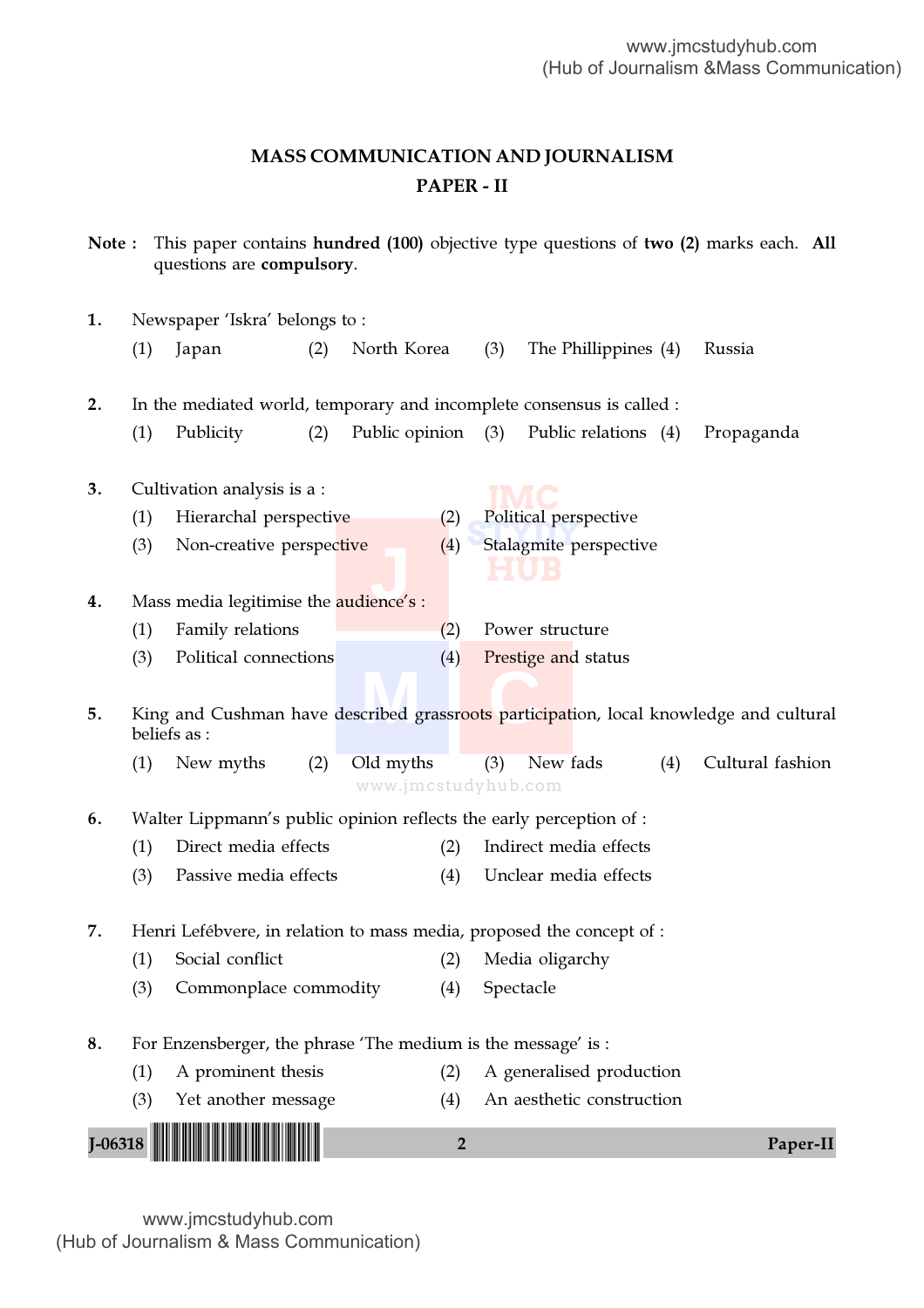# **जनसंचार और पत्रकारिता प्रश्नपत्र - II**

|                                                 | हैं।                                                   |                                                                                |     |                                                               |     |                                      |     | नोट: इस प्रश्नपत्र में सौ (100) बहु-विकल्पीय प्रश्न हैं। प्रत्येक प्रश्न के <b>दो (2)</b> अंक हैं। सभी प्रश्न अनिवार्य |  |  |  |
|-------------------------------------------------|--------------------------------------------------------|--------------------------------------------------------------------------------|-----|---------------------------------------------------------------|-----|--------------------------------------|-----|------------------------------------------------------------------------------------------------------------------------|--|--|--|
| 1.                                              |                                                        | समाचार पत्र 'इस्करा' किस देश से संबंधित है ?                                   |     |                                                               |     |                                      |     |                                                                                                                        |  |  |  |
|                                                 | (1)                                                    | जापान                                                                          | (2) | उत्तरी कोरिया                                                 | (3) | फिलीपीन्स                            | (4) | रूस                                                                                                                    |  |  |  |
| 2.                                              |                                                        | मीडिया जगत में, अस्थाई और अपूर्ण सर्व सहमति क्या कहलाती है?                    |     |                                                               |     |                                      |     |                                                                                                                        |  |  |  |
|                                                 | (1)                                                    | प्रचार                                                                         | (2) | जन–मत                                                         | (3) | जन-संबंध                             | (4) | प्रोपैगैंडा                                                                                                            |  |  |  |
| संवर्धन विश्लेषण (कल्टीवेशन एनालिसिस) है:<br>3. |                                                        |                                                                                |     |                                                               |     |                                      |     |                                                                                                                        |  |  |  |
|                                                 | (1)                                                    | वर्गीकृत परिदृश्य                                                              |     | (2)                                                           |     | राजनैतिक परिदृश्य                    |     |                                                                                                                        |  |  |  |
|                                                 | (3)                                                    | गैर-सृजनशील परिदृश्य                                                           |     |                                                               |     | (4) निलम्बीनिक्षेप परिदृश्य<br>ELUIS |     |                                                                                                                        |  |  |  |
| 4.                                              |                                                        | जन माध्यम दर्शकों के __________ वैध करता है।                                   |     |                                                               |     |                                      |     |                                                                                                                        |  |  |  |
|                                                 | (1)                                                    | पारिवारिक संबंध                                                                |     | (2)                                                           |     | शक्ति संरचना                         |     |                                                                                                                        |  |  |  |
|                                                 | (3)                                                    | राजनैतिक संबंधी                                                                |     | (4)                                                           |     | प्रतिष्ठा और स्थिति                  |     |                                                                                                                        |  |  |  |
| 5.                                              | किया ?                                                 |                                                                                |     |                                                               |     |                                      |     | किंग और कशमैन ने साधारण जन भागीदारी, क्षेत्रीय ज्ञान और सांस्कृतिक विश्वासों को किस रूप में व्याख्यायित                |  |  |  |
|                                                 | (1)                                                    | नये मिथक                                                                       | (2) | पुराने मिथक           (3)     नयी पसंद<br>www.jmcstudyhub.com |     |                                      |     | (4) सांस्कृतिक फैशन                                                                                                    |  |  |  |
| 6.                                              |                                                        | वाल्टर लिपमैन की जन अभिमत की पूर्व धारणा में प्रतिबिंबित है :                  |     |                                                               |     |                                      |     |                                                                                                                        |  |  |  |
|                                                 | (1)                                                    | प्रत्यक्ष मीडिया प्रभाव                                                        |     |                                                               |     | (2) अप्रत्यक्ष मीडिया प्रभाव         |     |                                                                                                                        |  |  |  |
|                                                 | (3)                                                    | निष्क्रिय मीडिया प्रभाव                                                        |     |                                                               |     | (4) अस्पष्ट मीडिया प्रभाव            |     |                                                                                                                        |  |  |  |
| 7.                                              |                                                        | जन माध्यम के संबंध में हेनरी लेफे बिवर ने कौन सा सिद्धांत प्रतिपादित किया था ? |     |                                                               |     |                                      |     |                                                                                                                        |  |  |  |
|                                                 | (1)                                                    | सामाजिक संघर्ष                                                                 |     | (2)                                                           |     | मीडिया कुलीनतंत्र                    |     |                                                                                                                        |  |  |  |
|                                                 | (3)                                                    | सामान्य वस्तु                                                                  |     | (4)                                                           |     | तमाशा (स्पेक्टेकल)                   |     |                                                                                                                        |  |  |  |
| 8.                                              | इंजन्सबर्गर के लिए, 'माध्यम ही संदेश है' वाक्यांश है : |                                                                                |     |                                                               |     |                                      |     |                                                                                                                        |  |  |  |
|                                                 | (1)                                                    | विशिष्ट प्रसंग                                                                 |     | (2)                                                           |     | सामान्यीकृत उत्पाद                   |     |                                                                                                                        |  |  |  |
|                                                 | (3)                                                    | एक सामान्य संदेश                                                               |     | (4)                                                           |     | सौंदर्यशास्त्री निर्माण              |     |                                                                                                                        |  |  |  |
|                                                 |                                                        | $J$ -06318                                                                     |     | 3                                                             |     |                                      |     | Paper-II                                                                                                               |  |  |  |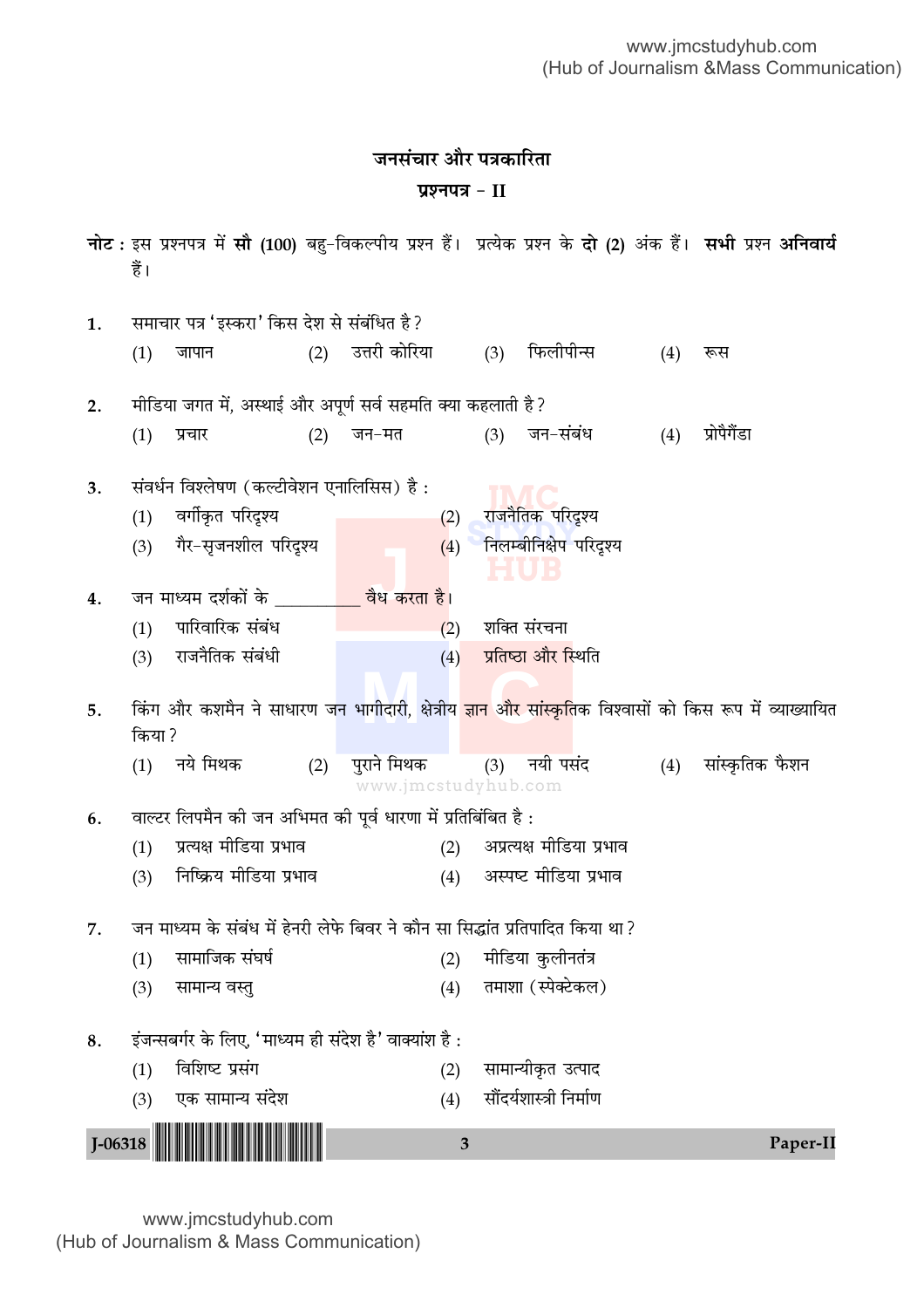| 9.          |            | One of the emancipatory uses of media is:                                                                                    |            |                  |                                       |                   |               |
|-------------|------------|------------------------------------------------------------------------------------------------------------------------------|------------|------------------|---------------------------------------|-------------------|---------------|
|             | (1)        | Collective production                                                                                                        | (2)        |                  | Centrally-controlled programmes       |                   |               |
|             | (3)        | Depoliticisation                                                                                                             | (4)        |                  | Production by specialists             |                   |               |
| 10.         |            | The relationship between media institutions with social power and the ideas that they circulate<br>is often referred to as : |            |                  |                                       |                   |               |
|             | (1)        | Articulation<br>(2)                                                                                                          | Stereotype |                  | Ideology<br>(3)                       | (4)               | Chain concept |
| 11.         |            | Immanuel Kant developed :                                                                                                    |            |                  |                                       |                   |               |
|             | (1)        | Deontological theory                                                                                                         |            |                  |                                       |                   |               |
|             | (2)        | Teleological theory                                                                                                          |            |                  |                                       |                   |               |
|             | (3)        | Relativism                                                                                                                   |            |                  |                                       |                   |               |
|             | (4)        | Justice theory                                                                                                               |            |                  |                                       |                   |               |
| 12.         |            | A major recommendation of the Mac Bride Commission was :                                                                     |            |                  |                                       |                   |               |
|             | (1)        | Centralisation of media ownership                                                                                            |            |                  |                                       |                   |               |
|             | (2)        | Restriction on technology transfer                                                                                           |            |                  |                                       |                   |               |
|             | (3)        | Democratisation of media                                                                                                     |            |                  |                                       |                   |               |
|             | (4)        | Higher tariff for telecommunication                                                                                          |            |                  |                                       |                   |               |
|             |            |                                                                                                                              |            |                  |                                       |                   |               |
| 13.         |            | 'Our village chhatera' was a well-publicised :                                                                               |            |                  |                                       |                   |               |
|             | (1)        | Column                                                                                                                       | (2)        |                  | Cartoon                               |                   |               |
|             | (3)        | Newspaper                                                                                                                    |            |                  | www.jmcs(4) dyWeekly magazine         |                   |               |
|             |            |                                                                                                                              |            |                  |                                       |                   |               |
| 14.         |            | The inverted pyramid style in newspaper content is normally used for :                                                       |            |                  |                                       |                   |               |
|             | (1)        | Features                                                                                                                     | (2)        |                  | Society news                          |                   |               |
|             | (3)        | Editorials                                                                                                                   | (4)        |                  | Hard news                             |                   |               |
| 15.         |            | The circle technique of feature writing is also known as :                                                                   |            |                  |                                       |                   |               |
|             | (1)        | The tie-back<br>(2)                                                                                                          | The recap  |                  | (3)                                   | Customisation (4) | Encirclement  |
|             |            |                                                                                                                              |            |                  |                                       |                   |               |
| 16.         |            | Modular design of newspapers pre-supposes :                                                                                  |            |                  |                                       |                   |               |
|             | (1)<br>(3) | Long headlines<br>Running columns                                                                                            | (2)<br>(4) |                  | Short text<br>Less use of white space |                   |               |
|             |            |                                                                                                                              |            |                  |                                       |                   |               |
| $J - 06318$ |            |                                                                                                                              |            | $\boldsymbol{4}$ |                                       |                   | Paper-II      |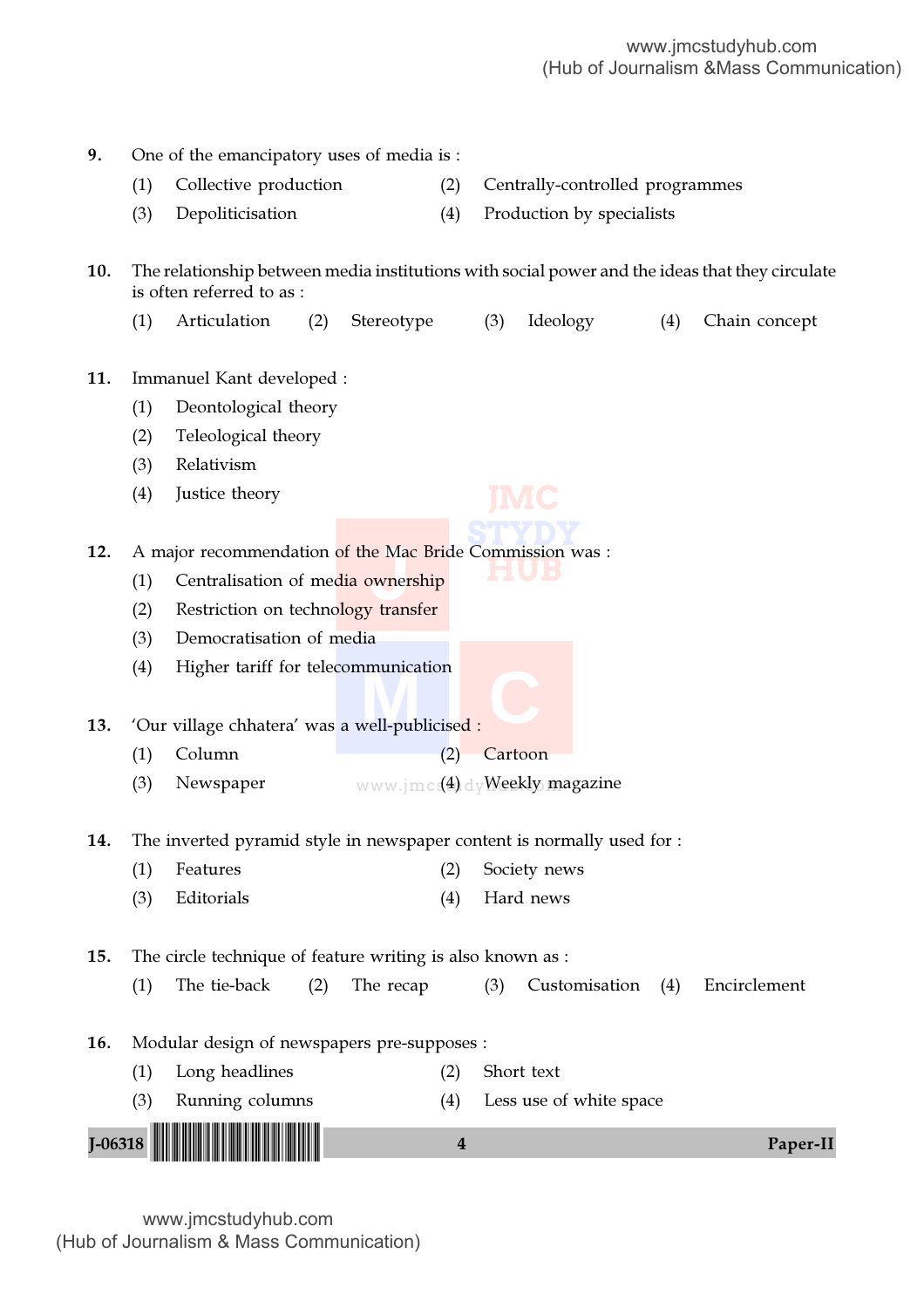| 9.          |     | मीडिया का एक मुक्त प्रयोग है :                                                                                 |             |     |                                       |     |                |
|-------------|-----|----------------------------------------------------------------------------------------------------------------|-------------|-----|---------------------------------------|-----|----------------|
|             | (1) | सामूहिक उत्पाद                                                                                                 |             | (2) | केन्द्र नियंत्रित कार्यक्रम           |     |                |
|             | (3) | अराजनीतिकरण                                                                                                    |             | (4) | विशेषज्ञों द्वारा उत्पादन             |     |                |
| 10.         |     | सामाजिक शक्तियों और विचारों के साथ मीडिया संस्थानों के संबंध जिसे वे प्रसारित करते हैं उन्हें अक्सर इस रूप में |             |     |                                       |     |                |
|             |     | उल्लिखित किया जाता है :                                                                                        |             |     |                                       |     |                |
|             | (1) | अभिव्यक्ति<br>(2)                                                                                              | रूढ़िवादी   |     | विचारधारा<br>(3)                      | (4) | शृंखला अवधारणा |
| 11.         |     | इमानुएल कांट ने विकसित किया :                                                                                  |             |     |                                       |     |                |
|             | (1) | कर्तव्यशास्त्रीय सिद्धांत (डियोन्टोलॉजिकल थ्योरी)                                                              |             |     |                                       |     |                |
|             | (2) | टेलिअलोजिकल सिद्धांत                                                                                           |             |     |                                       |     |                |
|             | (3) | सापेक्षवाद                                                                                                     |             |     |                                       |     |                |
|             | (4) | न्याय सिद्धांत                                                                                                 |             |     |                                       |     |                |
|             |     |                                                                                                                |             |     |                                       |     |                |
| 12.         |     | मैक ब्राइड आयोग की एक प्रमुख <mark>अनुशंसा थी :</mark>                                                         |             |     | HUB                                   |     |                |
|             | (1) | मीडिया स्वामित्व का केन्द्री <mark>करण</mark>                                                                  |             |     |                                       |     |                |
|             | (2) | टेक्नोलॉजी हस्तांतरण पर प्रतिबंध                                                                               |             |     |                                       |     |                |
|             | (3) | मीडिया का जनतंत्रीकरण                                                                                          |             |     |                                       |     |                |
|             | (4) | दूरसंचार की उच्च दर                                                                                            |             |     |                                       |     |                |
|             |     |                                                                                                                |             |     |                                       |     |                |
| 13.         |     | 'आवर विलेज छटेरा' सुप्रचारित था :                                                                              |             |     |                                       |     |                |
|             | (1) | स्तम्भ                                                                                                         |             | (2) | कार्टून                               |     |                |
|             | (3) | समाचार-पत्र                                                                                                    |             |     | $www.jmc$ $(4)$ dy साप्ताहिक पात्रिका |     |                |
| 14.         |     | समाचारपत्र लेखन में विलोम स्तूप सामान्यत: किसके लिए प्रयुक्त होता है ?                                         |             |     |                                       |     |                |
|             | (1) | फीचर                                                                                                           |             | (2) | सामाजिक जीवन की खबरें                 |     |                |
|             | (3) | संपादकीय                                                                                                       |             | (4) | मुख्य समाचार                          |     |                |
| 15.         |     | फीचर लेखन की चक्रीय तकनीक (सर्कल टेक्नीक) इस रूप में भी जानी जाती है :                                         |             |     |                                       |     |                |
|             | (1) | द टाई–बैक                                                                                                      | (2) द रीकैप |     | कस्टमाइजेशन<br>(3)                    | (4) | इनसर्किलमेंट   |
|             |     |                                                                                                                |             |     |                                       |     |                |
| 16.         |     | समाचार-पत्रों के प्रमापीय ढाँचे की पूर्व धारणा है :                                                            |             |     |                                       |     |                |
|             | (1) | लंबे शीर्षक                                                                                                    |             | (2) | संक्षिप्त विषय–वस्तु                  |     |                |
|             | (3) | निरंतर चलने वाले स्तंभ                                                                                         |             | (4) | रिक्त स्थान का कम प्रयोग              |     |                |
|             |     |                                                                                                                |             |     |                                       |     |                |
| $J - 06318$ |     |                                                                                                                |             | 5   |                                       |     | Paper-II       |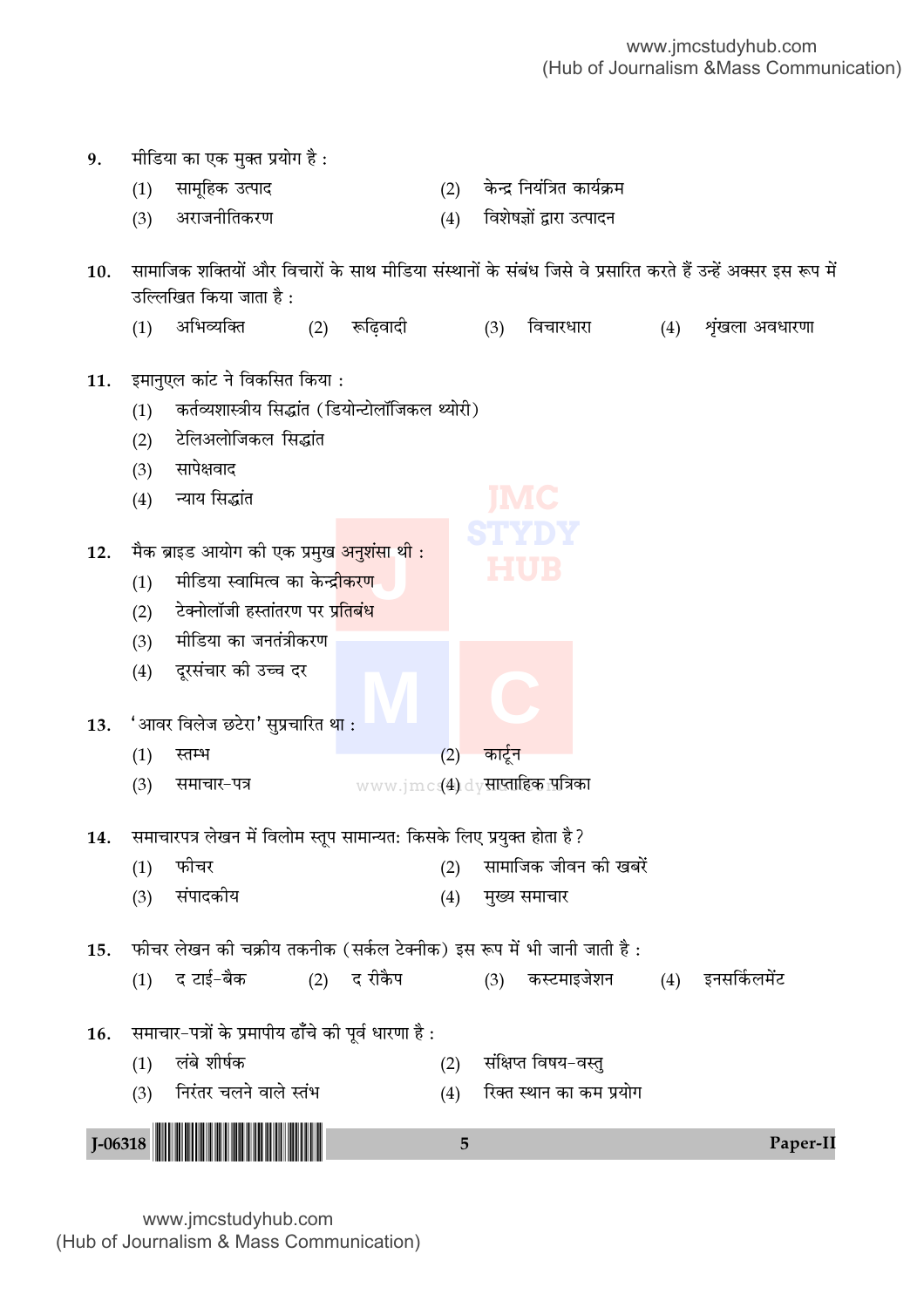| 17.                                                                                                           |     | Intaglio plates are used in :                                                                                                                                   |                     |     |                           |                                          |  |  |     |               |
|---------------------------------------------------------------------------------------------------------------|-----|-----------------------------------------------------------------------------------------------------------------------------------------------------------------|---------------------|-----|---------------------------|------------------------------------------|--|--|-----|---------------|
|                                                                                                               | (1) | Letter-press printing                                                                                                                                           |                     | (2) |                           | Screen printing                          |  |  |     |               |
|                                                                                                               | (3) | Offset printing                                                                                                                                                 |                     | (4) |                           | Gravure printing                         |  |  |     |               |
| 18.                                                                                                           |     | Neil Postman used the word '________' to criticise the medium's strong overtones of<br>entertainment.                                                           |                     |     |                           |                                          |  |  |     |               |
|                                                                                                               | (1) | Rattling radio (2)                                                                                                                                              |                     |     |                           | Insipid internet (3) Junk television (4) |  |  |     | Wayward print |
| 19.                                                                                                           |     | A continuous variable can take :                                                                                                                                |                     |     |                           |                                          |  |  |     |               |
|                                                                                                               | (1) | Any value including fractions                                                                                                                                   |                     | (2) | Any value without numbers |                                          |  |  |     |               |
|                                                                                                               | (3) | Any qualitative assessment                                                                                                                                      |                     | (4) |                           | Any superficial statement                |  |  |     |               |
| 20.                                                                                                           |     | The two-step model of communication ignores the direct impact of :                                                                                              |                     |     |                           |                                          |  |  |     |               |
|                                                                                                               | (1) | the audience                                                                                                                                                    |                     | (2) |                           | the opinion leader                       |  |  |     |               |
|                                                                                                               | (3) | the mass media                                                                                                                                                  |                     | (4) |                           | the designer media                       |  |  |     |               |
|                                                                                                               |     |                                                                                                                                                                 |                     |     |                           |                                          |  |  |     |               |
| The already said is the still being said' - This statement is made with reference to the medium<br>21.<br>of: |     |                                                                                                                                                                 |                     |     |                           |                                          |  |  |     |               |
|                                                                                                               | (1) | Magazines<br>(2)                                                                                                                                                | Newspapers          |     | (3)                       | Folk performance                         |  |  | (4) | Television    |
| 22.                                                                                                           |     | A large part of business and financial news is:                                                                                                                 |                     |     |                           |                                          |  |  |     |               |
|                                                                                                               | (1) | Advocacy                                                                                                                                                        |                     | (2) |                           | Entertainment                            |  |  |     |               |
|                                                                                                               | (3) | Moralistic                                                                                                                                                      |                     | (4) |                           | Ideological                              |  |  |     |               |
| 23.                                                                                                           |     | Publications that are aimed at a certain level of employees across industries are known as :                                                                    | www.jmcstudyhub.com |     |                           |                                          |  |  |     |               |
|                                                                                                               | (1) | Vertical publications (2) Horizontal publications                                                                                                               |                     |     |                           |                                          |  |  |     |               |
|                                                                                                               | (3) | Top-down publications                                                                                                                                           |                     | (4) |                           | Specialised publications                 |  |  |     |               |
|                                                                                                               |     |                                                                                                                                                                 |                     |     |                           |                                          |  |  |     |               |
| 24.                                                                                                           |     | Personality Journalism is the other name for :                                                                                                                  |                     |     |                           |                                          |  |  |     |               |
|                                                                                                               | (1) | Political Journalism                                                                                                                                            |                     | (2) |                           | Development Journalism                   |  |  |     |               |
|                                                                                                               | (3) | Parachute Journalism                                                                                                                                            |                     | (4) |                           | Celebrity Journalism                     |  |  |     |               |
| 25.                                                                                                           |     | During the period of internal emergency 1975-77, the union government's control of<br>advertisement distribution was challenged at the Calcutta High Court by : |                     |     |                           |                                          |  |  |     |               |
|                                                                                                               | (1) | The Statesman                                                                                                                                                   |                     | (2) |                           | The Jugantar                             |  |  |     |               |
|                                                                                                               | (3) | The Telegraph                                                                                                                                                   |                     | (4) |                           | The Anand Bazar Patrika                  |  |  |     |               |
| $J - 06318$                                                                                                   |     |                                                                                                                                                                 |                     | 6   |                           |                                          |  |  |     | Paper-II      |
|                                                                                                               |     |                                                                                                                                                                 |                     |     |                           |                                          |  |  |     |               |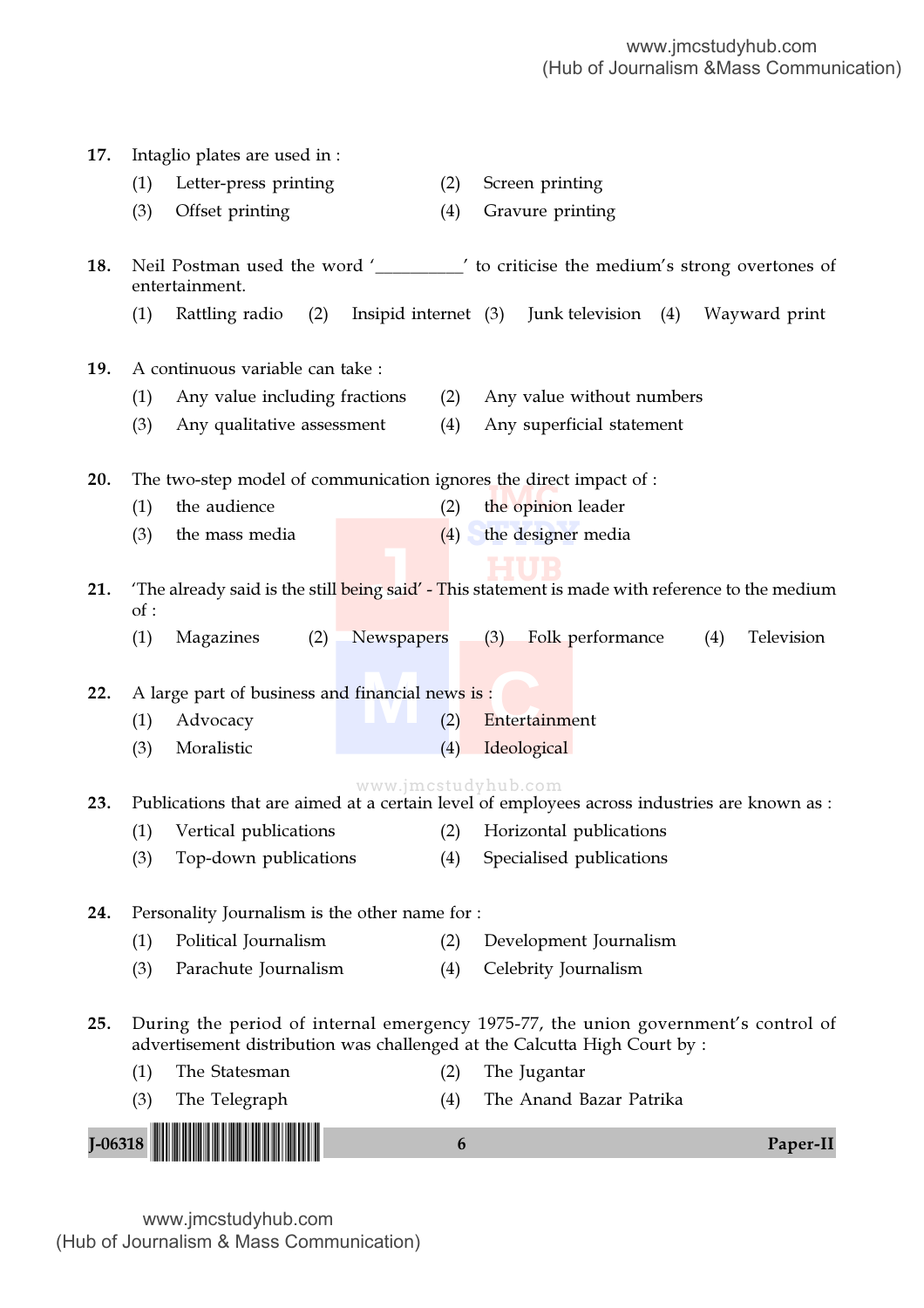| 17. |           | उत्कीर्ण (इन्टैग्ल्यो) प्लेटें किसमें प्रयुक्त होती हैं?                                              |            |                |                                          |               |           |          |
|-----|-----------|-------------------------------------------------------------------------------------------------------|------------|----------------|------------------------------------------|---------------|-----------|----------|
|     | (1)       | लेटर प्रेस प्रिंटिंग                                                                                  |            | (2)            | स्क्रीन प्रिंटिंग                        |               |           |          |
|     | (3)       | ऑफसेट प्रिंटिंग                                                                                       |            | (4)            | ग्रेवर प्रिंटिंग                         |               |           |          |
|     |           |                                                                                                       |            |                |                                          |               |           |          |
| 18. |           | माध्यम में मनोरंजन के अत्यधिक प्रभाव के लिए नील पोस्टमैन ने __________ शब्द का प्रयोग किया है।        |            |                |                                          |               |           |          |
|     | (1)       | रैटलिंग रेडियो (2) इन्सिपिड इंटरनेट (3) जंक टेलीविज़न (4) वैयवर्ड प्रिंट                              |            |                |                                          |               |           |          |
| 19. |           | एक सतत चर में क्या हो सकता है?                                                                        |            |                |                                          |               |           |          |
|     | (1)       | विभिन्न भागों को लेकर कोई भी मान                                                                      |            |                | (2) बिना संख्या का कोई भी मान            |               |           |          |
|     | (3)       | कोई भी गुणात्मक मूल्यांकन                                                                             |            |                | (4) कोई भी सतही कथन                      |               |           |          |
| 20. |           | संचार का द्विस्तरीय प्रारूप किस प्रत्यक्ष प्रभाव को नजरअंदाज करता है?                                 |            |                |                                          |               |           |          |
|     | (1)       | दर्शक                                                                                                 |            | (2)            | विचार नेतृत्व                            |               |           |          |
|     | (3)       | जन माध्यम                                                                                             |            |                | $(4)$ डिजाइनर मीडिया                     |               |           |          |
|     |           |                                                                                                       |            |                |                                          |               |           |          |
| 21. |           | 'जो कहा गया है वह अभी भी कह <mark>ा जा रहा है' – यह</mark> कथन किस माध्यम के संदर्भ में दिया गया है ? |            |                |                                          |               |           |          |
|     | (1)       | पत्रिकाएँ<br>(2)                                                                                      | समाचारपत्र |                | (3)                                      | लोक संचार (4) | टेलीविज़न |          |
| 22. |           | व्यवसाय एवं वित्तीय समाचार का वृहद भाग है :                                                           |            |                |                                          |               |           |          |
|     | (1)       | पक्ष समर्थन (एडवोकेसी)                                                                                |            | (2)            | मनोरंजन                                  |               |           |          |
|     | (3)       | नैतिकता                                                                                               |            | (4)            | सैद्धान्तिक                              |               |           |          |
|     |           |                                                                                                       |            |                |                                          |               |           |          |
| 23. |           | उद्योगों में कर्मचारियों पर केन्द्रित प्रकाशत किस रूप में जाने जाते हैं ? $\rm _m$                    |            |                |                                          |               |           |          |
|     | (1)       | लंबवत प्रकाशन                                                                                         |            | (2)            | क्षैतिज प्रकाशन                          |               |           |          |
|     |           | (3) शीर्ष–पाद प्रकाशन                                                                                 |            |                | (4) विशेषीकृत प्रकाशन                    |               |           |          |
| 24. |           | व्यक्तित्व पत्रकारिता किसका दूसरा नाम है?                                                             |            |                |                                          |               |           |          |
|     | (1)       | राजनैतिक पत्रकारिता                                                                                   |            | (2)            | विकास पत्रकारिता                         |               |           |          |
|     | (3)       | पैराशूट पत्रकारिता                                                                                    |            | (4)            | प्रसिद्ध व्यक्ति (सेलिब्रिटी) पत्रकारिता |               |           |          |
| 25. |           | आंतरिक आपातकाल (1975-77) के दौरान, विज्ञापन वितरण पर संघ सरकार के नियंत्रण को किस समाचारपत्र ने       |            |                |                                          |               |           |          |
|     |           | कलकत्ता हाईकोर्ट में चुनौती दी गई:                                                                    |            |                |                                          |               |           |          |
|     | (1)       | द स्टेट्समैन                                                                                          |            | (2)            | जुगान्तर                                 |               |           |          |
|     |           | (3) द टेलीग्राफ                                                                                       |            | (4)            | आनंद बाजार पत्रिका                       |               |           |          |
|     | $J-06318$ |                                                                                                       |            | $\overline{7}$ |                                          |               |           | Paper-II |
|     |           |                                                                                                       |            |                |                                          |               |           |          |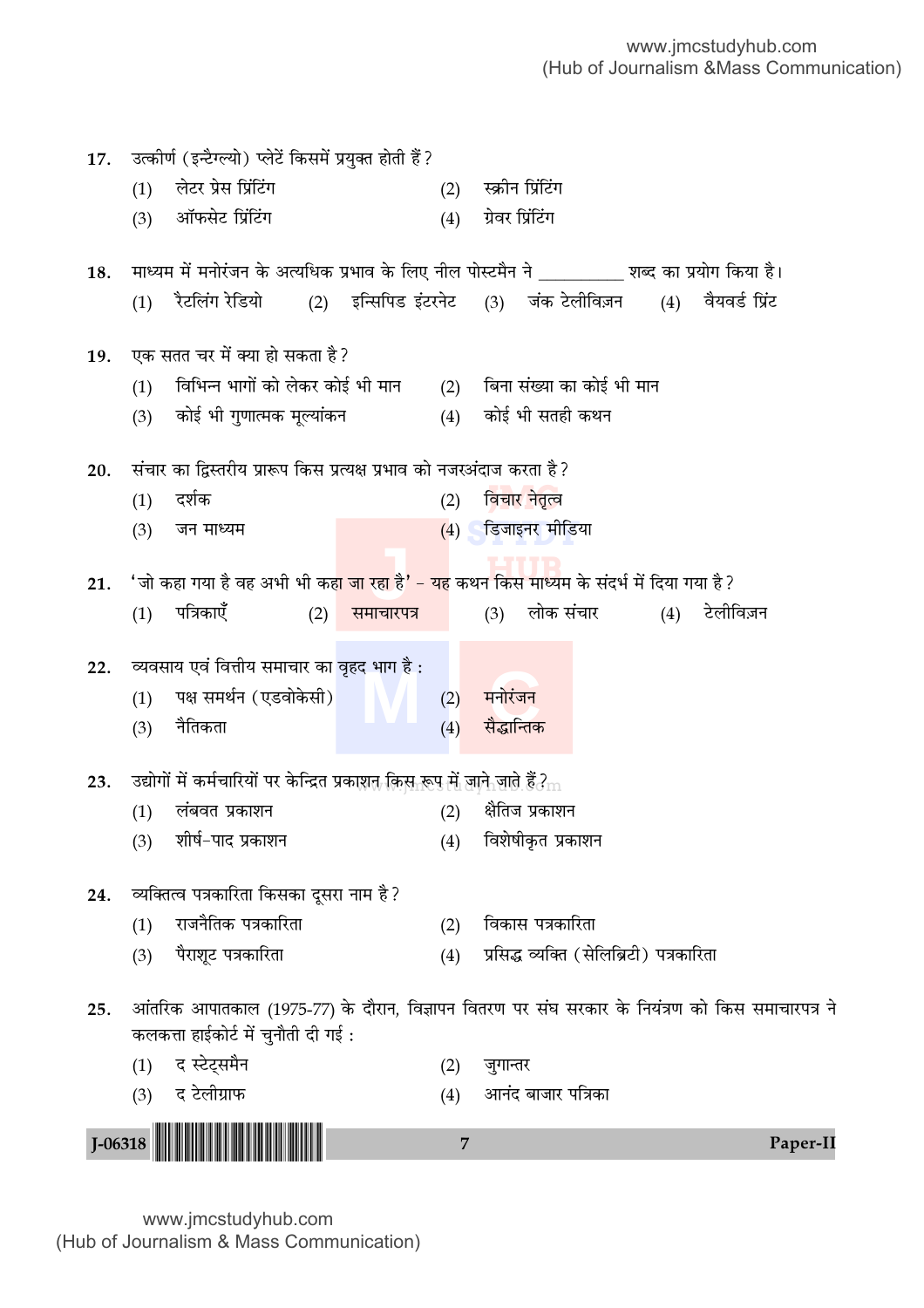| 26. | The main objective of national advertising is to establish ___________ of the product in the<br>consumer mind. |                                                                                |                   |          |                                     |              |     |                |
|-----|----------------------------------------------------------------------------------------------------------------|--------------------------------------------------------------------------------|-------------------|----------|-------------------------------------|--------------|-----|----------------|
|     | (1)                                                                                                            | the distributor                                                                | the reach<br>(2)  |          | the value<br>(3)                    |              | (4) | the ethicality |
| 27. |                                                                                                                | After the introductory stage, the advertising spiral moves towards :           |                   |          |                                     |              |     |                |
|     | (1)                                                                                                            | the retentive stage                                                            |                   | (2)      | the new pioneering stage            |              |     |                |
|     | (3)                                                                                                            | the competitive stage                                                          |                   | (4)      | the rejection stage                 |              |     |                |
| 28. |                                                                                                                | Telephone co-incidental is a broadcasting :                                    |                   |          |                                     |              |     |                |
|     | (1)                                                                                                            | Spot sheet                                                                     |                   | (2)      | Research procedure                  |              |     |                |
|     | (3)                                                                                                            | Format                                                                         |                   | (4)      | Empanelling                         |              |     |                |
| 29. |                                                                                                                | The International Public Relations Review is the publication of :              |                   |          |                                     |              |     |                |
|     | (1)                                                                                                            | <b>IPRA</b>                                                                    | FAPRA<br>(2)      |          | <b>CERP</b><br>(3)                  |              | (4) | FAPRO          |
|     |                                                                                                                |                                                                                |                   |          |                                     |              |     |                |
| 30. |                                                                                                                | One of the sources of early public relations found in the United States was :  |                   |          |                                     |              |     |                |
|     | (1)                                                                                                            | School broadcasting                                                            |                   | (2)      | TV soap operas                      |              |     |                |
|     | (3)                                                                                                            | Political broadcasting                                                         |                   | (4)      | Religious preachings                |              |     |                |
|     |                                                                                                                |                                                                                |                   |          |                                     |              |     |                |
| 31. |                                                                                                                | For Mikhail Bakhtin, ________ was essential for development.                   |                   |          |                                     |              |     |                |
|     | (1)                                                                                                            | Mass communication                                                             |                   | (2)      | Meaninglessness                     |              |     |                |
|     | (3)                                                                                                            | Social dialogue                                                                |                   |          | (4) Entropy<br>www.jmcstudyhub.com  |              |     |                |
| 32. |                                                                                                                | Communication for sustainable development focuses on :                         |                   |          |                                     |              |     |                |
|     | (1)                                                                                                            | Transformative learning                                                        |                   | (2)      | Participatory rejection             |              |     |                |
|     | (3)                                                                                                            | Decision-making at apex level                                                  |                   | (4)      | Application of corporate techniques |              |     |                |
| 33. |                                                                                                                | In scientific research, the concept of co-variation is explained in terms of : |                   |          |                                     |              |     |                |
|     | (1)                                                                                                            | Difference                                                                     | Suddenness<br>(2) |          | (3)                                 | Third factor | (4) | Association    |
| 34. |                                                                                                                | In communication research, formative evaluation includes :                     |                   |          |                                     |              |     |                |
|     | (1)                                                                                                            | Need assessment                                                                |                   | (2)      | Cost-benefit evaluation             |              |     |                |
|     | (3)                                                                                                            | Secondary evaluation                                                           |                   | (4)      | Meta-analysis                       |              |     |                |
|     |                                                                                                                |                                                                                |                   |          |                                     |              |     |                |
|     | $I-06318$                                                                                                      |                                                                                |                   | $\bf{8}$ |                                     |              |     | Paper-II       |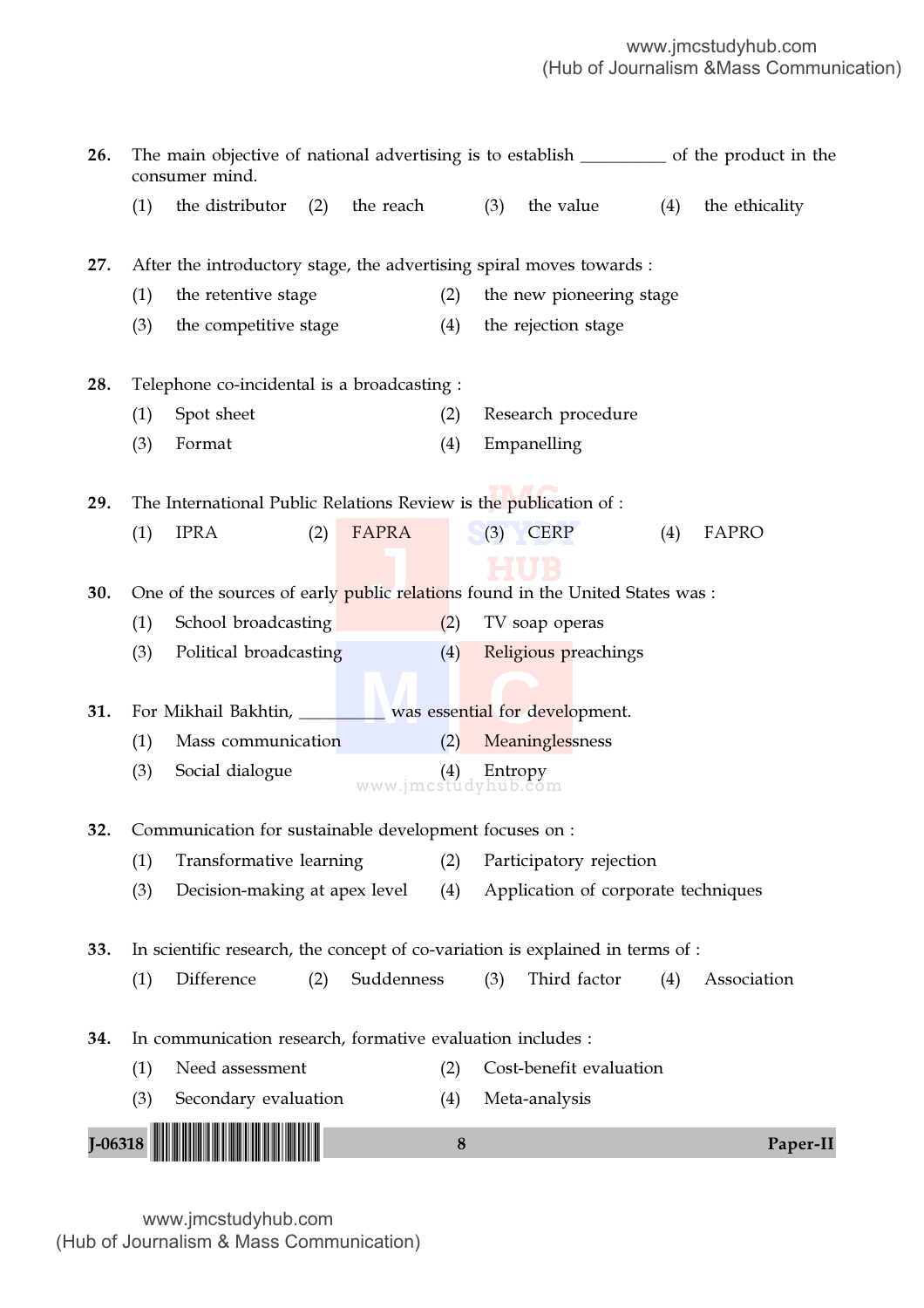| 26. |             | राष्ट्रीय विज्ञापन का मुख्य उद्देश्य उपभोक्ता के मस्तिष्क में उत्पाद के ________ को स्थापित करना है। |     |             |                                        |           |                       |                             |                                                             |
|-----|-------------|------------------------------------------------------------------------------------------------------|-----|-------------|----------------------------------------|-----------|-----------------------|-----------------------------|-------------------------------------------------------------|
|     | (1)         | वितरक                                                                                                |     | $(2)$ पहुँच |                                        | (3)       | मूल्य                 | (4)                         | नैतिकता                                                     |
|     |             |                                                                                                      |     |             |                                        |           |                       |                             |                                                             |
| 27. |             | प्रावेशिक अवस्था के बाद, विज्ञापन की उत्तरोत्तर वृद्धि किस ओर बढ़ती है?                              |     |             |                                        |           |                       |                             |                                                             |
|     | (1)         | तीव्र अवस्था                                                                                         |     |             | (2)                                    |           | नव पथ-प्रदर्शक अवस्था |                             |                                                             |
|     | (3)         | प्रतियोगी अवस्था                                                                                     |     |             | (4)                                    |           | अस्वीकरण अवस्था       |                             |                                                             |
|     |             |                                                                                                      |     |             |                                        |           |                       |                             |                                                             |
| 28. |             | संयोगात्मक टेलीफोन एक प्रसारण है :                                                                   |     |             |                                        |           |                       |                             |                                                             |
|     | (1)         | स्पॉटशीट                                                                                             |     |             | (2)                                    |           | अनुसंधान प्रक्रिया    |                             |                                                             |
|     | (3)         | प्रारूप                                                                                              |     |             | (4)                                    |           | सूचीबद्ध करना         |                             |                                                             |
| 29. |             | इन्टरनेशनल पब्लिक रिलेशन्स रिव्यू किसका प्रकाशन है?                                                  |     |             |                                        |           |                       |                             |                                                             |
|     | (1)         |                                                                                                      |     |             |                                        |           |                       |                             | आई पी आर ए (2) एफ ए पी आर ए (3) सी ई आर पी (4) एफ ए पी आर ओ |
|     |             |                                                                                                      |     |             |                                        |           |                       |                             |                                                             |
| 30. |             | अमेरिका में पाया जाने वाला आरं <mark>भिक जन संपर्कों का एक स्रोत ____</mark>                         |     |             |                                        |           |                       | है।                         |                                                             |
|     | (1)         | स्कूल प्रसारण                                                                                        |     |             | (2)                                    |           | टीवी सोप ओपेरा        |                             |                                                             |
|     | (3)         | राजनैतिक प्रसारण                                                                                     |     |             |                                        |           | (4) धार्मिक उपदेश     |                             |                                                             |
|     |             |                                                                                                      |     |             |                                        |           |                       |                             |                                                             |
| 31. |             | मिखाइल बख्तीन के लिए,                                                                                |     |             | ंविकास क <mark>े लिए</mark> आवश्यक था। |           |                       |                             |                                                             |
|     | (1)         | जन संचार                                                                                             |     |             | (2)                                    | निरर्थकता |                       |                             |                                                             |
|     | (3)         | सामाजिक संवाद                                                                                        |     |             | (4)<br>www.jmcstudyhub.com             |           | उत्क्रम-माप           |                             |                                                             |
|     |             | संवहनीय विकास के लिए संचार किस पर संकेन्द्रित है ?                                                   |     |             |                                        |           |                       |                             |                                                             |
| 32. |             | रूपान्तरकारी ज्ञान                                                                                   |     |             |                                        |           | सहभागी बहिष्करण       |                             |                                                             |
|     | (1)         | शीर्षस्तरीय निर्णय                                                                                   |     |             | (2)                                    |           |                       |                             |                                                             |
|     | (3)         |                                                                                                      |     |             | (4)                                    |           |                       | कोरपोरेट तकनीक का अनुप्रयोग |                                                             |
| 33. |             | वैज्ञानिक अनुसंधान में, सह-भिन्नता की अवधारणा किसके पदों में व्याख्यायित है ?                        |     |             |                                        |           |                       |                             |                                                             |
|     | (1)         | भिन्नता                                                                                              | (2) | आकस्मिकता   |                                        | (3)       | तृतीय कारक            | (4)                         | संगति                                                       |
|     |             |                                                                                                      |     |             |                                        |           |                       |                             |                                                             |
| 34. |             | संचार अनुसंधान में रचनात्मक मूल्यांकन में समाहित है :                                                |     |             |                                        |           |                       |                             |                                                             |
|     | (1)         | आवश्यकता निर्धारण                                                                                    |     |             | (2)                                    |           | कीमत–लाभ मूल्यांकन    |                             |                                                             |
|     | (3)         | द्वितीयक मूल्यांकन                                                                                   |     |             | (4)                                    |           | मेटा-विश्लेषण         |                             |                                                             |
|     | $J - 06318$ |                                                                                                      |     |             | 9                                      |           |                       |                             | Paper-II                                                    |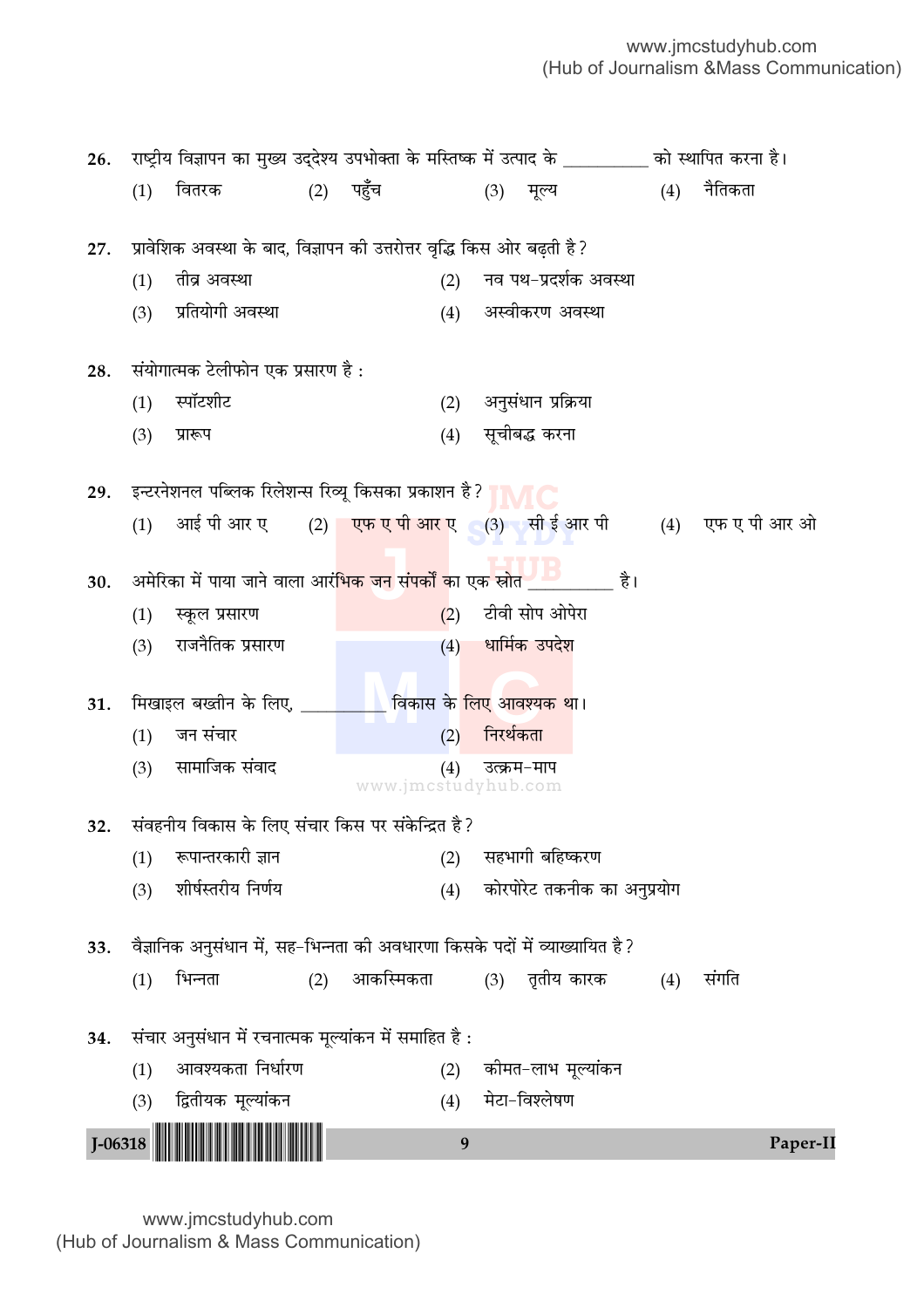(3) Personal information space (4) Non-personal economic space **STYDY** re electronic<br>Moral M (1) Expand the geographical reach  $C(2)$   $d$  Serve niche's audience **H**<br> **J**<br> **J 40.** Automation is critical to make online media :<br>
(1) Convertible (2) Personalised (3) Tra J-06318 !J-06318-PAPER-II! <sup>10</sup> Paper-II 35. The accuracy of systematic sampling is dependant upon the adequacy of : (1) the time frame (2) the operational frame (3) the sampling frame (4) the knowledge frame 36. According to Kerlinger content analysis is : (1) Unsystematic (2) Biased (3) Manipulative (4) Quantitative 37. In media research, measurement systems attempt to be isomorphic to : (1) Persuasion (2) Contradiction (3) Negativism (4) Reality 38. The convergence process of digital media has led to the development of : (1) Limited mass space (2) Critical impersonal space 39. \_\_\_\_\_\_\_\_\_\_\_\_ is known as th<mark>e patron saint</mark> of the electronic colonialism. (1) Steve Jobs (2) Marshal McLuhan (3) Thomas Nashe (4) Thomas McPhail (1) Convertible (2) Personalised (3) Traceable (4) Impersonal 41. The main aim of narrowcasting is to : (3) Access more advertisements (4) Increase entertainment component 42. The final edited version of a television commercial prepared for the client's approval is called as : (1) Final print (2) Approved print (3) Final cut (4) Answer print 43. In Kheda rural television project, the programme production methods focussed on : (1) Disinforming the villagers (2) Post-testing the needs (3) Maximum interaction with villagers (4) Avoiding villagers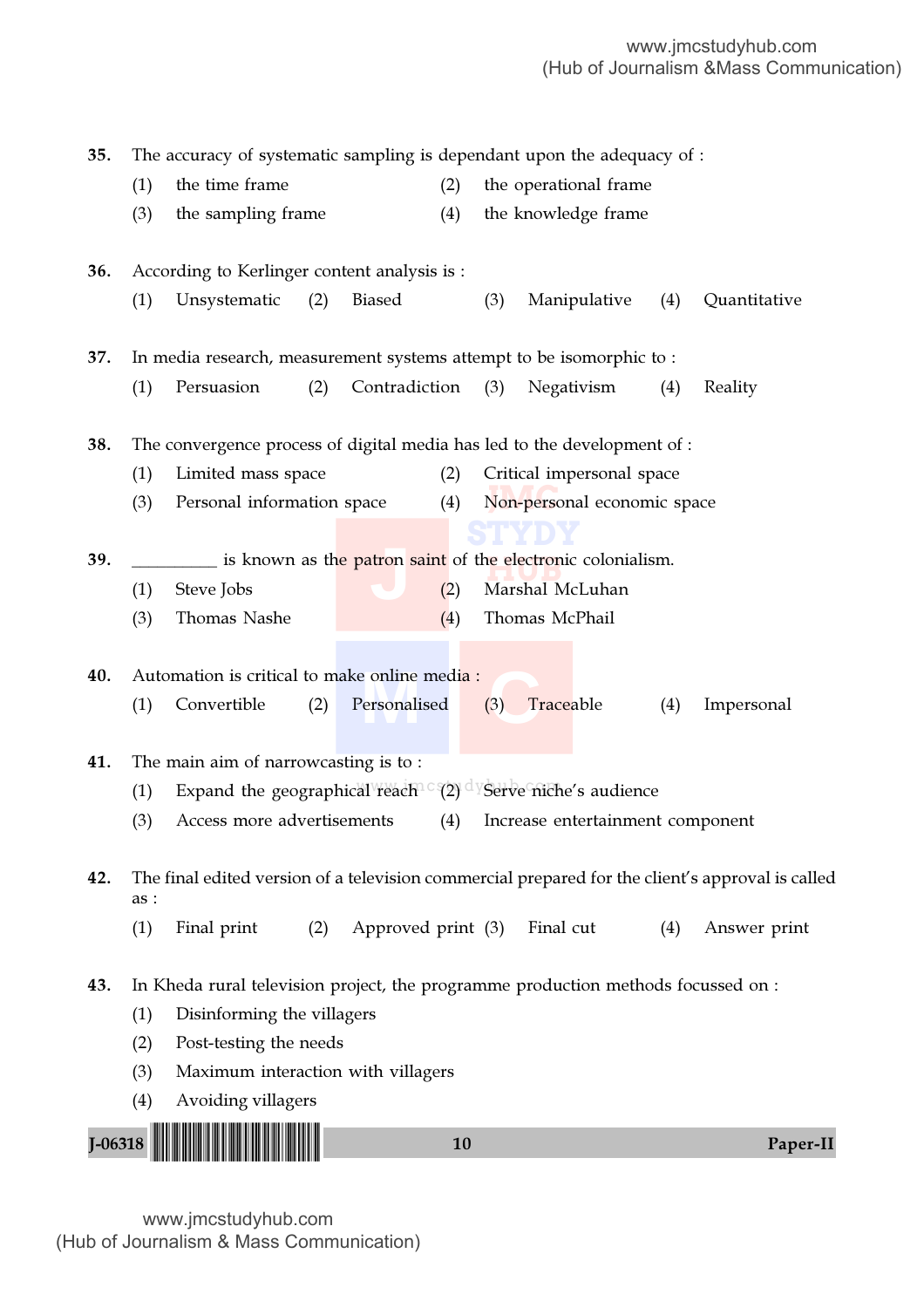(3) पर्सनल इन्फार्मेशन स्पेस (4) नॉन–पर्<mark>सनल</mark> इकॉनामिक स्पेस **STYDY** \_\_\_\_\_\_\_\_\_\_\_\_ आ इलक्ट्रानक उपानवरायाद का जनक भागी आता है।<br>(1) स्टीव जॉब्स  $\,$ (1)  $\,$  भौगोलिक पहुँच में विस्तार करता $_{\rm WW,jmc}$ ् $\rm (2)$   $_{\rm dy}$ विशेष श्रीताओं के लिए कार्य करना **J** 39. \_\_\_\_\_\_\_\_\_\_ ∑§Ê ß‹Ä≈˛UÊÚÁŸ∑§ ©¬ÁŸfl‡ÊflÊŒ ∑§Ê ¡Ÿ∑§ ◊ÊŸÊ ¡ÊÃÊ "Ò– 40. ऑनलाइन मीडिया को \_\_\_\_\_\_\_\_\_\_\_ बनाने के लिए <mark>आटोमेशन महत्वपू</mark>र्ण है।<br>(1) परिवर्तनीय (2) व्यक्तिगत (3) पता लगाने यं J-06318 <sup>11</sup> Paper-II !J-06318-PAPER-II! 35. सुव्यवस्थित प्रतिदर्श की शुद्धता किसको पर्याप्तता पर आश्रित है? (1) समय सीमा (2) परिचालन सीमा (3) प्रतिदर्श सीमा (4) ज्ञान सीमा 36. कर्लिंगर के अनुसार, अंतर्वस्तु विश्लेषण है: (1) अव्यवस्थित (2) पक्षपातपूर्ण (3) छलसाधन (4) परिमाणात्मक 37. मीडिया अनुसंधान में, मापन प्रणालियाँ किससे एकैक समाकारी होने को प्रयासरत हैं ? (1) प्रतीतीकरण (2) अंतर्विरोध (3) नास्तिवाद (4) वास्तविकता 38. डिजिटल मीडिया का अभिसरण प्रक्रिया ने के विकास को आगे बढाया है। (1) लिमिटेट मास स्पेस (2) क्रिटिकल इम्पर्सनल स्पेस  $(3)$  थामस नेसे  $(4)$  थामस मेकफैल (1) परिवर्तनीय (2) व्यक्तिगत (3) पतालगाने योग्य (4) अव्यक्तिगत 41. नेरोकास्टिंग का मुख्य उद्देश्य है : (3) और अधिक विज्ञापन पाना (4) मनोरंजन घटक में वृद्धि करना 42. ग्राहक के अनुमोदन के लिए तैयार किए गए किसी टेलीविज़न विज्ञापन के अंतिम संपादित संस्करण को कहा जाता है :  $(1)$  अंतिम प्रिंट  $(2)$  अनुमोदित प्रिंट  $(3)$  अंतिम कट  $(4)$  आन्सर प्रिंट 43. खेड़ा ग्रामीण टेलीविज़न परियोजना में, कार्यक्रम निर्माण पद्धति किस पर केन्द्रित है?  $(1)$  ग्रामीणों को गलत जानकारी देना (2) आवश्यकताओं का बाद में परीक्षण (3) ग्रामीणों के साथ अधिकतम परस्पर संवाद (4) ग्रामीणों से बचना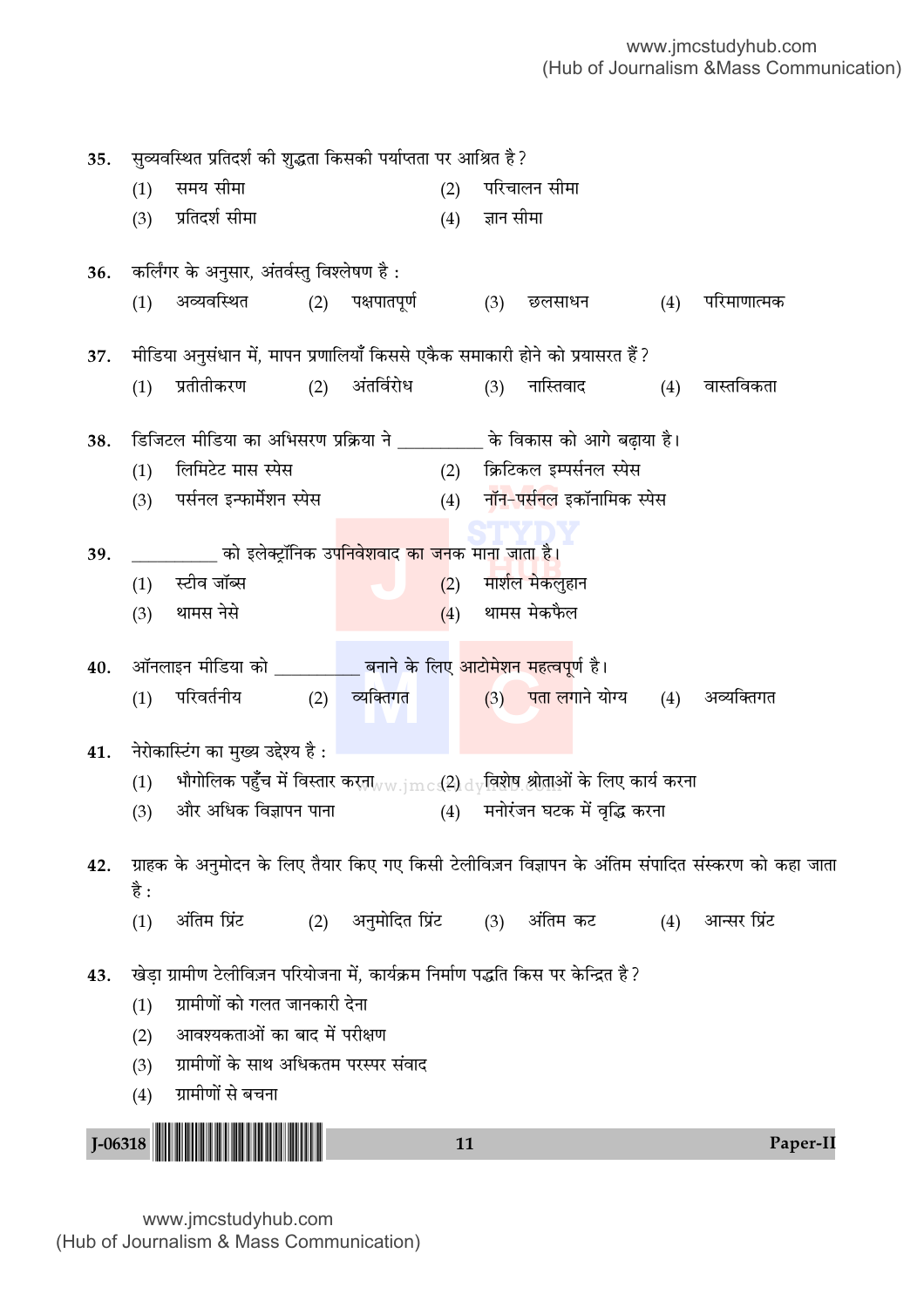| 44.       |     | The technical codes of television can be:                                           |     |               |     |     |                      |                                |     |                                               |
|-----------|-----|-------------------------------------------------------------------------------------|-----|---------------|-----|-----|----------------------|--------------------------------|-----|-----------------------------------------------|
|           | (1) | Ambivalent                                                                          | (2) | Precise       |     | (3) | Fluid                |                                | (4) | Complex                                       |
|           |     |                                                                                     |     |               |     |     |                      |                                |     |                                               |
| 45.       |     | Media discourses are often described as:                                            |     |               |     |     |                      |                                |     |                                               |
|           | (1) | Power relations                                                                     |     |               | (2) |     | Entrapment           |                                |     |                                               |
|           | (3) | Social fit                                                                          |     |               | (4) |     | Industry text        |                                |     |                                               |
| 46.       |     | Section 292 of IPC prescribes punishment for :                                      |     |               |     |     |                      |                                |     |                                               |
|           | (1) | Copyright infringement                                                              |     |               | (2) |     | Obscene publication  |                                |     |                                               |
|           | (3) | Contempt of court                                                                   |     |               | (4) |     |                      |                                |     | Prejudicial acts against national integration |
| 47.       |     | When a media house buys other companies related to its core business it is called : |     |               |     |     |                      |                                |     |                                               |
|           | (1) | Horizontal integration                                                              |     |               | (2) |     | Vertical integration |                                |     |                                               |
|           | (3) | Lateral integration                                                                 |     |               | (4) |     |                      | Collateral integration         |     |                                               |
|           |     |                                                                                     |     |               |     |     |                      |                                |     |                                               |
| 48.       |     | Fabra is a ____________ news agency.                                                |     |               |     |     |                      |                                |     |                                               |
|           | (1) | Spanish                                                                             | (2) | Austrian      |     | (3) | Hungarian            |                                | (4) | Romanian                                      |
| 49.       |     | Media freedom should reconcile with:                                                |     |               |     |     |                      |                                |     |                                               |
|           | (1) | Political power                                                                     |     |               | (2) |     |                      | Advertiser's influence         |     |                                               |
|           | (3) | People's arrogance                                                                  |     |               | (4) |     |                      | Society's collective interests |     |                                               |
|           |     |                                                                                     |     |               |     |     |                      |                                |     |                                               |
| 50.       |     | Limitation on invasion of privacy is founded on the common law of :                 |     |               |     |     |                      |                                |     |                                               |
|           | (1) | Public safety                                                                       | (2) | Torts         |     | (3) |                      | Criminal wrong (4)             |     | Enforceability                                |
| 51.       |     | Oscar awards are also known as :                                                    |     |               |     |     |                      |                                |     |                                               |
|           | (1) | Gate awards                                                                         |     |               | (2) |     | Humphrey awards      |                                |     |                                               |
|           | (3) | Academy awards                                                                      |     |               | (4) |     | Grammy awards        |                                |     |                                               |
|           |     |                                                                                     |     |               |     |     |                      |                                |     |                                               |
| 52.       |     | The total amount of light that is captured by a camera is known as :<br>Aperture    | (2) | Shutter speed |     | (3) | Focus                |                                |     |                                               |
|           | (1) |                                                                                     |     |               |     |     |                      |                                | (4) | Exposure                                      |
| 53.       |     | The contra flow of information is symbolised by :                                   |     |               |     |     |                      |                                |     |                                               |
|           | (1) | <b>CNN</b>                                                                          | (2) | <b>STAR</b>   |     | (3) | FOX TV               |                                | (4) | Al-Jazeera                                    |
| $I-06318$ |     |                                                                                     |     |               | 12  |     |                      |                                |     | Paper-II                                      |
|           |     |                                                                                     |     |               |     |     |                      |                                |     |                                               |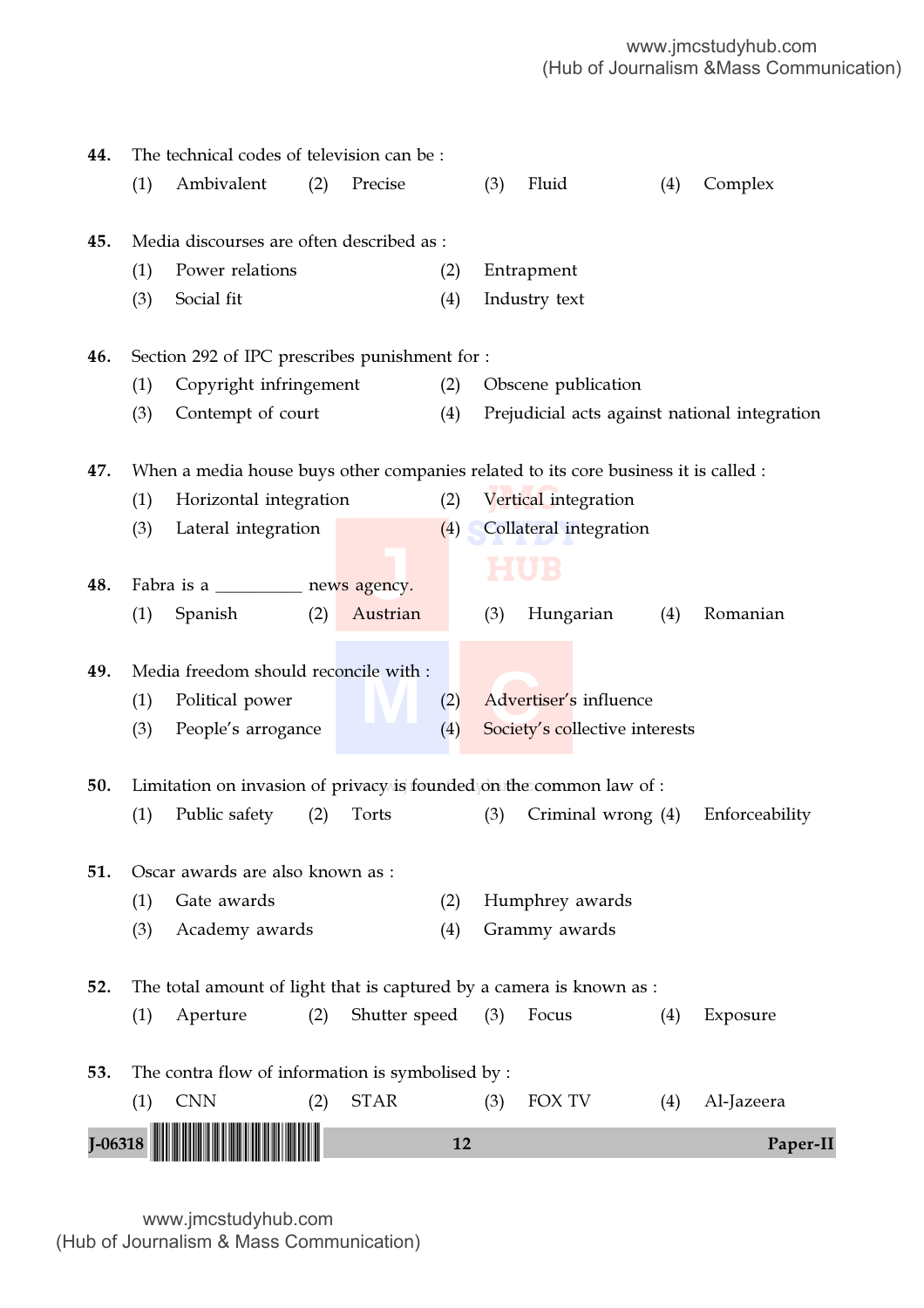| 44.         |            | टेलीविज़न का तकनीकी कूट हो सकता है :                                     |     |           |            |         |                                  |     |                                                                                                       |
|-------------|------------|--------------------------------------------------------------------------|-----|-----------|------------|---------|----------------------------------|-----|-------------------------------------------------------------------------------------------------------|
|             | (1)        | उभयभावी                                                                  | (2) | सूक्ष्म   |            |         | (3) प्रवाही                      | (4) | जटिल                                                                                                  |
|             |            |                                                                          |     |           |            |         |                                  |     |                                                                                                       |
| 45.         |            | मीडिया संभाषणों को प्राय: किस रूप में वर्णित किया जाता है?               |     |           |            |         |                                  |     |                                                                                                       |
|             | (1)        | शक्ति संबंध                                                              |     |           | (2)        | जालसाजी |                                  |     |                                                                                                       |
|             | (3)        | सामाजिक रूप से उचित                                                      |     |           | (4)        |         | उद्योग विषय-वस्तु                |     |                                                                                                       |
| 46.         |            | भारतीय दण्ड संहिता की धारा 292 किसके लिए दण्ड निर्धारित करती है ?        |     |           |            |         |                                  |     |                                                                                                       |
|             | (1)        | प्रतिलिप्यधिकार उल्लंघन                                                  |     |           | (2)        |         | अशिष्ट प्रकाशन                   |     |                                                                                                       |
|             | (3)        | न्यायालय की अवमानना                                                      |     |           | (4)        |         | राष्ट्रीय एकता के विरुद्ध कार्य  |     |                                                                                                       |
| 47.         |            |                                                                          |     |           |            |         |                                  |     | ेजब कोई मीडिया हाउस अपने प्रमुख कारोबार से संबंधित किसी अन्य कंपनियों को खरीदता है तो उसे कहा जाता है |
|             | (1)        | समानांतर एकीकरण                                                          |     |           | (2)        |         | उ <mark>र्ध्वाकार ए</mark> कीकरण |     |                                                                                                       |
|             | (3)        | पार्श्व एकीकरण                                                           |     |           |            |         | (4) समपाश्विक एकीकरण             |     |                                                                                                       |
|             |            |                                                                          |     |           |            |         | HUB                              |     |                                                                                                       |
| 48.         |            | फाबरा __________ की समाचा <mark>र एजेंसी है।</mark>                      |     |           |            |         |                                  |     |                                                                                                       |
|             | (1)        | स्पेन                                                                    | (2) | आस्ट्रिया |            |         | (3) हंगरी                        | (4) | रोमानिया                                                                                              |
| 49.         |            | मीडिया की स्वतंत्रता किससे मेल खानी चाहिए ?                              |     |           |            |         |                                  |     |                                                                                                       |
|             | (1)        | राजनीतिक शक्ति                                                           |     |           | (2)        |         | विज्ञापनदाताओं का प्रभाव         |     |                                                                                                       |
|             | (3)        | जन अहंकार                                                                |     |           | (4)        |         | समाज का सामूहिक हित              |     |                                                                                                       |
|             |            |                                                                          |     |           |            |         |                                  |     |                                                                                                       |
| 50.         |            | निजता के हनन की सीमा किस सामान्य\नियमापर निर्धारित को गई?m               |     |           |            |         |                                  |     |                                                                                                       |
|             | (1)        | लोक सुरक्षा                                                              | (2) | अपकृत्य   |            | (3)     | आपराधिक दोष                      | (4) | प्रवर्तनीयता                                                                                          |
|             |            | आस्कर पुरस्कार और किस नाम से जाने जाते है ?                              |     |           |            |         |                                  |     |                                                                                                       |
| 51.         |            | गेट पुरस्कार                                                             |     |           |            |         | हम्फ्रे पुरस्कार                 |     |                                                                                                       |
|             | (1)<br>(3) | एकेडमी पुरस्कार                                                          |     |           | (2)<br>(4) |         | ग्रैम्मी पुरस्कार                |     |                                                                                                       |
|             |            |                                                                          |     |           |            |         |                                  |     |                                                                                                       |
| 52.         |            | कैमरे द्वारा प्रग्रहण किए गए प्रकाश की कुल मात्रा को _________ कहते हैं। |     |           |            |         |                                  |     |                                                                                                       |
|             | (1)        | एपरचर                                                                    | (2) | शटर स्पीड |            |         | (3) फोकस                         | (4) | एक्सपोजर                                                                                              |
|             |            |                                                                          |     |           |            |         |                                  |     |                                                                                                       |
| 53.         |            | सूचना का प्रति-प्रवाह किसके द्वारा प्रतिरूपित होता है ?                  |     |           |            |         |                                  |     |                                                                                                       |
|             | (1)        | सी.एन.एन.                                                                | (2) | स्टार     |            | (3)     | फॉक्स टी.वी.                     |     | (4) अल-जजीरा                                                                                          |
| $J - 06318$ |            |                                                                          |     |           | 13         |         |                                  |     | Paper-II                                                                                              |
|             |            |                                                                          |     |           |            |         |                                  |     |                                                                                                       |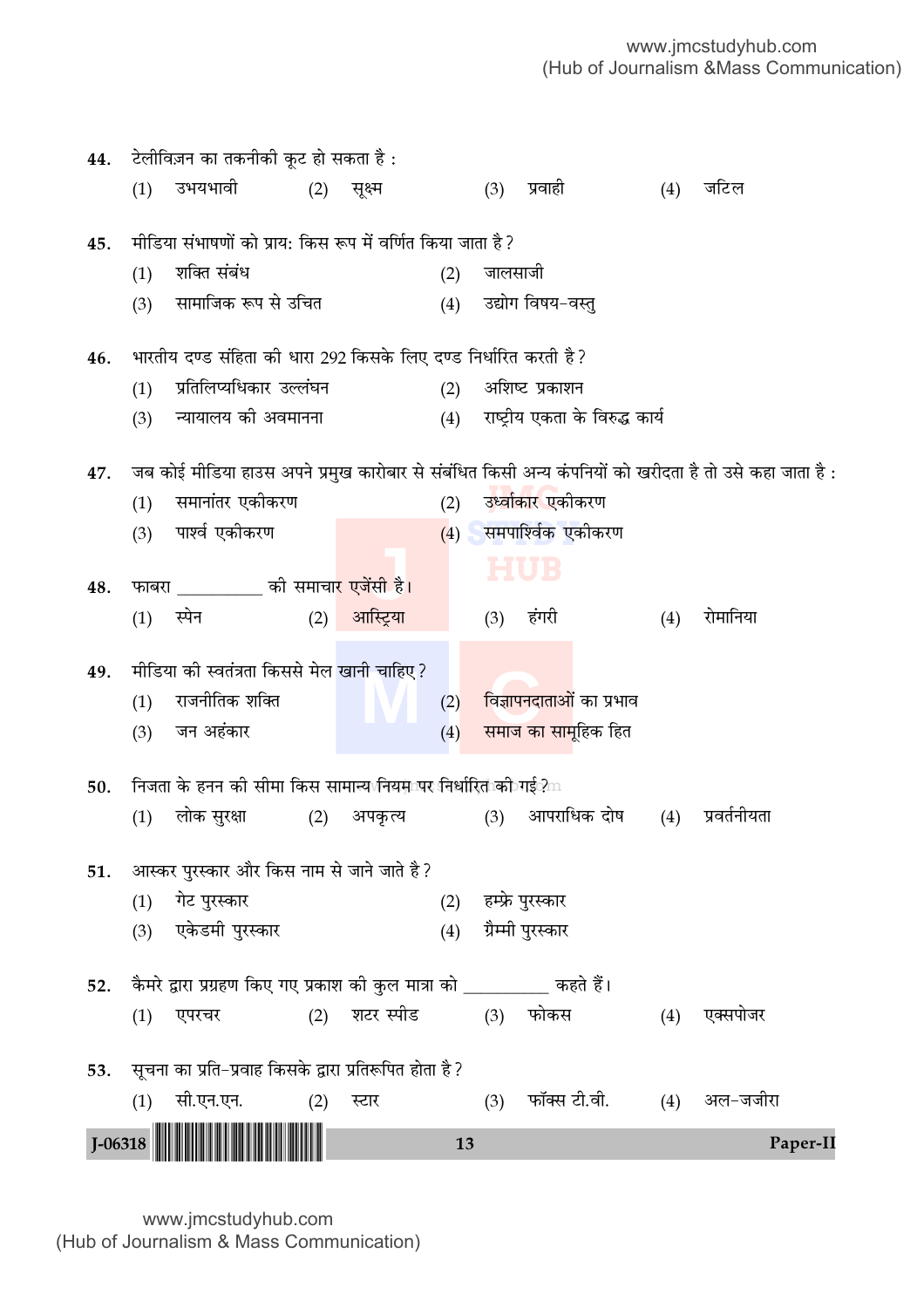54. Larger and expensive cameras which have a body to attach different lenses are known as : (1) DSLR (2) Point-and-shoot (3) Disposable (4) DSSR 55. Which part of the camera indicates the field of view that is seen by the camera lens ?

- (1) Camera body (2) LCD display (3) Lens (4) Viewfinder
- 56. What will be the depth of field if the subject will be in focus ?
	- (1) Deeper Depth of Field (2) ISO
	- (3) Shallow Depth of Field (4) Aperture

57. A photograph, movie or video taken at close range and showing the subject on a large scale is known as :

- (1) Landscape (2) Close up (3) Portrait (4) Long-shot **STYDY**
- IV are knov **ogram** 58. The syndicated reality sho<mark>w programmes</mark> on TV are known as :
	- (1) Fast food programmes (2) Mass culture programmes
	- (3) Fill-in programmes (4) Mass line programmes

**M C** 59. The primary portion of the digital camera, which contains the controls, the LCD, the internal image processor, and the associated circuitary is known as :

- (1) LCD display (2) Camera body (3) Viewfinder (4) Lens
- www.jmcstudyhub.com 60. According to Marshall McLuhan, telephone is a \_\_\_\_\_\_\_\_\_\_ medium. (1) Cool (2) Hot (3) Non-profit (4) Non-Plebian

61. Assertion (A) : Gatekeeping has a significant effect on news processing.

**Reason**  $(R)$ **:** The gatekeeping chain in media does not allow much inter-personal communication and as such it does not lead to any type of distortion.

Code :

- (1) Both  $(A)$  and  $(R)$  are true.
- (2) Both (A) and (R) are true, but  $(R)$  is not the correct explanation of (A).
- (3) (A) is true, but  $(R)$  is false.
- (4) (A) is false, but  $(R)$  is true.

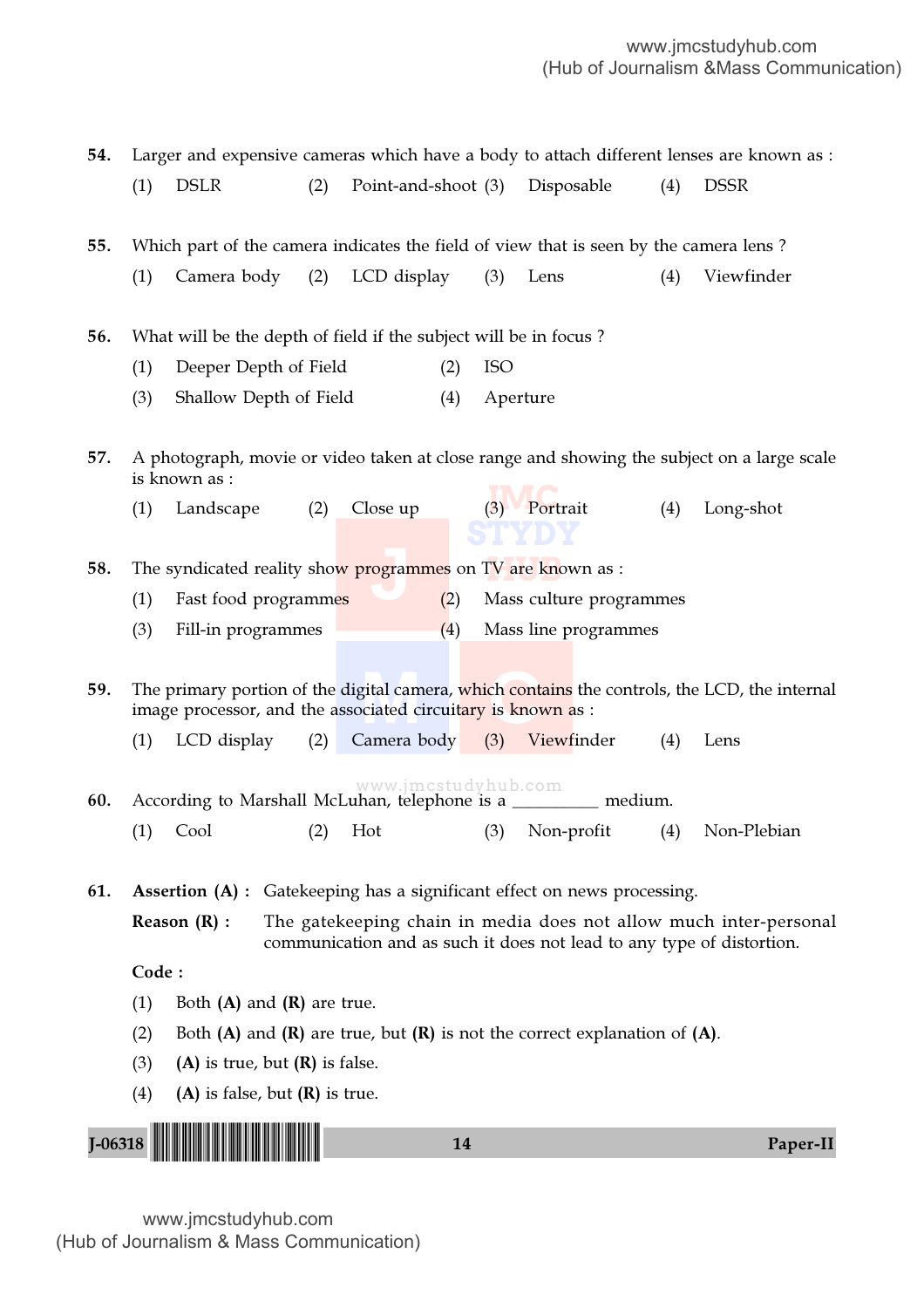| 54.         |                                                                                                                                          |                                                                                                          |     |                                             | बड़े और अधिक महंगे कैमरे जिसमें अलग–अलग लेंस लगा सकते हैं उन्हें ________ कहा जाता है। |  |                                                              |     |                                                                                                                        |  |  |
|-------------|------------------------------------------------------------------------------------------------------------------------------------------|----------------------------------------------------------------------------------------------------------|-----|---------------------------------------------|----------------------------------------------------------------------------------------|--|--------------------------------------------------------------|-----|------------------------------------------------------------------------------------------------------------------------|--|--|
|             | (1)                                                                                                                                      | डी.एस.एल.आर. (2) प्वाइंट-एण्ड-शूट (3) डिस्पोजेबल                                                         |     |                                             |                                                                                        |  |                                                              |     | (4) डी.एस.एस.आर.                                                                                                       |  |  |
| 55.         |                                                                                                                                          | कैमरे का कौन–सा भाग व्यू का क्षेत्र दर्शाता है जो कैमरे के लेंस से देखा जाता है ?                        |     |                                             |                                                                                        |  |                                                              |     |                                                                                                                        |  |  |
|             | (1)                                                                                                                                      | कैमरा बॉडी (2) एल.सी.डी. डिस्प्ले (3) लेन्स                                                              |     |                                             |                                                                                        |  |                                                              | (4) | व्यूफाइन्डर                                                                                                            |  |  |
| 56.         |                                                                                                                                          | फील्ड की गहराई क्या होगी यदि कोई सजीव वस्तु फोकस पर है?                                                  |     |                                             |                                                                                        |  |                                                              |     |                                                                                                                        |  |  |
|             | (1)                                                                                                                                      | फील्ड की गहराई और गहरी                                                                                   |     |                                             |                                                                                        |  | (2) आई.एस.ओ.                                                 |     |                                                                                                                        |  |  |
|             |                                                                                                                                          | (3)    फील्ड की सतही गहराई                                                                               |     |                                             |                                                                                        |  | (4) छिद्र (एपरचर)                                            |     |                                                                                                                        |  |  |
| 57.         | कोई फोटोग्राफ, फिल्म या विडियो जिसे क्लोज़ रेंज पर लिया जाता है और जो सजीव वस्तु को बड़े स्केल पर दिखाता<br>है, वह ________ कहा जाता है। |                                                                                                          |     |                                             |                                                                                        |  |                                                              |     |                                                                                                                        |  |  |
|             | (1)                                                                                                                                      | लैण्डस्केप (2) क्लोज़ अप        (3) पोर्ट्रेट                                                            |     |                                             |                                                                                        |  |                                                              |     | $(4)$ लॉॅंग-शॉट                                                                                                        |  |  |
| 58.         |                                                                                                                                          | टेलीविजन पर व्यवसाय संघ द्वारा <mark>दिखाए जाने वाले रियल्टी शो कार्यक्र</mark> मों को क्या कहा जाता है? |     |                                             |                                                                                        |  |                                                              |     |                                                                                                                        |  |  |
|             | (1)                                                                                                                                      | फास्ट फूड कार्यक्रम                                                                                      |     |                                             |                                                                                        |  | $(2)$ जन संस्कृति कार्यक्रम                                  |     |                                                                                                                        |  |  |
|             | (3)                                                                                                                                      | फिल–इन कार्यक्रम                                                                                         |     |                                             |                                                                                        |  | $(4)$ मास लाइन कार्यक्रम                                     |     |                                                                                                                        |  |  |
| 59.         |                                                                                                                                          | होती है, क्या कहा जाता है ?                                                                              |     |                                             |                                                                                        |  |                                                              |     | डिजिटल कैमरे के प्राथमिक भाग को जिसमें कंट्रोल, <mark>एल.सी.डी., इंटरन</mark> ल इमेज प्रोसेसर और इनसे संबंधित सर्कुटरी |  |  |
|             |                                                                                                                                          | (1) एल.सी.डी. डिस्प्ले (2) कैमरा बाडी                                                                    |     |                                             |                                                                                        |  | (3) व्यूफाइंडर                                               | (4) | लेन्स्                                                                                                                 |  |  |
| 60.         |                                                                                                                                          |                                                                                                          |     |                                             |                                                                                        |  |                                                              |     |                                                                                                                        |  |  |
|             | (1)                                                                                                                                      | शांत करने के प्राप्त करने होता.                                                                          | (2) |                                             |                                                                                        |  | उत्तेजक (3) लाभ-निरपेक्ष                                     |     | (4) उच्च वर्गीय                                                                                                        |  |  |
| 61.         |                                                                                                                                          | अभिकथन (A) :                                                                                             |     |                                             |                                                                                        |  | गेटकीपिंग का समाचार प्रसंस्करण पर महत्वपूर्ण प्रभाव होता है। |     |                                                                                                                        |  |  |
|             | तर्क (R) :                                                                                                                               |                                                                                                          |     | ऐसे में किसी प्रकार का विरूपण नहीं होता है। |                                                                                        |  |                                                              |     | मीडिया में गेटकीपिंग चेन बहुत अधिक अन्तर-वैयक्तिक संचार की अनुमति नहीं देता है और                                      |  |  |
|             | कूट :                                                                                                                                    |                                                                                                          |     |                                             |                                                                                        |  |                                                              |     |                                                                                                                        |  |  |
|             | (1)                                                                                                                                      | (A) और (R) दोनों सही हैं।                                                                                |     |                                             |                                                                                        |  |                                                              |     |                                                                                                                        |  |  |
|             | (2)                                                                                                                                      | (A) और (R) दोनों सही हैं, लेकिन (R), (A) की सही व्याख्या नहीं है।                                        |     |                                             |                                                                                        |  |                                                              |     |                                                                                                                        |  |  |
|             | (3)                                                                                                                                      | (A) सही है, लेकिन (R) गलत है।                                                                            |     |                                             |                                                                                        |  |                                                              |     |                                                                                                                        |  |  |
|             | (4)                                                                                                                                      | (A) गलत है, लेकिन (R) सही है।                                                                            |     |                                             |                                                                                        |  |                                                              |     |                                                                                                                        |  |  |
| $J - 06318$ |                                                                                                                                          |                                                                                                          |     |                                             | 15                                                                                     |  |                                                              |     | Paper-II                                                                                                               |  |  |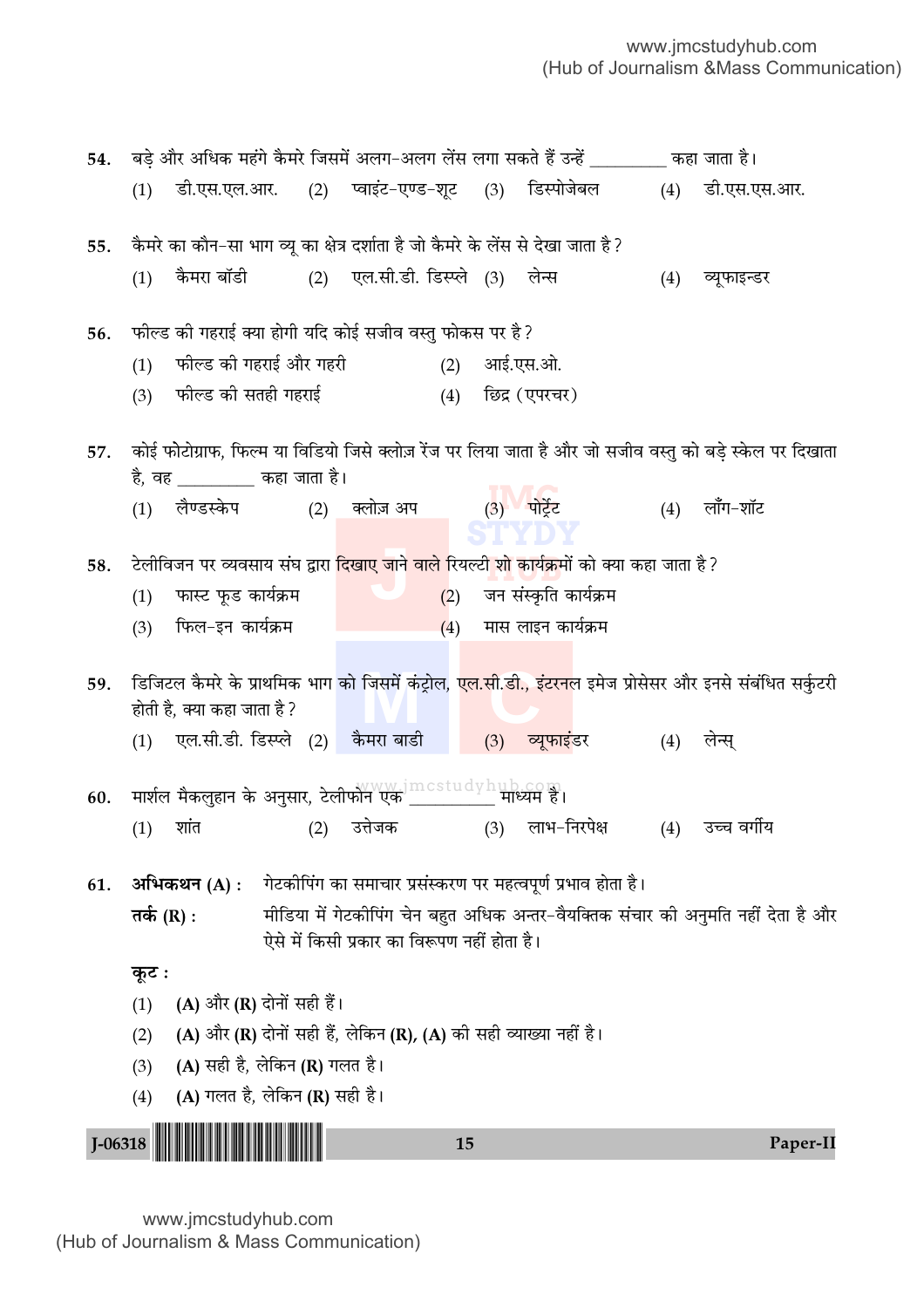62. Assertion (A) : Democracy cannot survive if deliberative forces are arbitrary.

**Reason (R) :** In a representative democracy public discussion need not be a political duty, as reflected in media.

Code :

- (1) Both  $(A)$  and  $(R)$  are true.
- (2) Both  $(A)$  and  $(R)$  are true, but  $(R)$  is not the correct explanation of  $(A)$ .
- (3) (A) is true, but  $(R)$  is false.
- (4) (A) is false, but  $(R)$  is true.
- 63. Assertion (A) : "A free press is free for the expression of opinion in all its phases."

**Reason**  $(R)$ **:** It is because initially in Great Britain the concept of freedom was negatively imputed.

Code :

- (1) Both  $(A)$  and  $(R)$  are true.
- (2) Both (A) and (R) are  $true$ , but (R) is not the correct explanation of (A).
- (3) (A) is true, but  $(R)$  is false.
- $\frac{1}{2}$ ,  $\frac{1}{2}$ ,  $\frac{1}{2}$ (4) (A) is false, but  $(R)$  is true.
- 64. Assertion (A) : Public relations is more an attitude than a technique.

**Reason (R) :** As it is an external evidence of managing internal affairs of an institution in a way that makes it maintain the status quo.<br>Code : a way that makes it maintain the status quo.

#### Code :

- (1) Both  $(A)$  and  $(R)$  are true.
- (2) Both (A) and (R) are true, but  $(R)$  is not the correct explanation of (A).
- (3) (A) is true, but  $(R)$  is false.
- (4) (A) is false, but  $(R)$  is true.
- 65. Assertion (A) : As a management function, public relations can evaluate the options, opinions and attitudes of both internal and external publics.
	- **Reason**  $(R)$ **:** It gives an opportunity of being sensitive to collective views of publics that differ from what is termed as public opinion.

#### Code :

- (1) Both  $(A)$  and  $(R)$  are true.
- (2) Both  $(A)$  and  $(R)$  are true, but  $(R)$  is not the correct explanation of  $(A)$ .
- (3) (A) is true, but  $(R)$  is false.
- (4) (A) is false, but  $(R)$  is true.

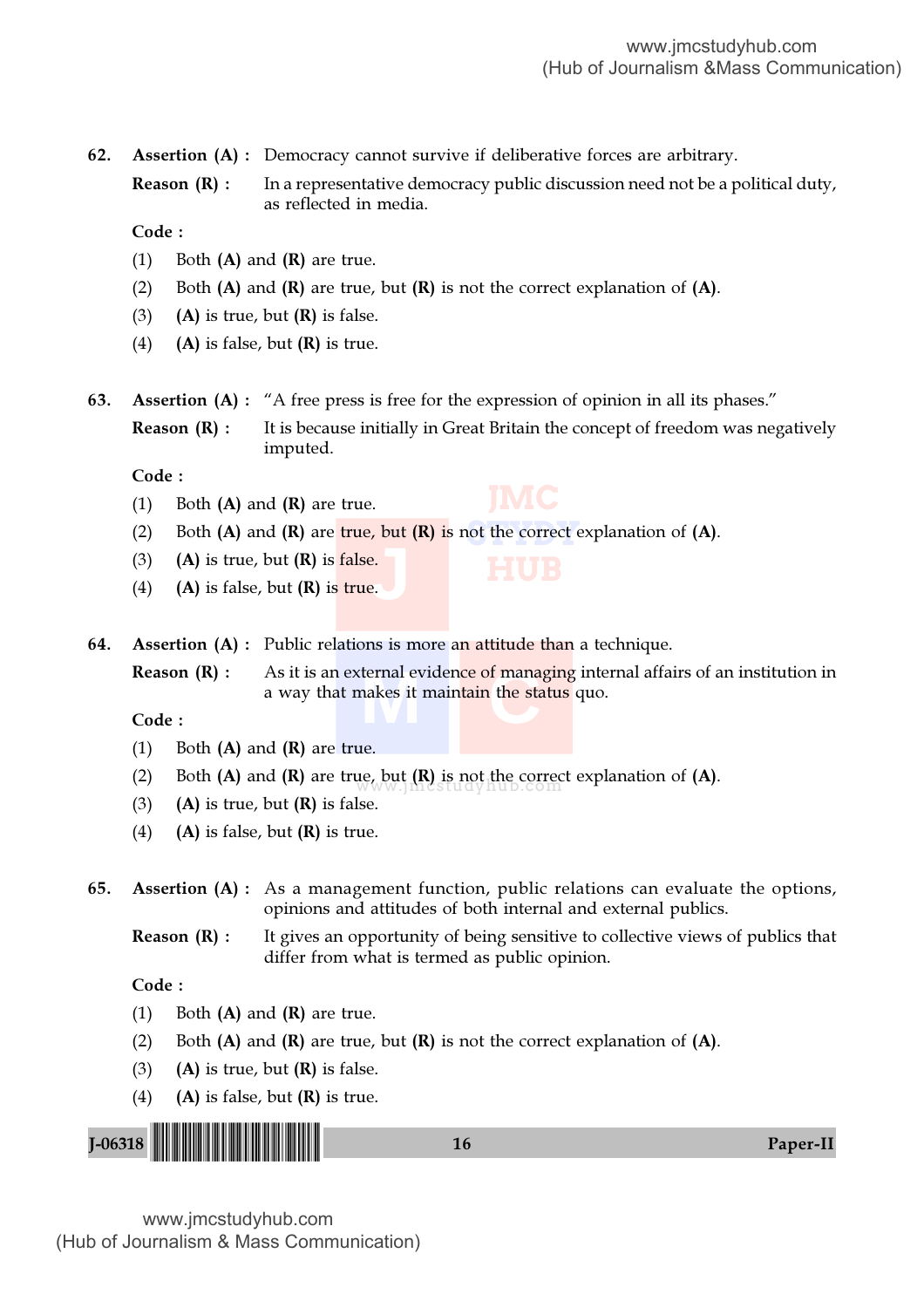(2) **(A)** और **(R)** दोनों सही हैं<mark>, लेकिन (R), (A)</mark> की सही व्याख्या नहीं है। (2) (A) और (R) दोनों सही हैं, लेकिन (R), (A) की सही व्याख्या नहीं हैं।<br>WWW.Nicestudyhub.com **J** (3) (A) '"Ë "Ò, ‹Á∑§Ÿ (R) ª‹Ã "Ò– **M C Ã∑¸§** (R) : ÿ" Á∑§'Ë '¥SÕÊŸ ∑§ •Ê¥ÃÁ⁄U∑§ ∑§ÊÿÊZ ∑§Ê ß' Ã⁄UË∑§ ' ¬˝'¥œ ∑§⁄UŸ ∑§Ê 'Ês 'Êˇÿ "Ò Á¡'' 62. **अभिकथन (A)** : लोकतंत्र का अस्तित्व नहीं हो सकता, यदि विचारात्मक ताकतें स्वेच्छाचारी हों। **तर्क (R) :** प्रतिनिधिक लोकतंत्र में लोक−चर्चा को राजनीतिक कर्तव्य होने की आवश्यकता नहीं है, जैसा कि भीडिया में प्रतिबिम्बित किया गया है। **कुट:** (1) **(A)** और (R) दोनों सही हैं। (2) (A) और (R) दोनों सही हैं, लेकिन (R), (A) की सही व्याख्या नहीं है। (3) (A) सही है, लेकिन (R) गलत है। (4) (A) गलत है, लेकिन (R) सही है। 63. **अभिकथन (A) : ''**एक स्वतंत्र प्रेस अपने सभी चरणों में विचारों की अभिव्यक्ति के लिए स्वतंत्र है।'' **तर्क (R) :** क्योंकि आरंभ में ग्रेट ब्रिटेन में स्वतंत्रता की संकल्पना को नकारात्मक रूप से आरोपित किया गया था। <u>क</u>ृट : (1) (A) और (R) दोनों सही हैं। (4) (A) गलत है, लेकिन (R) <mark>सही है।</mark> 64. अभिकथन (A) : जनसंपर्क तकनीक की तुलना में अभिवृत्ति अधिक है। यथास्थिति बनाए रखा जा सके । **कूट**ः (1) (A) और (R) दोनों सही हैं। (3) (A) सही है, लेकिन (R) गलत है। (4) (A) गलत है, लेकिन (R) सही है। 65. **अभिकथन (A)** : एक प्रबंधन कार्यक्रम के रूप में जनसंपर्क आंतरिक और बाह्य दोनों के विकल्पों, मतों और रुखों का मूल्यांकन कर सकता है। **तर्क (R) :** यह जनता के सामहिक मतों के प्रति संवेदनशील होने का अवसर प्रदान करता है, जो लोक मत के पदों से भिन्न है। <u>क</u>ृट : (1) (A) और (R) दोनों सही हैं। (2) (A) और (R) दोनों सही हैं, लेकिन (R), (A) की सही व्याख्या नहीं है। (3) (A) सही है, लेकिन (R) गलत है। (4) (A) गलत है, लेकिन (R) सही है।

J-06318 <sup>17</sup> Paper-II !J-06318-PAPER-II!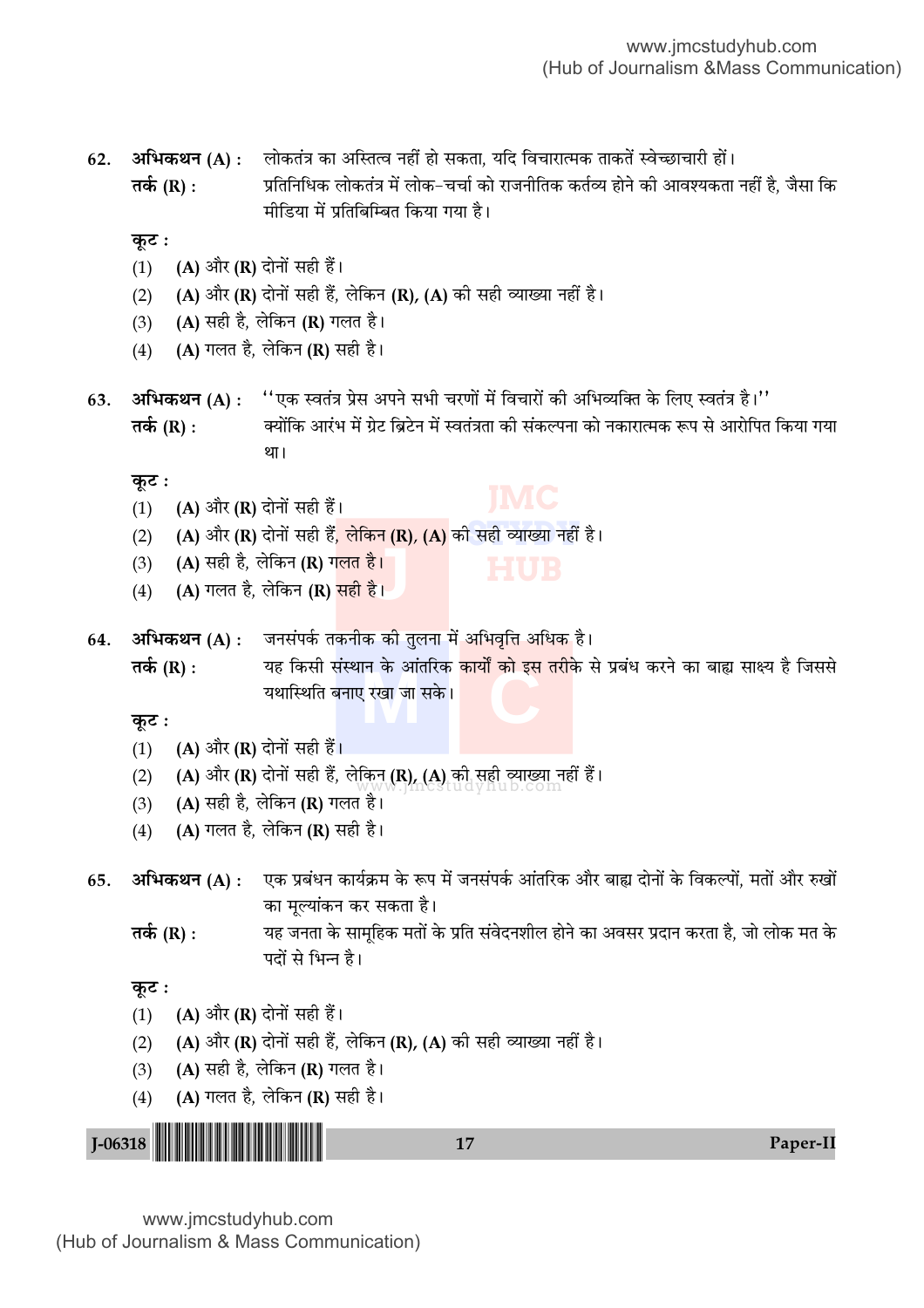66. Assertion (A) : In media research, argumentation and language help objectivise experiences.

**Reason**  $(R)$ **:** Institutionalisation of objectivity in a systematic fashion is essential to effective media research.

Code :

- (1) Both  $(A)$  and  $(R)$  are true.
- (2) Both  $(A)$  and  $(R)$  are true, but  $(R)$  is not the correct explanation of  $(A)$ .
- (3) (A) is true, but  $(R)$  is false.
- (4) (A) is false, but  $(R)$  is true.
- 67. Assertion (A) : The relationship between power and development can be ignored while strategising media role.

**Reason**  $(R)$ **:** Power is not uni-dimensional and asymmetrical and as such it works to sub-ordinate identified groups of people for development.

**JMC**

Code :

- (1) Both  $(A)$  and  $(R)$  are true.
- **STATE** CONTROL EX (2) Both (A) and (R) are true, but (R) is not the correct explanation of (A).<br>
(3) (A) is true, but (R) is false.<br>
(4) (A) is false, but (R) is true.
- (3) (A) is true, but  $(R)$  is false.
- (4) (A) is false, but  $(R)$  is true.
- 68. Assertion (A) : In media management, operating skills and maintenance skills are one and the same.

al developments in both<br>ave caused changes. **Reason (R)** : Technological developm<mark>ents in both h</mark>ardware and software of media production have caused changes.

#### Code :

- (1) Both (A) and (R) are true. Www.jmcstudyhub.com
- (2) Both  $(A)$  and  $(R)$  are true, but  $(R)$  is not the correct explanation of  $(A)$ .
- (3) (A) is true, but  $(R)$  is false.
- (4) (A) is false, but  $(R)$  is true.
- 69. Assertion (A) : Emancipation from the present dominant social order is the major goal of mass media.

**Reason (R) :** The societies are also evolving and so also are the goals of mass media.

Code :

- (1) Both  $(A)$  and  $(R)$  are true.
- (2) Both  $(A)$  and  $(R)$  are true, but  $(R)$  is not the correct explanation of  $(A)$ .
- (3) (A) is true, but  $(R)$  is false.
- (4) (A) is false, but  $(R)$  is true.

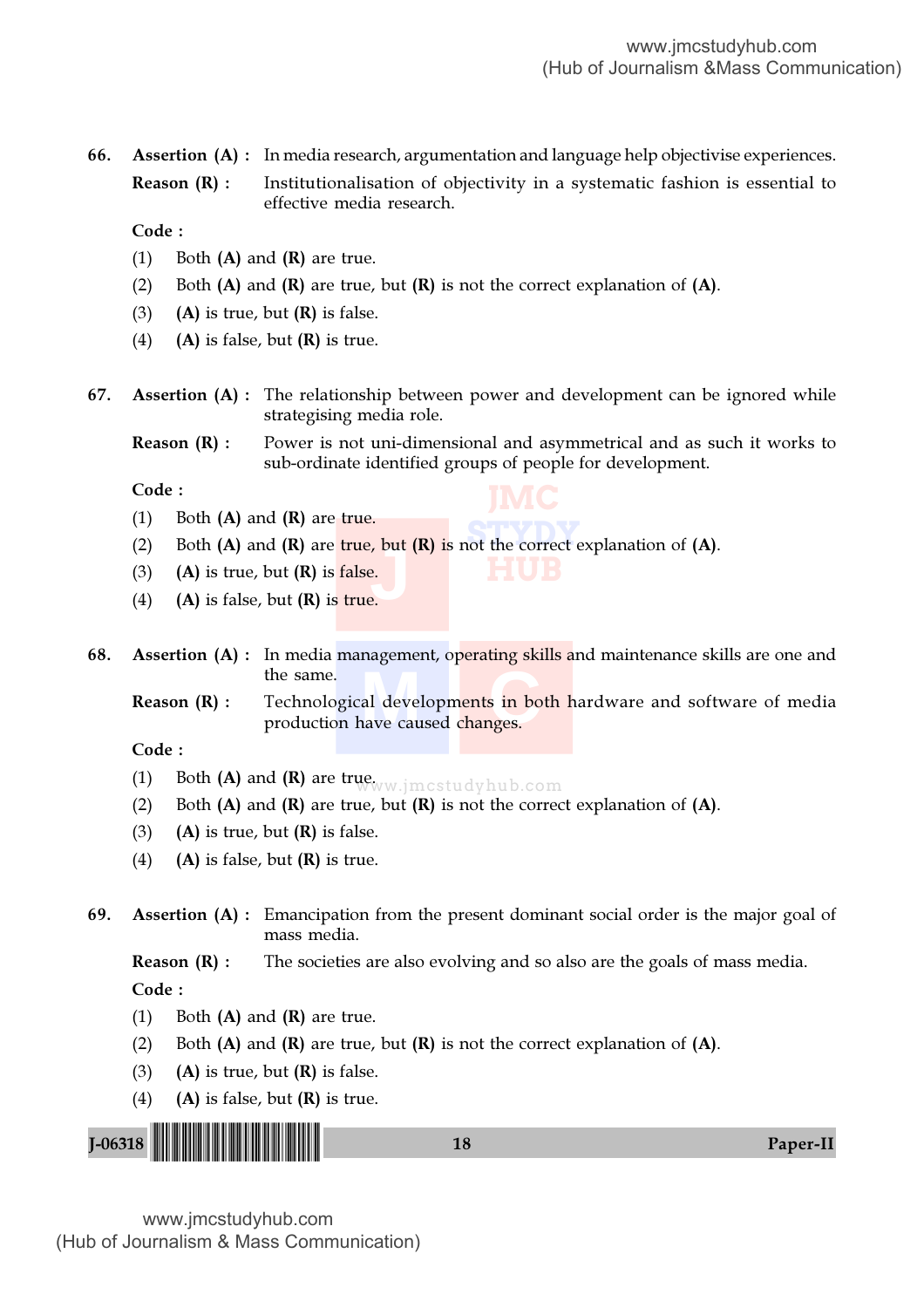अभिकथन (A) : मीडिया अनुसंधान में, वस्तुनिष्ठ प्रयोग में तर्क–वितर्क और भाषा सहायक होते हैं। 66. तर्क (R) : सुनियोजित फैशन में वस्तुनिष्ठता का संस्थानीकरण प्रभावी मीडिया अनुसंधान के लिए आवश्यक है।

कूट :

- (A) और (R) दोनों सही हैं।  $(1)$
- (A) और (R) दोनों सही हैं, लेकिन (R), (A) की सही व्याख्या नहीं है।  $(2)$
- (A) सही है, लेकिन (R) गलत है।  $(3)$
- (A) गलत है, लेकिन (R) सही है।  $(4)$
- मीडिया भूमिका निश्चित करते समय शक्ति और विकास के मध्य संबंध नजरअंदाज किया जा 67. अभिकथन (A) : सकता है।

शक्ति एक आयामी और असंयमित नहीं है उसी रूप में यह विकास के लिए चिह्नित समृहों के तर्क (R) : अधीन काम करता है।

कूट :

- (A) और (R) दोनों सही हैं।  $(1)$
- (A) और (R) दोनों सही हैं, लेकिन (R), (A) की सही व्याख्या नहीं है।  $(2)$
- (A) सही है, लेकिन (R) ग<mark>लत है।</mark>  $(3)$
- (A) गलत है, लेकिन (R) सही है।  $(4)$

अभिकथन (A) : मीडिया प्रबंध, प्रचालन दक्षता औ<mark>र अनुरक्षण दक्षता</mark> एक ही हैं। 68.

मीडिया उत्पादन के हार्डवेयर औ<mark>र सॉफ्टवेयर दोनों</mark> में तकनीकी विकास से परिवर्तन आए हैं। तर्क (R) : कुट :

- (A) और (R) दोनों सही हैं।  $_{\rm{www.jmctudyhub.com}}$  $(1)$
- (A) और (R) दोनों सही हैं, लेकिन (R), (A) की सही व्याख्या नहीं है।  $(2)$
- (A) सही है, लेकिन (R) गलत है।  $(3)$
- (A) गलत है, लेकिन (R) सही है।  $(4)$

अभिकथन (A) : वर्तमान प्रभुत्वशाली सामाजिक व्यवस्था से मुक्ति जन संचार का मुख्य लक्ष्य है। 69.

तर्क (R) : समाज भी विकास कर रहा है और उसी तरह जन संचार के लक्ष्य भी बदल रहे हैं। कुट:

- (A) और (R) दोनों सही हैं।  $(1)$
- (A) और (R) दोनों सही हैं, लेकिन (R), (A) की सही व्याख्या नहीं है।  $(2)$
- (A) सही है, लेकिन (R) गलत है।  $(3)$
- (A) गलत है, लेकिन (R) सही है।  $(4)$

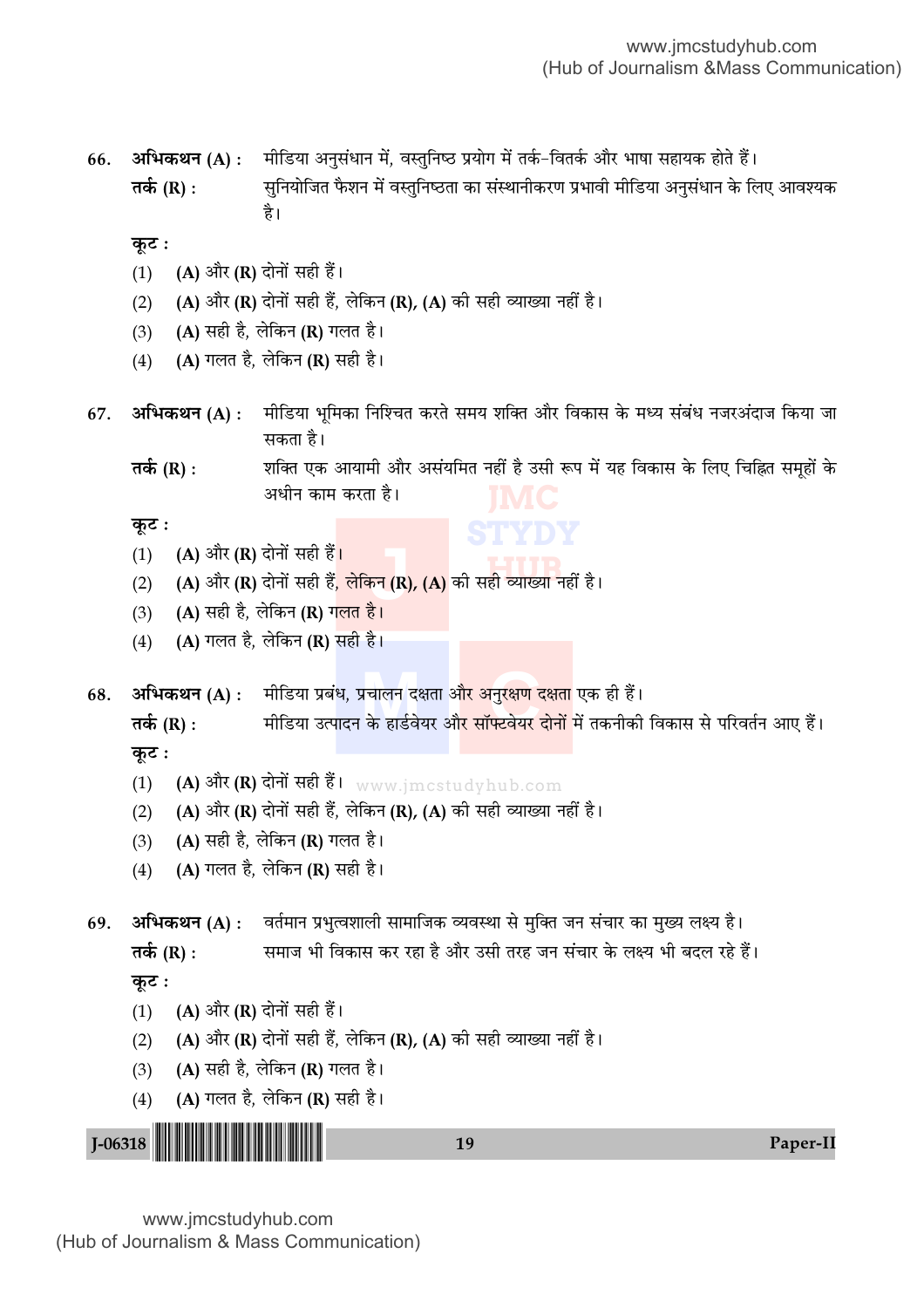70. Assertion (A) : Indian cinema to the most extent has been influenced by Western films.

**Reason (R) :** Indigenisation of foreign films through a formula of songs, dance and melodrama is staple of Indian cinema.

Code :

- (1) Both  $(A)$  and  $(R)$  are true.
- (2) Both  $(A)$  and  $(R)$  are true, but  $(R)$  is not the correct explanation of  $(A)$ .
- (3) (A) is true, but  $(R)$  is false.
- (4) (A) is false, but  $(R)$  is true.
- 71. Assertion (A) : Participatory communication is helpful in achieving structural changes in certain specific areas.

**Reason**  $(R)$ **:** Participatory communication may be necessary but not sufficient to alter power relations.

**HUB**

Code :

- (1) Both  $(A)$  and  $(R)$  are true.
- **STATE** COLORGIZER (2) Both (A) and (R) are true, but (R) is not the correct explanation of (A).<br>
(3) (A) is true, but (R) is false.<br>
(4) (A) is false, but (R) is true.
- (3) (A) is true, but  $(R)$  is false.
- (4) (A) is false, but  $(R)$  is true.
- 72. Assertion (A) : Feminist media studies should rewrite the narratives of male dominated binary oppositions.
	- sitions.<br>necessary for feminist me<br>ltural narratives of the d **Reason (R) :** For it is not necessary for feminist media narratives to have a new space to revise the cultural narratives of the day.

Code :

- (1) Both  $(A)$  and  $(R)$  are true.
- (2) Both (A) and (R) are true, but  $(R)$  is not the correct explanation of (A).
- (3) (A) is true, but  $(R)$  is false.
- (4) (A) is false, but  $(R)$  is true.
- 73. Assertion (A) : The diffusion model unflinchingly supported the linear transmission of messages to atomised individuals.
	- Reason (R) : The individual receivers were considered as the locus of all circular communication.

### Code :

- (1) Both  $(A)$  and  $(R)$  are true.
- (2) Both  $(A)$  and  $(R)$  are true, but  $(R)$  is not the correct explanation of  $(A)$ .
- (3) (A) is true, but  $(R)$  is false.
- (4) (A) is false, but  $(R)$  is true.

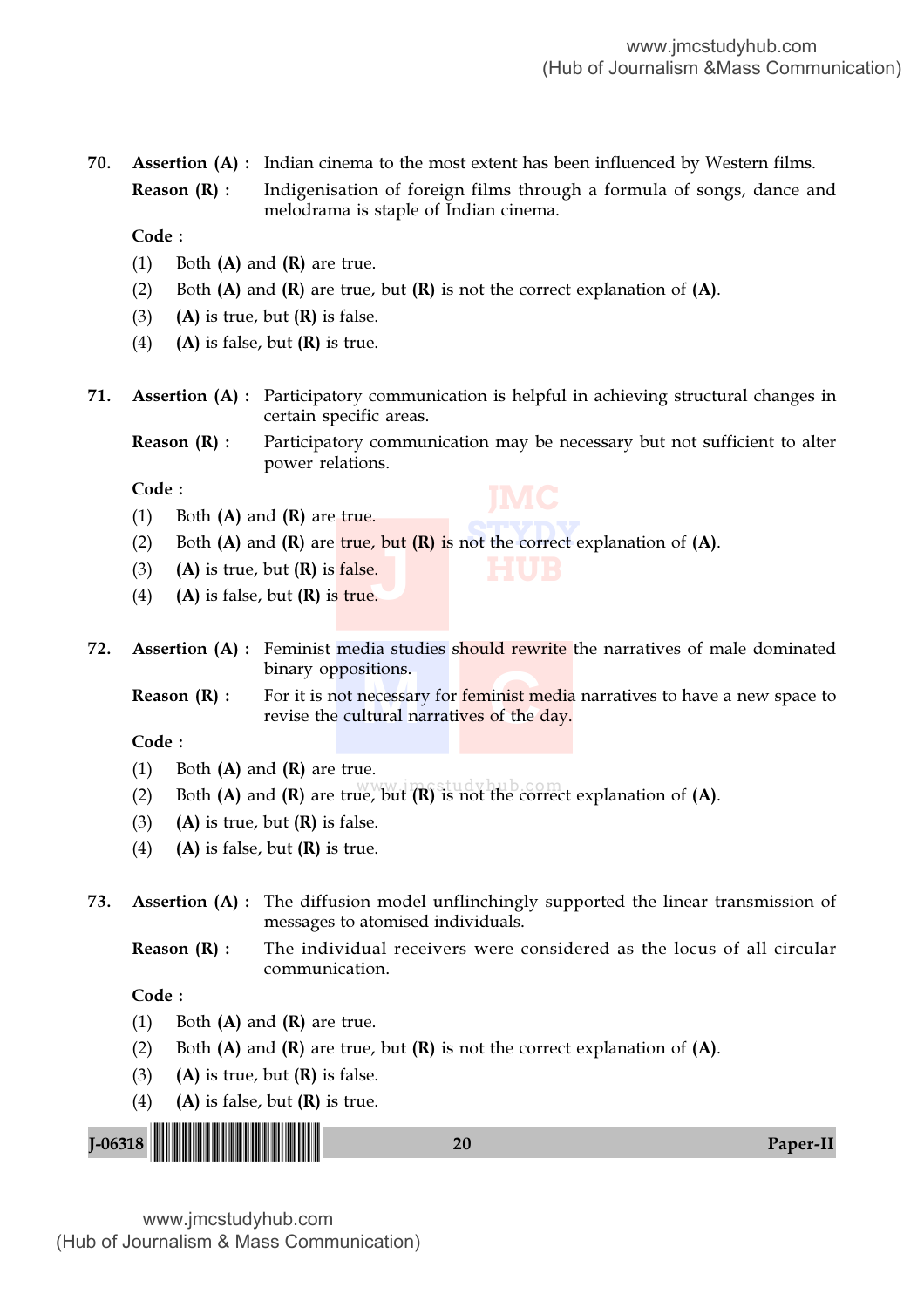अभिकथन (A) : भारतीय सिनेमा काफी हद तक पाश्चात्य फिल्मों से प्रभावित है। 70.

तर्क (R) : विदेशी फिल्मों का गीत, नृत्य और भावुकता के सूत्र के माध्यम से देशीयकरण करना भारतीय सिनेमा का मुख्य धन्धा है।

कूट :

- (A) और (R) दोनों सही हैं।  $(1)$
- (A) और (R) दोनों सही हैं, लेकिन (R), (A) की सही व्याख्या नहीं है।  $(2)$
- (A) सही है, लेकिन (R) गलत है।  $(3)$
- (A) गलत है, लेकिन (R) सही है।  $(4)$

अभिकथन (A) : सहभागी संचार कतिपय विशिष्ट क्षेत्रों में संरचनात्मक परिवर्तन लाने में सहायक है। 71. सहभागी संचार आवश्यक हो सकते है, परंतु ये शक्ति संबंधों में बदलाव के लिए पर्याप्त नहीं है। तर्क (R) : कुट:

- (A) और (R) दोनों सही हैं।  $(1)$
- (A) और (R) दोनों सही हैं, लेकिन (R), (A) की सही व्याख्या नहीं है।  $(2)$
- (A) सही है, लेकिन (R) गलत है।  $(3)$
- (A) गलत है, लेकिन (R) <mark>सही है।</mark>  $(4)$

अभिकथन (A) : स्त्रीवादी मीडिया को पुरुष प्रधान द्विगुण विरोध के कथानक का पुनर्लेखन करना चाहिए। 72. क्योंकि स्त्रीवादी मीडिया कथान<mark>क के लिए उस सम</mark>य के सांस्कृतिक कथानक को संशोधित करने तर्क (R) : के लिए नए स्थान की आवश्यकता नहीं है।

कुट :

- (A) और (R) दोनों सही हैं।  $(1)$
- (A) और (R) दोनों सही हैं, लेकिन (R) (A) की सही व्याख्या नहीं है।  $(2)$
- $(A)$  सही है, लेकिन  $(R)$  गलत है।  $(3)$
- $(A)$  गलत है, लेकिन  $(R)$  सही है।  $(4)$
- विसरण (डिफ्यूजन) मॉडल पृथक–पृथक व्यक्तियों को संदेशों के रैखिक पारेषण का दुढतापूर्वक अभिकथन (A) : 73. समर्थन करता है।
	- प्रत्येक रिसीवर को सभी वृत्तीय संप्रेषणों का बिन्दुपथ माना गया है। तर्क (R) :

कट :

- (A) और (R) दोनों सही हैं।  $(1)$
- (A) और (R) दोनों सही हैं, लेकिन (R), (A) की सही व्याख्या नहीं है।  $(2)$
- (A) सही है, लेकिन (R) गलत है।  $(3)$
- (A) गलत है, लेकिन (R) सही है।  $(4)$

 $I-06318$ Paper-II  $21$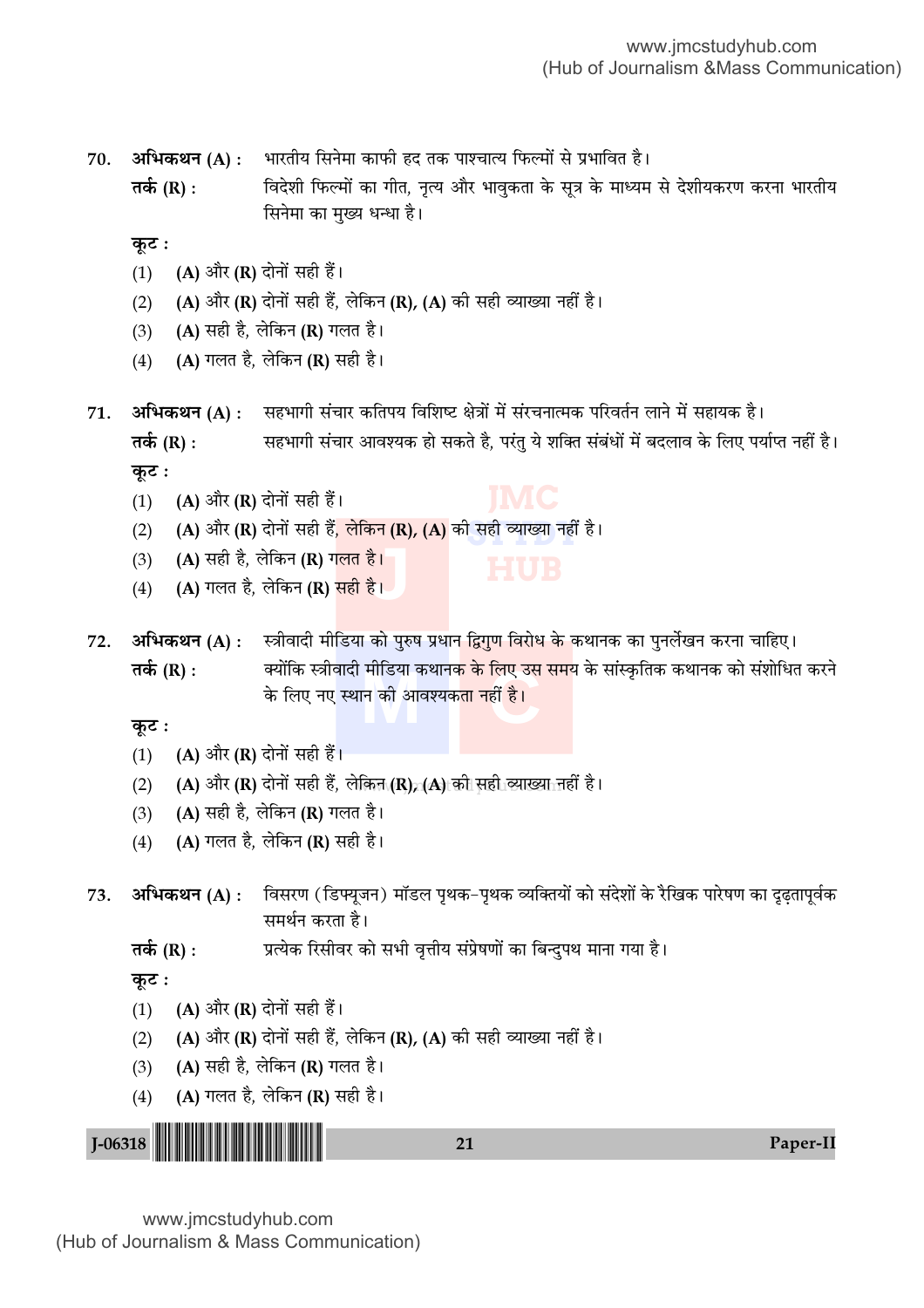74. Assertion (A) : Even to this day, newspapers are the only news source to a community.

**Reason**  $(R)$ **:** A newspaper's credibility is more important than that of other media as it has to compare itself with other media.

Code :

- (1) Both  $(A)$  and  $(R)$  are true.
- (2) Both  $(A)$  and  $(R)$  are true, but  $(R)$  is not the correct explanation of  $(A)$ .
- (3) (A) is true, but  $(R)$  is false.
- (4) (A) is false, but  $(R)$  is true.
- 75. Assertion (A) : Letters to the editor are spontaneous response to newspaper contents.
	- **Reason (R) :** These letters reflect public opinion and can also be an organised persuasive device.

Code :

- (1) Both  $(A)$  and  $(R)$  are true.
- (2) Both (**A**) and (**R**) are true, but (**R**) is not the correct explanation of (**A**).
- **J** (3) (A) is true, but  $(R)$  is false.
- (4) (A) is false, but  $(R)$  is true
- 76. Find out the correct chronological order of the following media organizations.
	- IM Indian Society of Advertisers Advertising Council of India Public Relations Society<br>
	of India Audit Bureau of Circulation Public Relations Society of<br>
	India Indian Society of Advertisers (1) Indian Society of Advertisers - Advertising Council of India - Public Relations Society of India - Audit Bureau of Circulation.
	- India Indian Society of Advertisers.
	- Advertisers Advertising Council of India. b.com (3) Public Relations Society of India - Audit Bureau of Circulation - Indian Society of
	- (4) Audit Bureau of Circulation Indian Society of Advertisers Public Relations Society of India - Advertising Council of India.
- 77. Identify the correct chronological order of establishment of advertising agencies of the following :
	- (1) Chaitra Leo Burnetta Inc, Trikaya Grey Advertising India Ltd. Mudra Communications, FCB-Ulka Advertising.
	- (2) Mudra Communications, FCB-Ulka Advertising, Chaitra Leo Burnetta Inc, Trikaya Grey Advertising India Ltd.
	- (3) FCB-Ulka Advertising, Mudra Communications, Trikaya Grey Advertising India Ltd. Chaitra Leo Burnetta Inc.
	- (4) Trikaya Grey Advertising India Ltd. Chaitra Leo Burnetta Inc, FCB-Ulka Advertising, Mudra Communications.

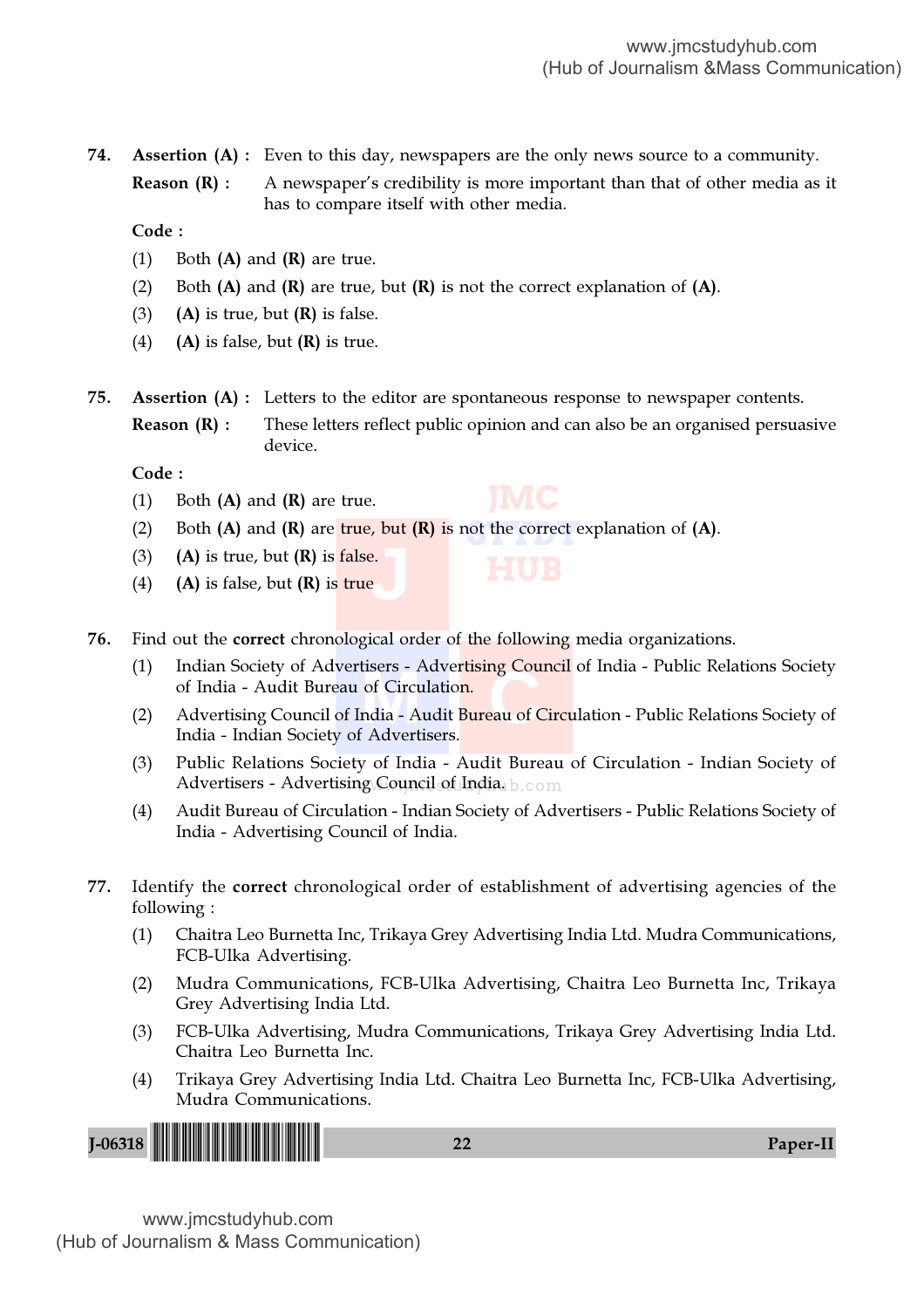अभिकथन (A) : आज भी समाचारपत्र समुदाय के लिए समाचार का एकमात्र स्रोत हैं। 74.

अन्य मीडिया की तुलना में समाचारपत्र की विश्वसनीयता अधिक महत्वपूर्ण है क्योंकि इसे स्वयं तर्क (R) : अपनी तलना अन्य मीडिया से करनी होती है।

कूट :

- $(1)$ (A) और (R) दोनों सही हैं।
- (A) और (R) दोनों सही हैं, लेकिन (R), (A) की सही व्याख्या नहीं है।  $(2)$
- (A) सही है, लेकिन (R) गलत है।  $(3)$
- (A) गलत है, लेकिन (R) सही है।  $(4)$
- 'संपादक को पत्र' समाचारपत्र की विषयवस्तु पर की गई सहज प्रतिक्रिया है। अभिकथन (A) : 75.

ये पत्र लोगों की राय प्रतिबिंबित करती है और यह एक व्यवस्थित प्रेरक साधन हो सकता है। तर्क (R) :

कूट :

- (A) और (R) दोनों सही हैं<mark>।</mark>  $(1)$
- (A) और (R) दोनों सही हैं, लेकिन (R), (A) की सही व्याख्या नहीं हैं।  $(2)$
- (A) सही है, लेकिन (R) गलत है।  $(3)$
- (A) गलत है, लेकिन (R) सही है।  $(4)$

#### निम्नलिखित मीडिया संगठनों का **सही** कालक्रम बताएँ<mark>।</mark> 76.

- इंडियन सोसाइटी ऑफ एडवर्टाइजर एडवर्टाइ<mark>जिंग काउंसिल ऑ</mark>फ इंडिया पब्लिक रिलेशन सोसाइटी ऑफ  $(1)$ इंडिया - आडिट ब्यूरो ऑफ सर्कुलेशन।
- एडवर्टाइजिंग काउंसिल ऑफ इंडिया आडिट ब्यूरो ऑफ सर्कुलेशन पब्लिक रिलेशन सोसाइटी ऑफ<br>...  $(2)$ इंडिया - इंडियन सोसाइटी ऑफ एंडवर्टाइजर।
- पब्लिक रिलेशन सोसाइटी ऑफ इंडिया आडिट ब्यूरो ऑफ सर्कुलेशन इंडियन सोसाइटी ऑफ एडवर्टाइजर  $(3)$ - एडवर्टाइजिंग काउंसिल ऑफ इंडिया।
- आडिट ब्यूरो ऑफ सर्कुलेशन इंडियन सोसाइटी ऑफ एडवर्टाइजर पब्लिक रिलेशन सोसाइटी ऑफ इंडिया  $(4)$ - एडवर्टाइजिंग काउंसिल ऑफ इंडिया।
- निम्नलिखित के विज्ञापन एजेंसियों की स्थापना का **सही** कालक्रम चुनिए : 77.
	- चैत्र लियो बर्नेटा इंक, त्रिकाया ग्रे एडवर्टाइजिंग इंडिया लि., मुद्रा कम्युनिकेशन्स, एफ.सी.बी.–अल्का एडवर्टाइजिंग  $(1)$
	- मुद्रा कम्युनिकेशन्स, एफ.सी.बी.-अल्का एडवर्टाइजिंग, चैत्र लियो बर्नेटा इंक, त्रिकाया ग्रे एडवर्टाइजिंग इंडिया लि.  $(2)$
	- एफ.सी.बी.-अल्का एडवर्टाइजिंग, मुद्रा कम्युनिकेशन्स, त्रिकाया ग्रे एडवर्टाइजिंग इंडिया लि., चैत्र लियो बर्नेटा इंक  $(3)$
	- त्रिकाया ग्रे एडवर्टाइजिंग इंडिया लि., चैत्र लियो बर्नेटा इंक, एफ.सी.बी.-अल्का एडवर्टाइजिंग, मुद्रा कम्युनिकेशन्स  $(4)$

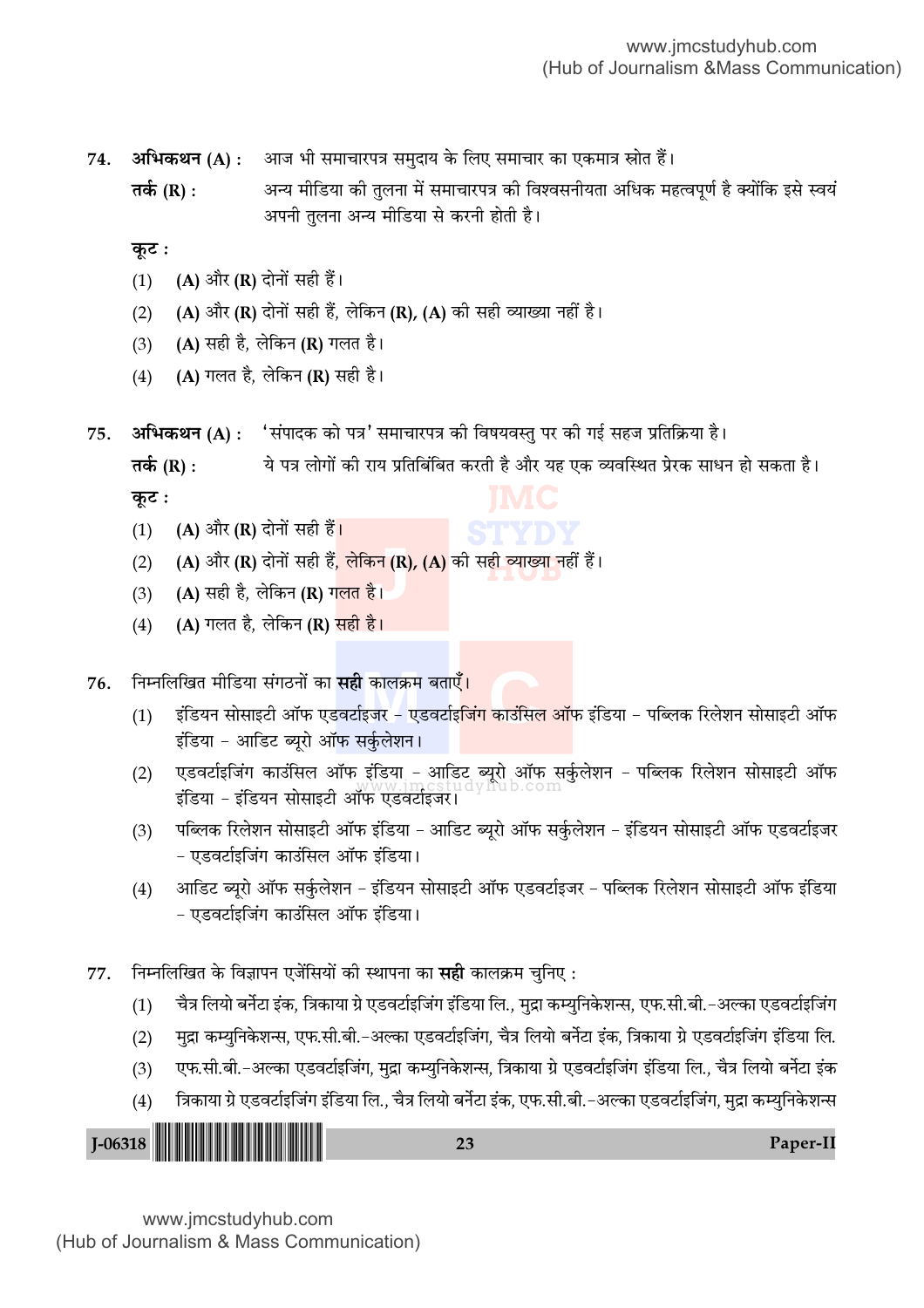78. Identify correct chronological order of scholars who contributed for feminist media studies :

- (1) Noreene Janus, Ann Gray, Margaret Gallagher, Betty Friedan
- (2) Margaret Gallagher, Betty Friedan, Noreene Janus, Ann Gray
- (3) Betty Friedan, Noreene Janus, Margaret Gallagher, Ann Gray
- (4) Ann Gray, Margaret Gallagher, Betty Friedan, Noreene Janus
- 79. Find the correct sequence of news value according to M. Mencher.
	- (1) Proximity, Impact, Timeliness, Prominence
	- (2) Prominence, Proximity, Impact, Timeliness
	- (3) Timeliness, Prominence, Proximity, Impact
	- (4) Impact, Timeliness, Prominence, Proximity

**80.** The sequential order of advertising copy elements is :

- (1) Headline amplification, Proof of claim, Explanation of claim, Headline, Closure
- **hation** of cla dification<br>
claim, (2) Headline, Headline amplification, Explanation of claim, Proof of claim, Closure
- (3) Headline, Explanation of claim, Proof of claim, Headline amplification, Closure
- (4) Explanation of claim, Headline, Proof of claim, Headline amplification, Closure
- 81. Identify the correct order :

**d** Broom, the correct sequ According to Cutlip, Center and Broom, the correct sequence of four stages of public relations process is :

- (1) Communication-action, Research-Listening, Planning-decision making, Evaluation
- (2) Planning-decision making, Evaluation, Communication-action, Research-Listening
- (3) Evaluation, Planning-decision making, Research-Listening, Communication-action
- (4) Research-Listening, Planning-decision making, Communication-action, Evaluation
- 82. Identify correct sequence of trends :
	- (1) Programme format developments, Public broadcasting services, Cable TV, MTV generation.
	- (2) Public broadcasting services, Cable TV, MTV generation, Programme format developments.
	- (3) Public broadcasting services, Programme format developments, MTV generation, Cable TV.
	- (4) Cable TV, MTV generation, Programme format developments, Public broadcasting services.

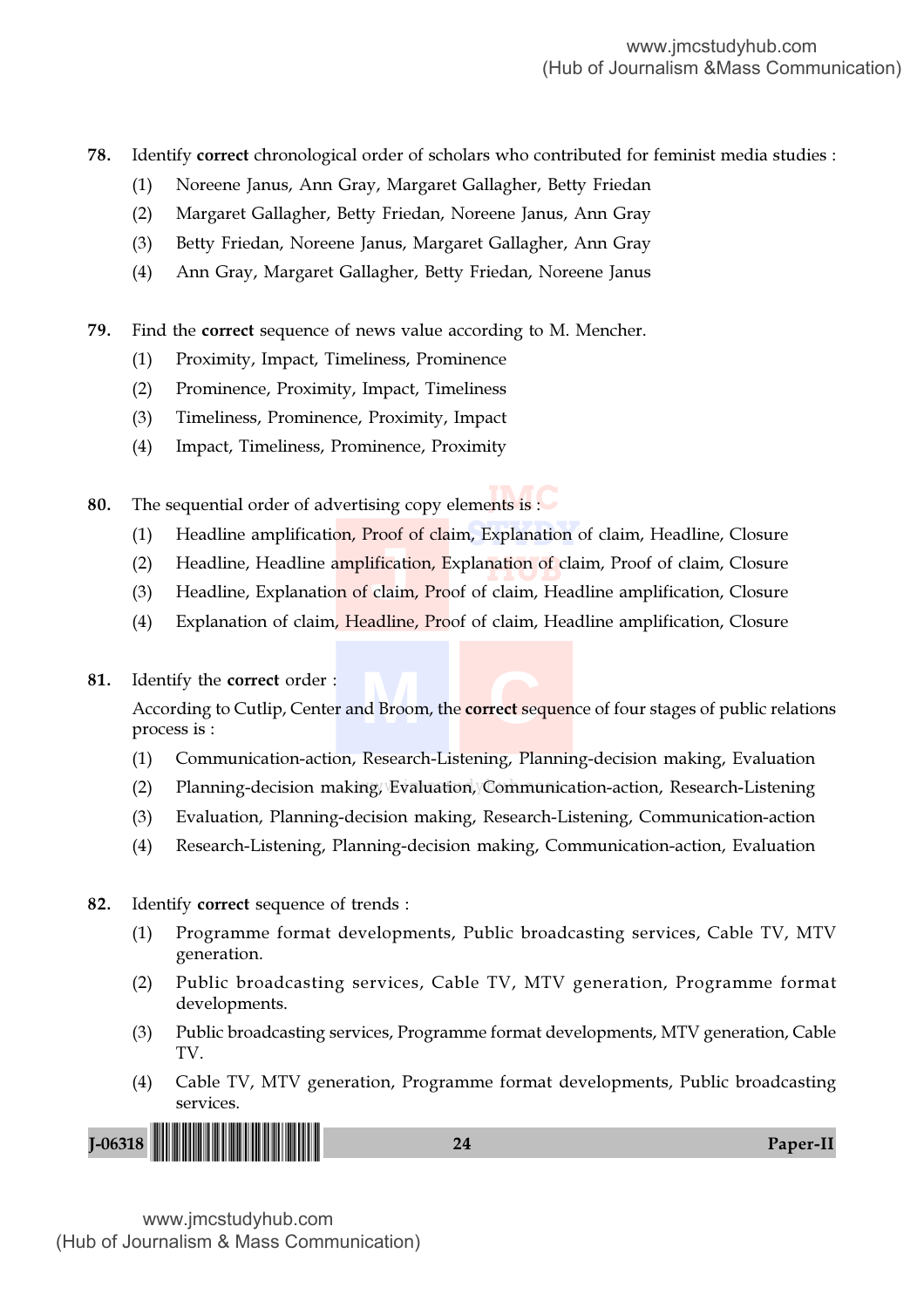- 78. स्त्रीवादी मीडिया अध्ययनों के लिए योगदान करने वाले विद्वानों का **सही** क्रम चुनें :
	- (1) नोरिन जेनस, एन ग्रे, मार्गरेट गेलाघर, बेट्टी फ्रीडान
	- (2) मार्गरेट गेलाघर, बेट्टी फ्रीडान, नोरिन जेनस, एन ग्रे
	- (3) बेट्टी फ्रीडान, नोरिन जेनस, मार्गरेट गेलाघर, एन ग्रे
	- (4) ० एन ग्रे, मार्गरेट गेलाघर, बेट्टी फ्रीडान, नोरिन जेनस
- 79. एम. मेन्शर के अनुसार समाचार महत्व का **सही** क्रम बताएँ :
	- (1) सामीप्य, प्रभाव, सामयिकता, प्रमुखता
	- (2) प्रमुखता, सामीप्य, प्रभाव, सामयिकता
	- (3) सामयिकता, प्रमुखता, सामीप्य, प्रभाव
	- (4) प्रभाव, सामयिकता, प्रमुखता, सामीप्य

**STYDY** 80. विज्ञापन कॉपी के घटकों का **सही <mark>कालक्रमानुसार क्र</mark>म है** :

- .<br>रण, शीर्षक, स क्रमानुस<br>, दावे व<br>न म्पार्घ (1) शीर्षक विस्तारण, दावे का <mark>सबूत, दावे का स्प</mark>ष्टीकरण, शीर्षक, समापन
- (2) शीर्षक, शीर्षक विस्तारण, द<mark>ावे का स्पष्टीकरण</mark>, दावे का सबूत, समापन
- (3) शीर्षक, दावे का स्पष्टीकरण, दावे का सबूत, शीर्षक विस्तारण, समापन
- (4) दावे का स्पष्टीकरण, शीर्षक, दावे का सबूत, <mark>शीर्षक विस्तारण, स</mark>मापन<br><del>स्री</del> दाय उन्ने सरसर उन्हें

81. **सही** क्रम की पहचान करें :

कटलिप, सेन्टर और ब्रूम के अनुसार जन संपर्क प्रक्रिया के चार चरणों का **सही** क्रम है :<br>www.jmcstudyhub.com

- (1) संचार-कार्यवाही, शोध-सुनना, योजना-निर्णय लेना, मूल्यांकन
- (2) योजना-निर्णय लेना, मूल्यांकन, संचार-कार्यवाही, शोध-सुनना
- (3) मूल्यांकन, योजना-निर्णय लेना, शोध-सुनना, संचार-कार्यवाही
- (4) सोध-सुनना, योजना-निर्णय लेना, संचार-कार्यवाही, मूल्यांकन

82. प्रचलनो (टेंडस) का सही क्रम चुनें:

- (1) जार्यक्रम फार्मेट विकास, जन प्रसारण सेवाएँ, केबल टीवी, एम.टी.वी जेनरेशन
- (2) जन प्रसारण सेवाएँ, केबल टीवी, एम.टी.वी जेनरेशन, कार्यक्रम फार्मेट विकास
- (3) जन प्रसारण सेवाएँ, कार्यक्रम फार्मेट विकास, एम.टी.वी जेनरेशन, केबल टीवी
- (4) केबल टीवी, एम.टी.वी जेनरेशन, कार्यक्रम फार्मेट विकास, जन प्रसारण सेवाएँ

| 11 M M M |  |
|----------|--|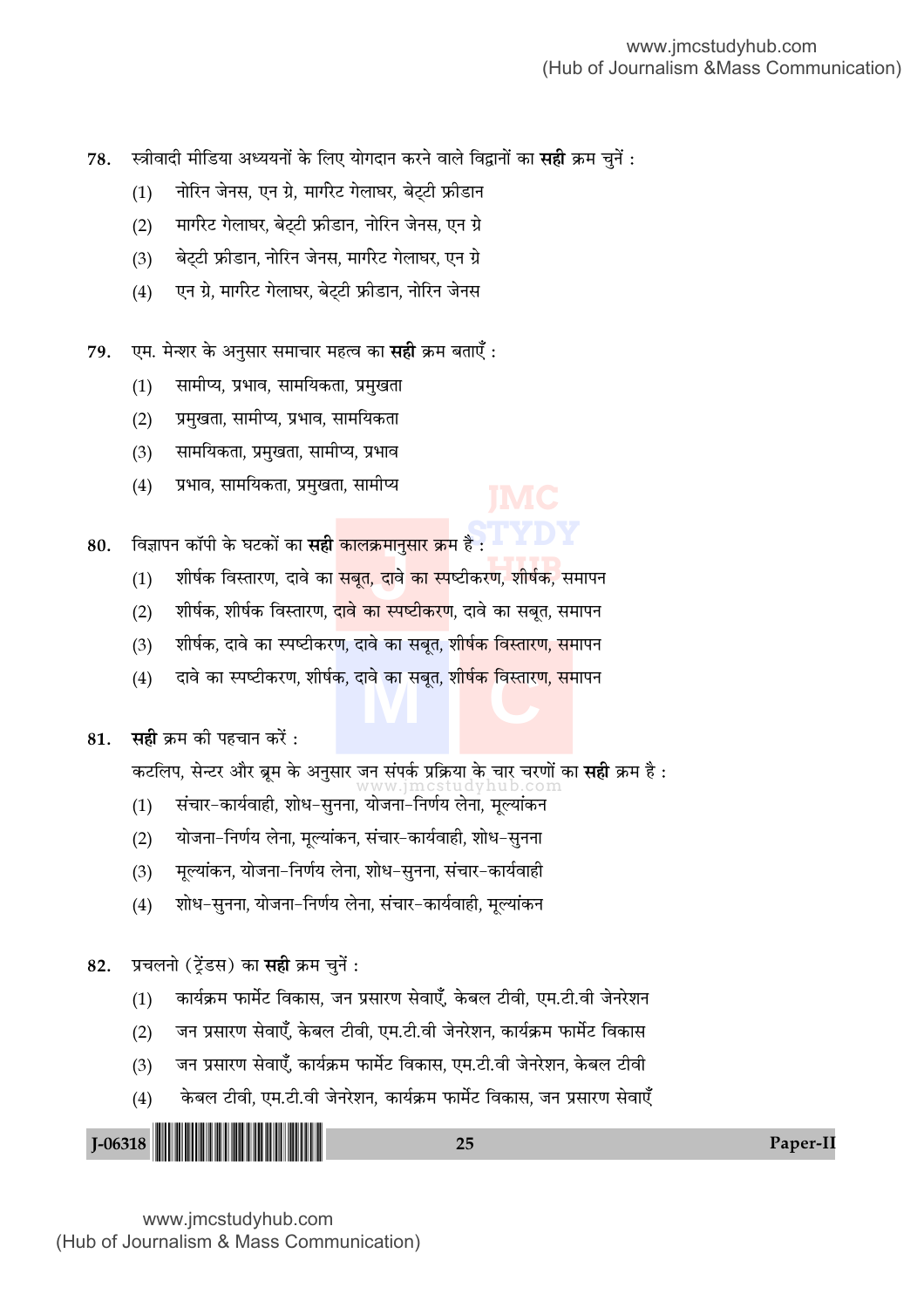- 83. Identify correct sequence of Satyajit Ray films :
	- (1) Pather Panchali, Aparajito, Apur Sansar, Charulata
	- (2) Apur Sansar, Pather Panchali, Aparajito, Charulata
	- (3) Pather Panchali, Charulata, Apur Sansar, Aparajito
	- (4) Aparajito, Pather Panchali, Charulata, Apur Sansar
- 84. Identify the chronological order of Dada Saheb Phalke award winners :
	- (1) D. Ramanaidu, Tapan Sinha, Manoj Kumar, Soumitra Chatterjee
	- (2) Manoj Kumar, Soumitra Chatterjee, D. Ramanaidu, Tapan Sinha
	- (3) Soumitra Chatterjee, Tapan Sinha, Manoj Kumar, D. Ramanaidu
	- (4) Tapan Sinha, D. Ramanaidu, Soumitra Chatterjee, Manoj Kumar

**85.** Find the correct sequence <mark>of factors for n</mark>avigable news reporting.

V<mark>riting, C</mark>us **Present**<br>Bis, Not<br>Involv (1) Communication Modalities, Non-linear Writing, Customisation, Audience Involvement

**JMC**

- (2) Customisation, Audience Involvement, Communication Modalities, Non-linear Writing
- (3) Non-linear Writing, Audience Involvement, Customisation, Communication Modalities
- **M C** (4) Audience Involvement, Customisation, Non-linear Writing, Communication Modalities

|             |       | List - I        |       |      |  |       | List - II                    |  |
|-------------|-------|-----------------|-------|------|--|-------|------------------------------|--|
|             |       | Author          |       |      |  |       | www.jmc <b>Concept</b> b.com |  |
| (a)         |       | John Fiske      |       |      |  | (i)   | Omnipresence of power        |  |
| (b)         |       | Henry Jenkins   |       |      |  | (ii)  | Deconstruction of text       |  |
| (c)         |       | Michel Foucault |       |      |  | (iii) | Fans culture                 |  |
| (d)         |       | Jacques Derrida |       |      |  | (iv)  | Popular culture and TV       |  |
| Code:       |       |                 |       |      |  |       |                              |  |
|             | (a)   | (b)             | (c)   | (d)  |  |       |                              |  |
| (1)         | (i)   | (ii)            | (iii) | (iv) |  |       |                              |  |
| (2)         | (ii)  | (i)             | (iii) | (iv) |  |       |                              |  |
| (3)         | (iv)  | (iii)           | (i)   | (ii) |  |       |                              |  |
| (4)         | (iii) | (ii)            | (iv)  | (i)  |  |       |                              |  |
| $I - 06318$ |       |                 |       |      |  |       | 26<br>Paper-II               |  |

86. Match the following :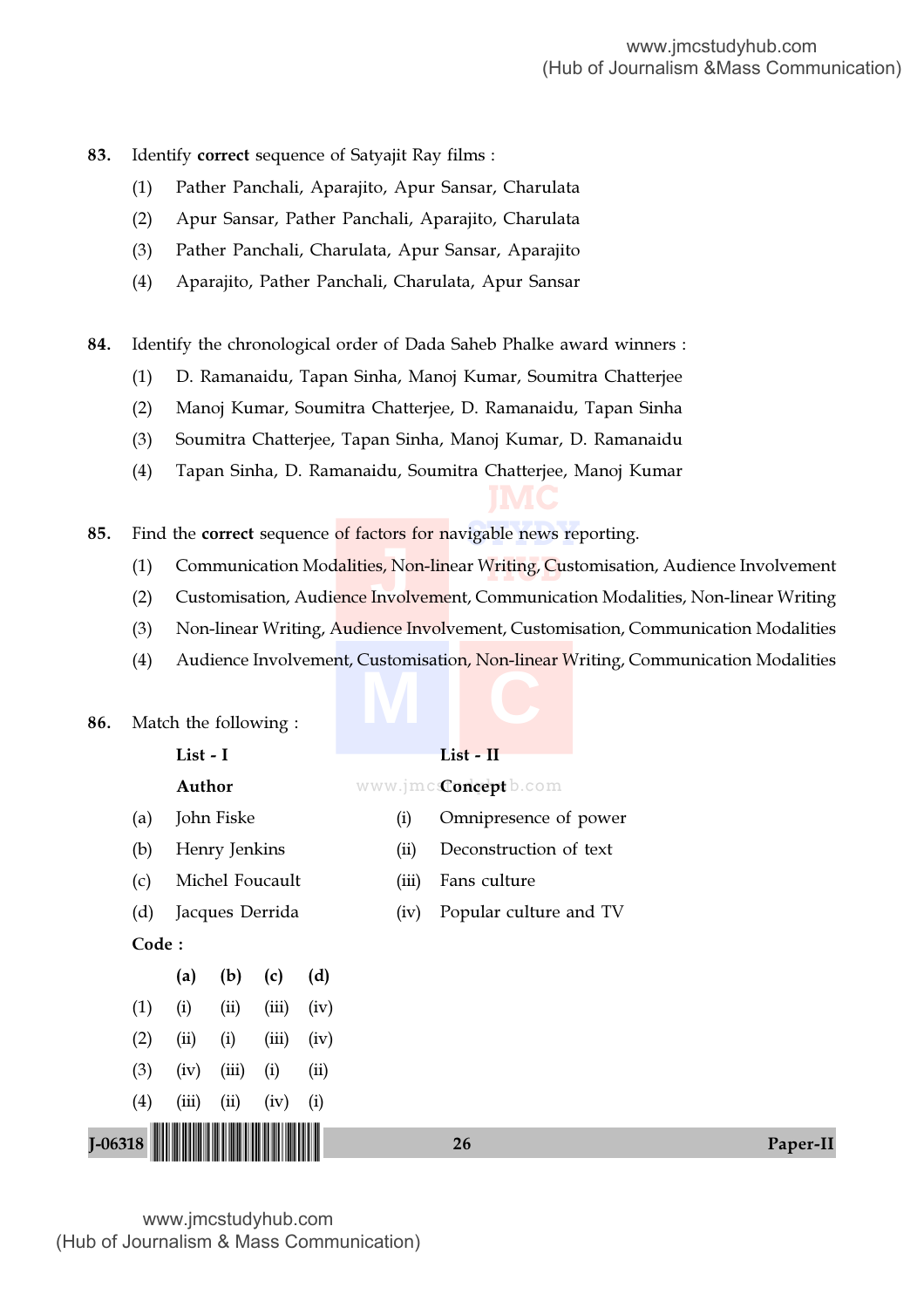- सत्यजीत रे की फिल्मों का **सही** क्रम है : 83.
	- पाथेर पांचाली, अपराजिता, अपूर संसार, चारुलता  $(1)$
	- अपूर संसार, पाथेर पांचाली, अपराजिता, चारुलता  $(2)$
	- पाथेर पांचाली, चारुलता, अपूर संसार, अपराजिता  $(3)$
	- अपराजिता, पाथेर पांचाली, चारुलता, अपूर संसार  $(4)$
- निम्नलिखित दादा साहब फाल्के पुरस्कार पाने वालों को कालक्रमानुसार व्यवस्थित करें : 84.
	- डी. रामानायडु, तपन सिन्हा, मनोज कुमार, सौमित्र चटर्जी  $(1)$
	- मनोज कुमार, सौमित्र चटर्जी, डी. रामानायडु, तपन सिन्हा  $(2)$
	- सौमित्र चटर्जी, तपन सिन्हा, मनोज कुमार, डी. रामानायडु  $(3)$
	- तपन सिन्हा, डी. रामानायडु, सौमित्र चटर्जी, मनोज कुमार  $(4)$
- नेविगेबल समाचार रिपोर्टिंग के लि<mark>ए घटकों का **सही** क्रम</mark> चुनें : 85.
	- संचार प्रकारता, अ-रैखिक <mark>लेखन, अनुकूलन,</mark> श्रोता संबंध JIB  $(1)$
	- अनुकूलन, श्रोता संबंध, सं<mark>चार प्रकारता, अ–रै</mark>खिक लेखन  $(2)$
	- अ–रैखिक लेखन, श्रोता संबंध, अनुकूलन, संचार प्रकारता  $(3)$
	- श्रोता संबंध, अनुकूलन, अ-रैखिक लेखन, संचा<mark>र प्रकारता</mark>  $(4)$

निम्नलिखित को सुमेलित कीजिए: 86.

सूची - I

जान फिस्के

लेखक

# सूची - II

- www.jmcstudyhub.com
	- शक्ति की सर्वत्रता  $(i)$
- हेनरी जेन्किन्स पाठ की विसंरचना  $(ii)$
- मिशेल फूको फेन्स संस्कृति  $(iii)$  $(c)$
- जाक दरीदा  $(d)$

लोकप्रिय संस्कृति और टेलीविज़न  $(iv)$ 

#### कुट:

 $I-06318$ 

 $(a)$ 

 $(b)$ 

|                                                                                                                      | (a)   | (b)   | (c)   | (d)  |  |  |  |  |  |
|----------------------------------------------------------------------------------------------------------------------|-------|-------|-------|------|--|--|--|--|--|
| (1)                                                                                                                  | (i)   | (ii)  | (iii) | (iv) |  |  |  |  |  |
| (2)                                                                                                                  | (ii)  | (i)   | (iii) | (iv) |  |  |  |  |  |
| (3)                                                                                                                  | (iv)  | (iii) | (i)   | (ii) |  |  |  |  |  |
| (4)                                                                                                                  | (iii) | (ii)  | (iv)  | (i)  |  |  |  |  |  |
| <u> III di kacamatan ing Kabupatèn III di kacamatan III di kacamatan III di kacamatan III di kacamatan III di ka</u> |       |       |       |      |  |  |  |  |  |

 $27$ 

Paper-II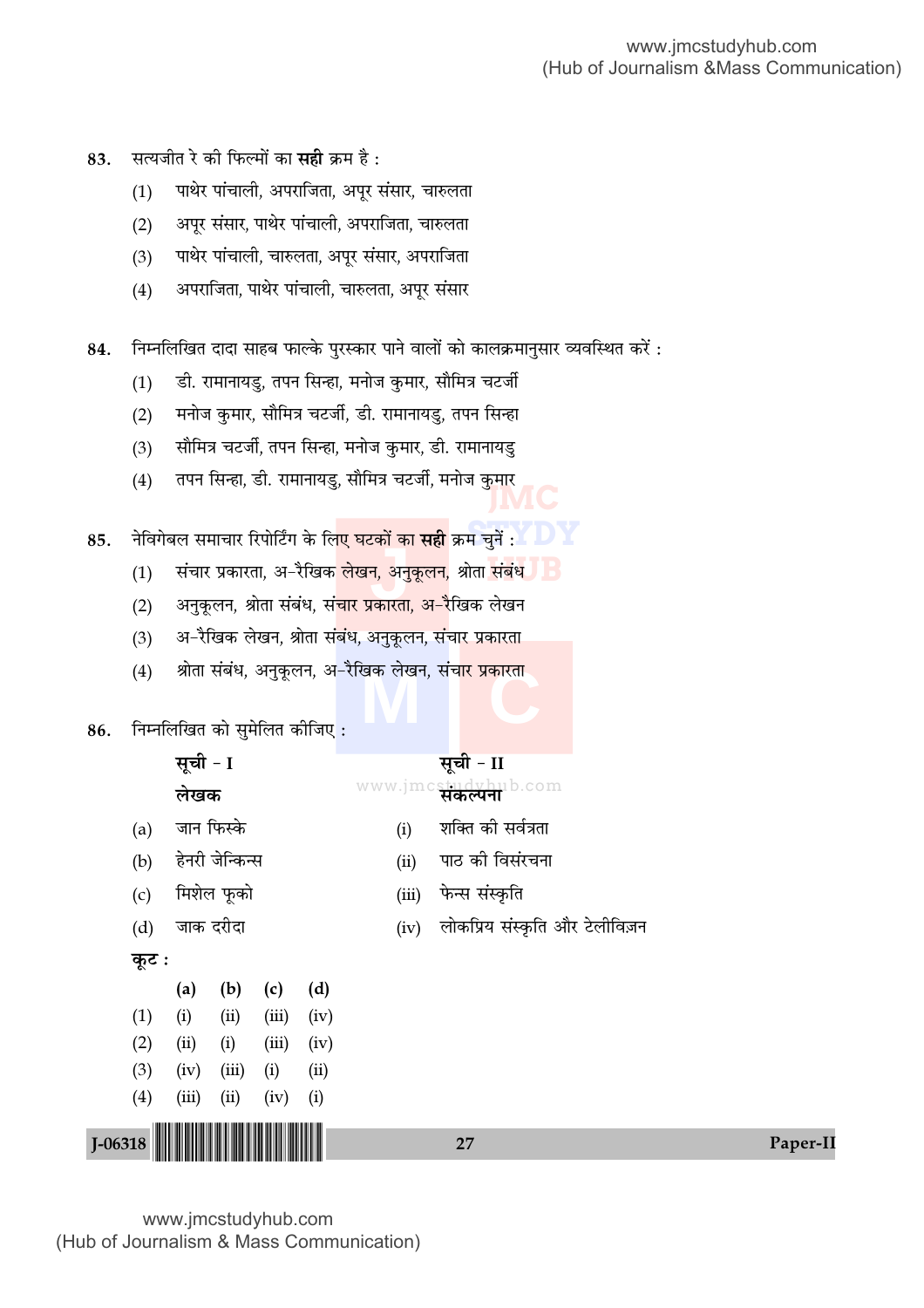# 87. Match the following :

|             |       | List - I              |                        |       |       |       | List - II                                                 |                                                 |  |
|-------------|-------|-----------------------|------------------------|-------|-------|-------|-----------------------------------------------------------|-------------------------------------------------|--|
|             |       |                       | (Concept)              |       |       |       | (Description)                                             |                                                 |  |
|             | (a)   |                       | Cumulation             |       |       | (i)   |                                                           | Unified picture of events held by various media |  |
|             | (b)   |                       | Ubiquity               |       |       | (ii)  | Powerful effect of media                                  |                                                 |  |
|             | (c)   |                       | Consonance             |       |       | (iii) |                                                           | Slow and pervasive influence of media           |  |
|             | (d)   |                       | Dependency             |       |       | (iv)  | Omnipresence of media                                     |                                                 |  |
|             | Code: |                       |                        |       |       |       |                                                           |                                                 |  |
|             |       | (a)                   | (b)                    | (c)   | (d)   |       |                                                           |                                                 |  |
|             | (1)   | (iv)                  | (ii)                   | (iii) | (i)   |       |                                                           |                                                 |  |
|             | (2)   | (iii)                 | (iv)                   | (i)   | (ii)  |       |                                                           |                                                 |  |
|             | (3)   | (i)                   | (iii)                  | (ii)  | (iv)  |       |                                                           |                                                 |  |
|             | (4)   | (ii)                  | (i)                    | (iv)  | (iii) |       |                                                           |                                                 |  |
| 88.         |       | Match the following : |                        |       |       |       |                                                           |                                                 |  |
|             |       | List - I              |                        |       |       |       | List - II                                                 |                                                 |  |
|             |       |                       | (Level of measurement) |       |       |       | (Characteristic)                                          |                                                 |  |
|             | (a)   |                       | Nominal                |       |       |       | (i) Existence of a true zero point<br>www.jmcstudyhub.com |                                                 |  |
|             | (b)   | Ordinal               |                        |       |       | (ii)  | Equal value                                               |                                                 |  |
|             | (c)   | Interval              |                        |       |       | (iii) | Ranked distance                                           |                                                 |  |
|             | (d)   | Ratio                 |                        |       |       | (iv)  | Numerical categorisation                                  |                                                 |  |
|             | Code: |                       |                        |       |       |       |                                                           |                                                 |  |
|             |       | (a)                   | (b)                    | (c)   | (d)   |       |                                                           |                                                 |  |
|             | (1)   | (iv)                  | (iii)                  | (ii)  | (i)   |       |                                                           |                                                 |  |
|             | (2)   | (iii)                 | (ii)                   | (i)   | (iv)  |       |                                                           |                                                 |  |
|             | (3)   | (ii)                  | (i)                    | (iv)  | (iii) |       |                                                           |                                                 |  |
|             | (4)   | (i)                   | (iv)                   | (iii) | (ii)  |       |                                                           |                                                 |  |
| $J - 06318$ |       |                       |                        |       |       |       | 28                                                        | Paper-II                                        |  |
|             |       |                       |                        |       |       |       |                                                           |                                                 |  |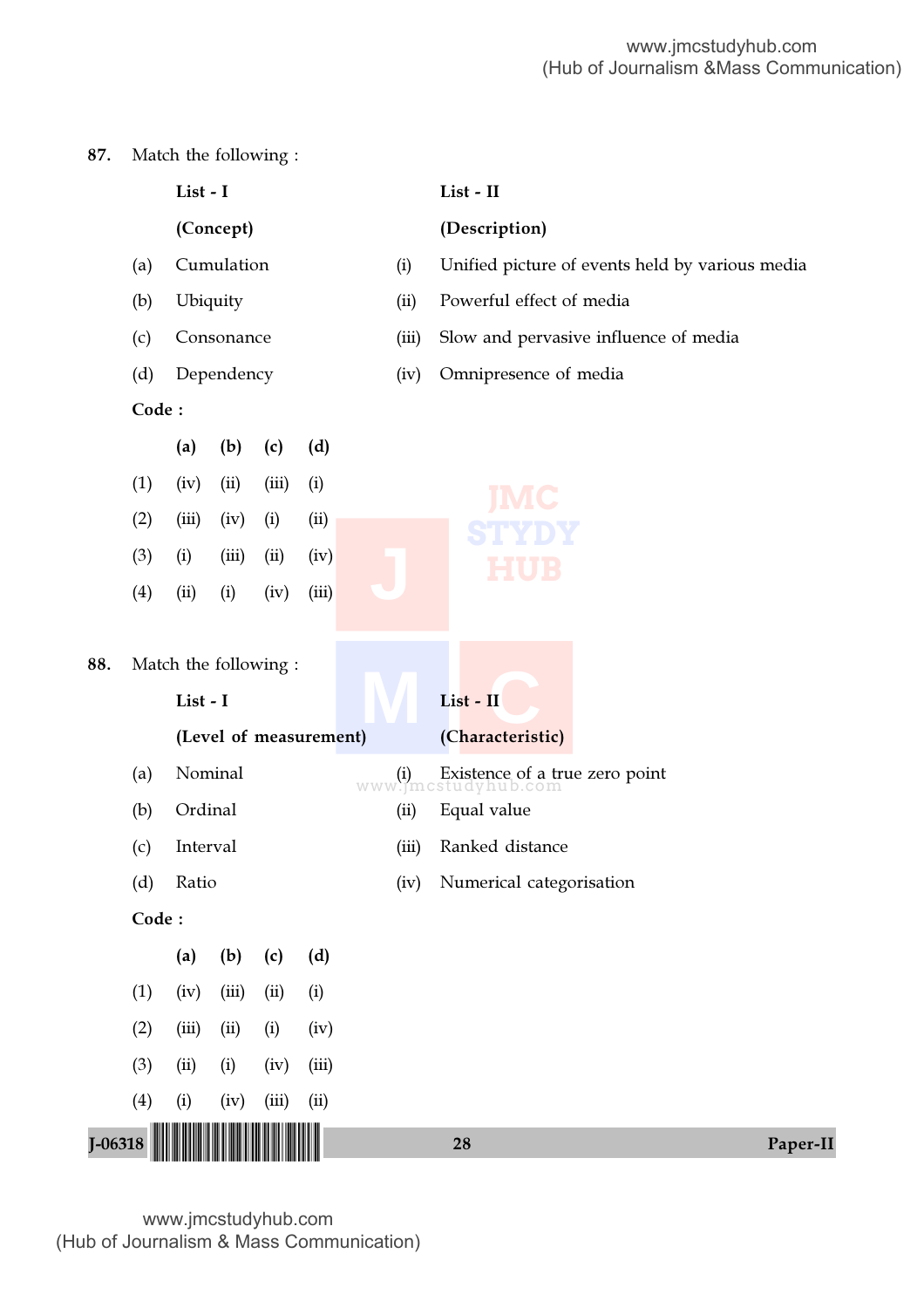$87.$  निम्नलिखित को सुमेलित कीजिए:

|             |                                   | सूची - I                                                     |                       |       |                                     |                       | सूची - II                                                                                                      |          |  |
|-------------|-----------------------------------|--------------------------------------------------------------|-----------------------|-------|-------------------------------------|-----------------------|----------------------------------------------------------------------------------------------------------------|----------|--|
|             |                                   |                                                              | (संकल्पना)            |       |                                     |                       | (विवरण)                                                                                                        |          |  |
|             | (a)                               | संचयन                                                        |                       |       |                                     | (i)                   | भिन्न-भिन्न मीडिया द्वारा आयोजित कार्यक्रमों की एकीकृत तस्वीर                                                  |          |  |
|             | (b)                               |                                                              | सर्वव्यापकता          |       |                                     | (ii)                  | मीडिया का शक्तिशाली प्रभाव                                                                                     |          |  |
|             | (c)                               | सामंजस्य                                                     |                       |       |                                     | (iii)                 | मीडिया का धीमा और प्रसारित होने वाला प्रभाव                                                                    |          |  |
|             | (d)                               | निर्भरता                                                     |                       |       |                                     | (iv)                  | मीडिया की सर्वविद्यमानता                                                                                       |          |  |
|             | कूट :                             |                                                              |                       |       |                                     |                       |                                                                                                                |          |  |
|             |                                   | (a)                                                          | (b)                   | (c)   | (d)                                 |                       |                                                                                                                |          |  |
|             | (1)                               | (iv)                                                         | (ii)                  | (iii) | (i)                                 |                       | IMC                                                                                                            |          |  |
|             | (2)                               | (iii)                                                        | (iv)                  | (i)   | (ii)                                |                       | TYDY                                                                                                           |          |  |
|             | (3)                               | (i)                                                          | (iii)                 | (ii)  | (iv)                                |                       | HUB                                                                                                            |          |  |
|             | (4)                               | (ii)                                                         | (i)                   | (iv)  | (iii)                               |                       |                                                                                                                |          |  |
| 88.         | (a)<br>(b)<br>(c)<br>(d)<br>कूट : | सूची - I<br>सांकेतिक<br>क्रम सूचक<br>अंतराल<br>अनुपात<br>(a) | (मापन का स्तर)<br>(b) | (c)   | निम्नलिखित को सुमेलित कीजिए:<br>(d) | (ii)<br>(iii)<br>(iv) | सूची - II<br>(विशेषताएँ)<br>www(i)mcs सही शून्य बिन्दु होना<br>समान मूल्य<br>पंक्तिबद्ध दूरी<br>अंकीय वर्गीकरण |          |  |
|             | (1)                               | (iv)                                                         | (iii)                 | (ii)  | (i)                                 |                       |                                                                                                                |          |  |
|             | (2)                               | (iii)                                                        | (ii)                  | (i)   | (iv)                                |                       |                                                                                                                |          |  |
|             | (3)                               | (ii)                                                         | (i)                   | (iv)  | (iii)                               |                       |                                                                                                                |          |  |
|             | (4)                               | (i)                                                          | (iv)                  | (iii) | (ii)                                |                       |                                                                                                                |          |  |
| $J - 06318$ |                                   |                                                              |                       |       |                                     |                       | 29                                                                                                             | Paper-II |  |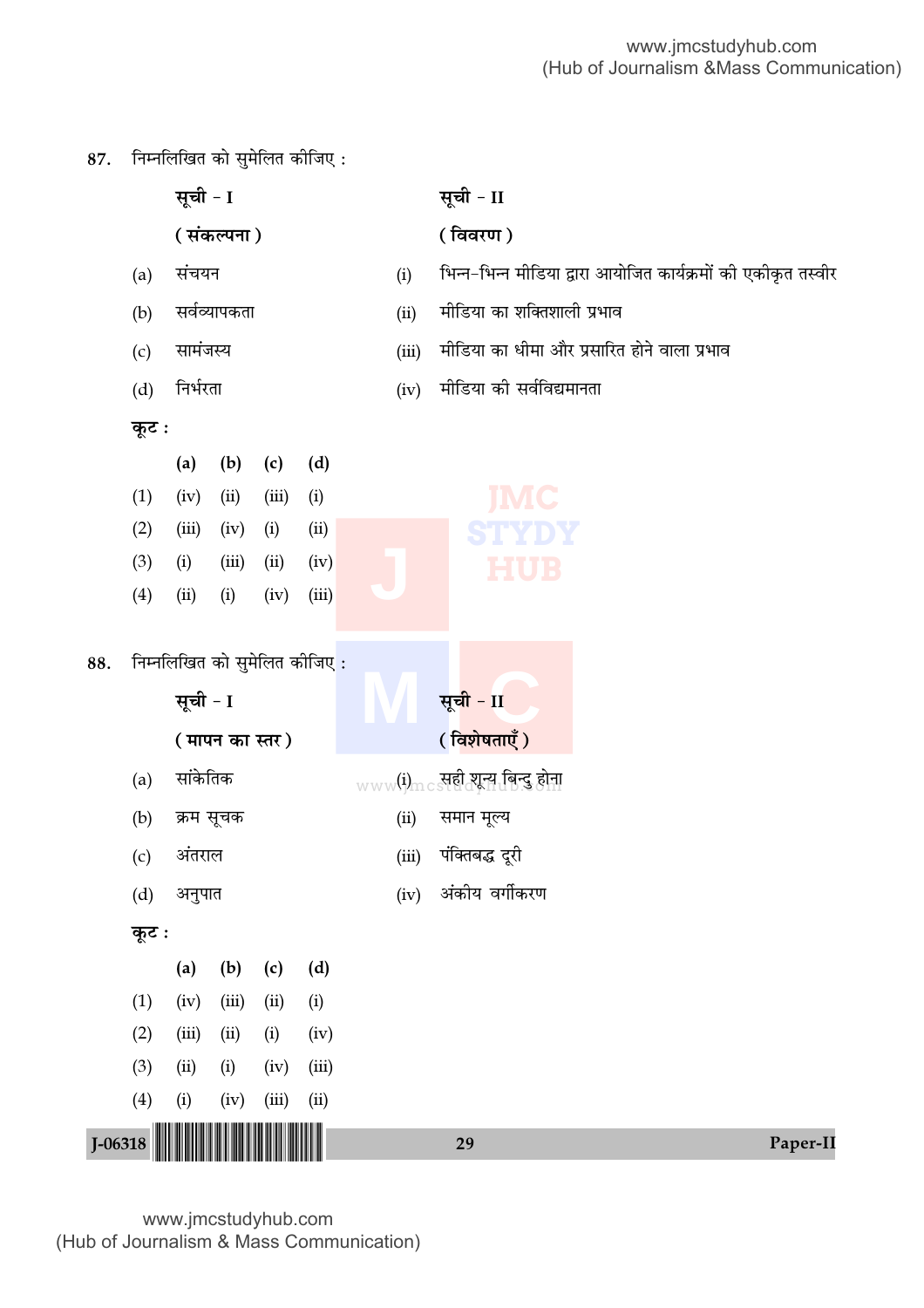# 89. Match the following :

|             |       | List - I               |                 |                          |       |  |       |  | List - II                       |                                                                                                   |
|-------------|-------|------------------------|-----------------|--------------------------|-------|--|-------|--|---------------------------------|---------------------------------------------------------------------------------------------------|
|             |       |                        |                 | Communication concept    |       |  |       |  | <b>Theorist</b>                 |                                                                                                   |
|             | (a)   |                        | Limited effects |                          |       |  | (i)   |  | Jean Piaget                     |                                                                                                   |
|             | (b)   |                        |                 | All powerful media       |       |  | (ii)  |  | Jack Lyle                       |                                                                                                   |
|             | (c)   |                        |                 | Attitude change          |       |  | (iii) |  | Harold Lasswell                 |                                                                                                   |
|             | (d)   | Developmental learning |                 |                          |       |  | (iv)  |  | Carl Hovland                    |                                                                                                   |
|             | Code: |                        |                 |                          |       |  |       |  |                                 |                                                                                                   |
|             |       | (a)                    | (b)             | (c)                      | (d)   |  |       |  |                                 |                                                                                                   |
|             | (1)   | (iv)                   | (iii)           | (i)                      | (ii)  |  |       |  |                                 |                                                                                                   |
|             | (2)   | (ii)                   | (iii)           | (iv)                     | (i)   |  |       |  |                                 |                                                                                                   |
|             | (3)   | (iii)                  | (iv)            | (ii)                     | (i)   |  |       |  |                                 |                                                                                                   |
|             | (4)   | (i)                    | (ii)            | (iv)                     | (iii) |  |       |  |                                 |                                                                                                   |
|             |       |                        |                 |                          |       |  |       |  |                                 |                                                                                                   |
| 90.         |       | Match the following:   |                 |                          |       |  |       |  |                                 |                                                                                                   |
|             |       | List - I               |                 |                          |       |  |       |  | List - II                       |                                                                                                   |
|             |       |                        | (Concept)       |                          |       |  |       |  | (Description)                   |                                                                                                   |
|             | (a)   |                        |                 | Literal replication      |       |  | (i)   |  | procedures of previous analysis | Duplication of only the sampling and experimental                                                 |
|             | (b)   |                        |                 |                          |       |  |       |  |                                 | Operational replication www(ii) c Exact duplication of previous analysis                          |
|             | (c)   |                        |                 | Instrumental replication |       |  | (iii) |  |                                 | Tests the validity of methods previously used by<br>deliberately not imitating the previous study |
|             | (d)   |                        |                 | Constructive replication |       |  |       |  | study                           | (iv) Duplication of dependent measures of the previous                                            |
|             | Code: |                        |                 |                          |       |  |       |  |                                 |                                                                                                   |
|             |       | (a)                    | (b)             | (c)                      | (d)   |  |       |  |                                 |                                                                                                   |
|             | (1)   | (ii)                   | (i)             | (iv)                     | (iii) |  |       |  |                                 |                                                                                                   |
|             | (2)   | (iii)                  | (ii)            | (i)                      | (iv)  |  |       |  |                                 |                                                                                                   |
|             | (3)   | (iv)                   | (iii)           | (ii)                     | (i)   |  |       |  |                                 |                                                                                                   |
|             | (4)   | (i)                    | (iv)            | (iii)                    | (ii)  |  |       |  |                                 |                                                                                                   |
| $J - 06318$ |       |                        |                 |                          |       |  |       |  | 30                              | Paper-II                                                                                          |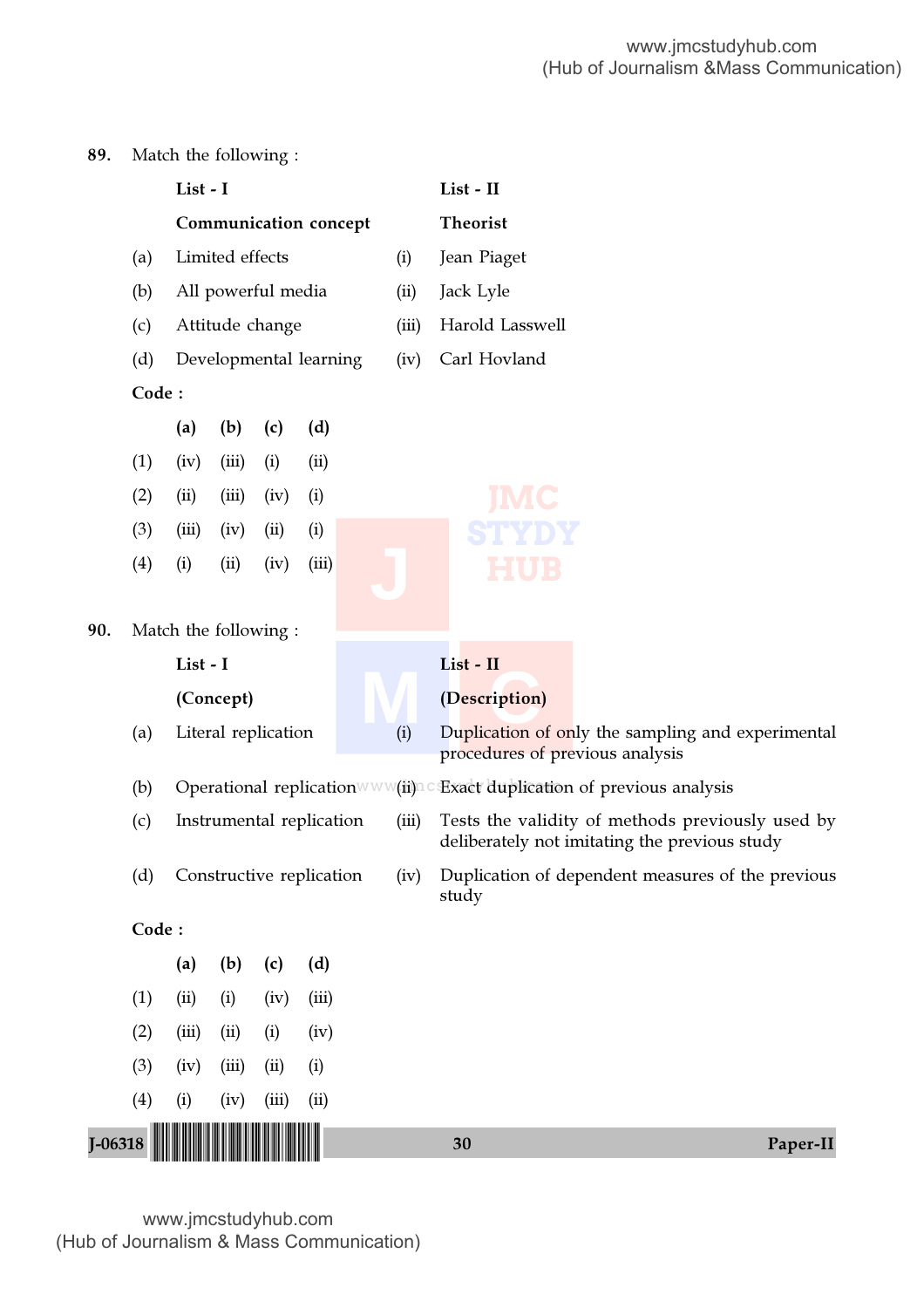

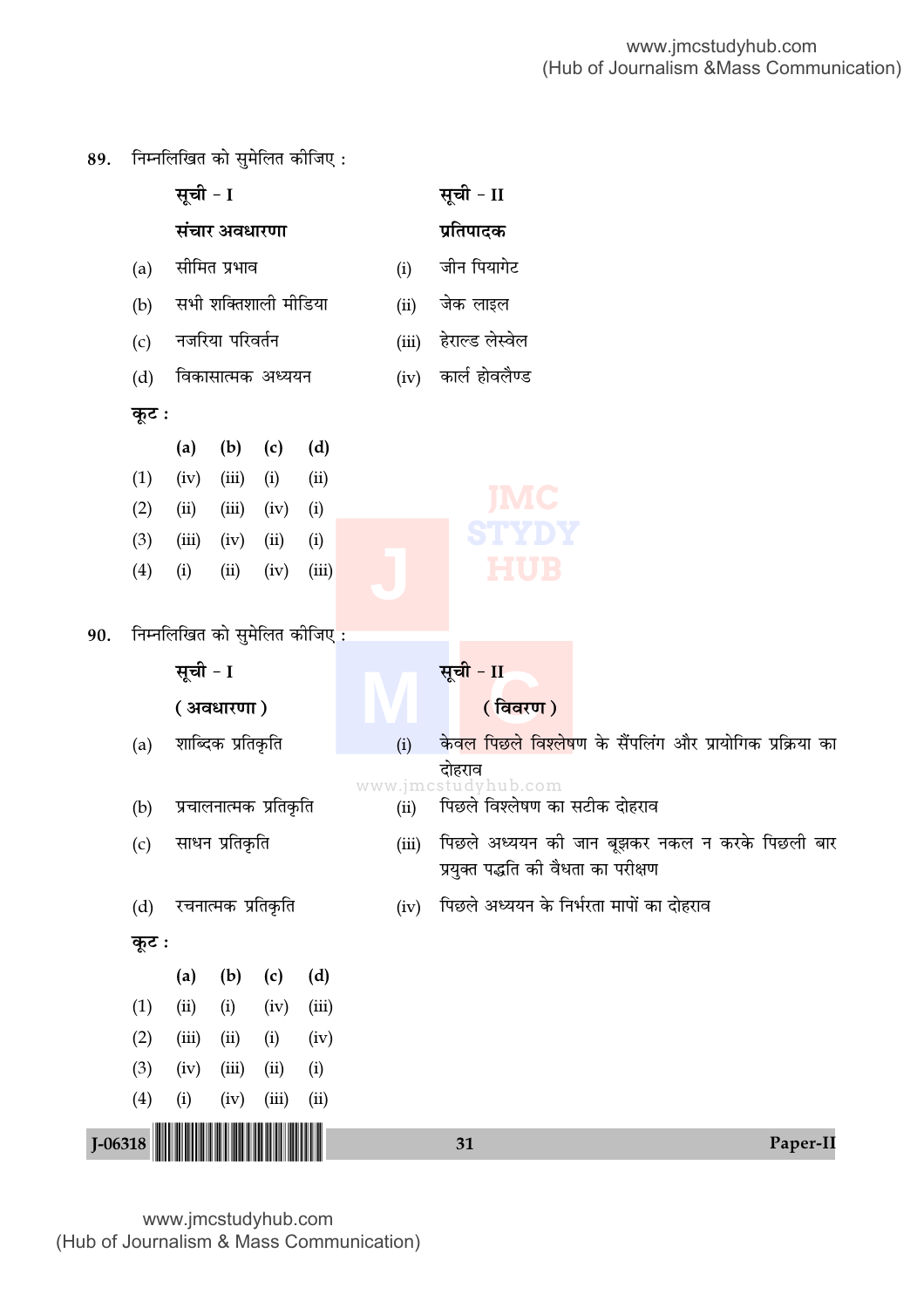91. Match the following :

|             |       | List - I                         |                    |       |       |       | List - II            |          |
|-------------|-------|----------------------------------|--------------------|-------|-------|-------|----------------------|----------|
|             |       |                                  | Newspaper          |       |       |       | Editor               |          |
|             | (a)   |                                  | Deccan Herald      |       |       | (i)   | S. Mulgoankar        |          |
|             | (b)   |                                  | National Herald    |       |       | (ii)  | Pothan Joseph        |          |
|             | (c)   |                                  | Indian Express     |       |       | (iii) | Girilal Jain         |          |
|             | (d)   |                                  | The Times of India |       |       | (iv)  | M. Chalapathi Rao    |          |
|             | Code: |                                  |                    |       |       |       |                      |          |
|             |       | (a)                              | (b)                | (c)   | (d)   |       |                      |          |
|             | (1)   | (i)                              | (ii)               | (iii) | (iv)  |       | IMC                  |          |
|             | (2)   | (ii)                             | (iii)              | (i)   | (iv)  |       |                      |          |
|             | (3)   | (iv)                             | (ii)               | (iii) | (i)   |       |                      |          |
|             | (4)   | (ii)                             | (iv)               | (i)   | (iii) |       |                      |          |
| 92.         |       | Match the following:<br>List - I | Media House        |       |       |       | List - II<br>Country |          |
|             | (a)   |                                  | Bertelsman         |       |       |       | www.jmctu dyhub.com  |          |
|             | (b)   |                                  | News Corp          |       |       | (ii)  | France               |          |
|             | (c)   |                                  | Vivendi Universal  |       |       | (iii) | Australia            |          |
|             |       | (d) Cox Media                    |                    |       |       |       | (iv) Germany         |          |
|             | Code: |                                  |                    |       |       |       |                      |          |
|             |       | (a)                              | (b)                | (c)   | (d)   |       |                      |          |
|             | (1)   | (ii)                             | (i)                | (iv)  | (iii) |       |                      |          |
|             | (2)   | (i)                              | (ii)               | (iii) | (iv)  |       |                      |          |
|             | (3)   | (iv)                             | (iii)              | (ii)  | (i)   |       |                      |          |
|             | (4)   | (iii)                            | (ii)               | (i)   | (iv)  |       |                      |          |
| $J - 06318$ |       |                                  |                    |       |       |       | 32                   | Paper-II |
|             |       |                                  |                    |       |       |       |                      |          |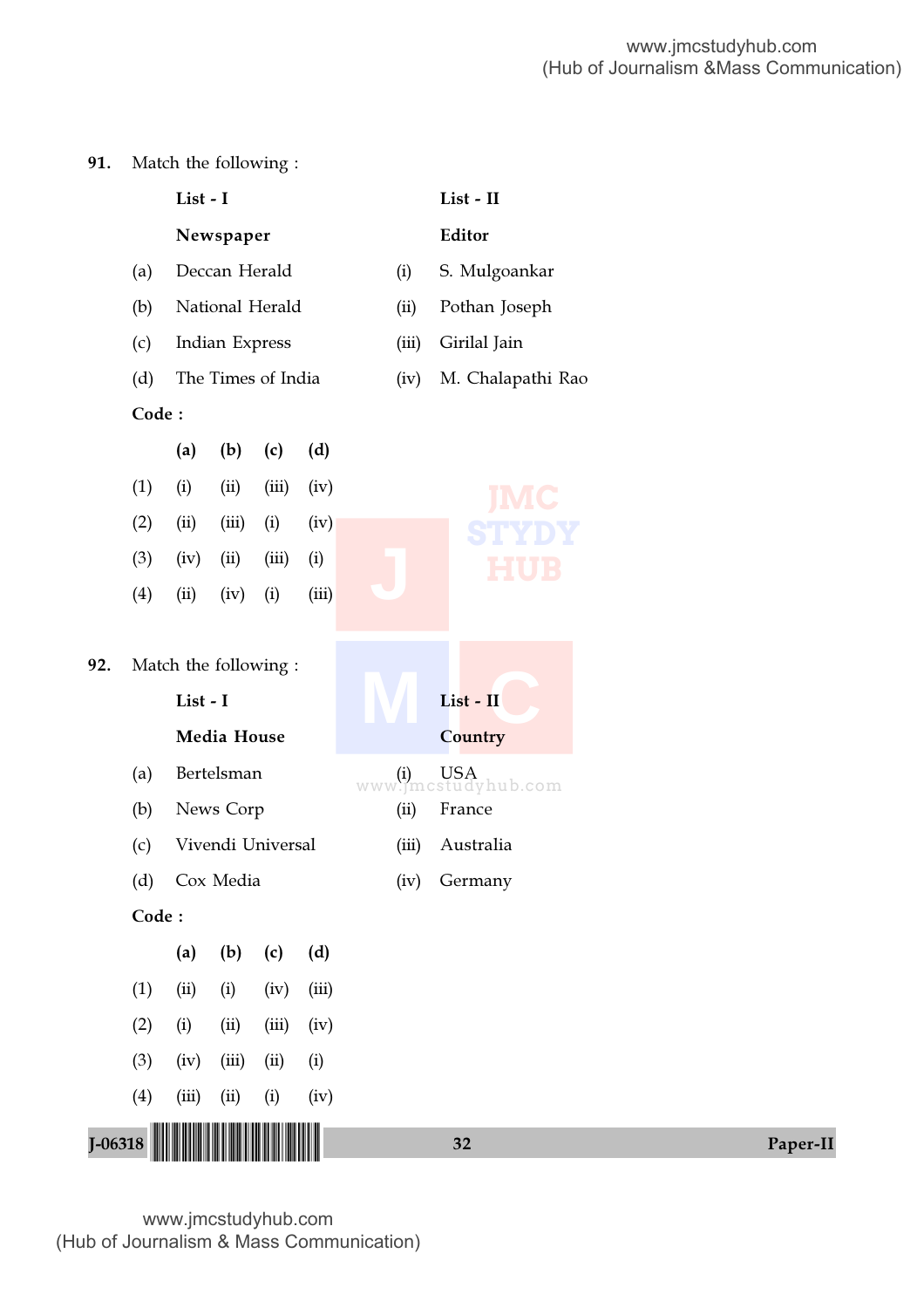91. निम्नलिखित को सुमेलित कीजिए:

|     |           | सूची - I    |                    |                              |       |       | सूची - II             |          |
|-----|-----------|-------------|--------------------|------------------------------|-------|-------|-----------------------|----------|
|     |           |             | समाचार-पत्र        |                              |       |       | संपादक                |          |
|     | (a)       |             | डेकन हेराल्ड       |                              |       | (i)   | एस. मुलगांवकर         |          |
|     | (b)       |             | नेशनल हेराल्ड      |                              |       | (ii)  | पोथेन जोसेफ           |          |
|     | (c)       |             | इंडियन एक्सप्रेस   |                              |       | (iii) | गिरिलाल जैन           |          |
|     | (d)       |             |                    | द टाइम्स ऑफ इंडिया           |       | (iv)  | एम. चलापति राव        |          |
|     | कूट :     |             |                    |                              |       |       |                       |          |
|     |           | (a)         | (b)                | (c)                          | (d)   |       |                       |          |
|     | (1)       | (i)         | (ii)               | (iii)                        | (iv)  |       | <b>IMC</b>            |          |
|     | (2)       | (ii)        | (iii)              | (i)                          | (iv)  |       |                       |          |
|     | (3)       | (iv)        | (ii)               | (iii)                        | (i)   |       | <b>HUB</b>            |          |
|     | (4)       | (ii)        | (iv)               | (i)                          | (iii) |       |                       |          |
| 92. |           | सूची - I    | मीडिया हाउस        | निम्नलिखित को सुमेलित कीजिए: |       |       | सूची - II<br>देश      |          |
|     | (a)       | बर्तलेसमैन  |                    |                              |       |       | www(i)mcst Rdylub.com |          |
|     | (b)       | न्यूज कॉर्प |                    |                              |       | (ii)  | फ्रांस                |          |
|     | (c)       |             | विवेन्डी यूनिवर्सल |                              |       | (iii) | आस्ट्रेलिया           |          |
|     | (d)       |             | कॉक्स मीडिया       |                              |       | (iv)  | जर्मनी                |          |
|     | कूट :     |             |                    |                              |       |       |                       |          |
|     |           | (a)         | (b)                | (c)                          | (d)   |       |                       |          |
|     | (1)       | (ii)        | (i)                | (iv)                         | (iii) |       |                       |          |
|     | (2)       | (i)         | (ii)               | (iii)                        | (iv)  |       |                       |          |
|     | (3)       | (iv)        | (iii)              | (ii)                         | (i)   |       |                       |          |
|     | (4)       | (iii)       | (ii)               | (i)                          | (iv)  |       |                       |          |
|     | $J-06318$ |             |                    |                              |       |       | 33                    | Paper-II |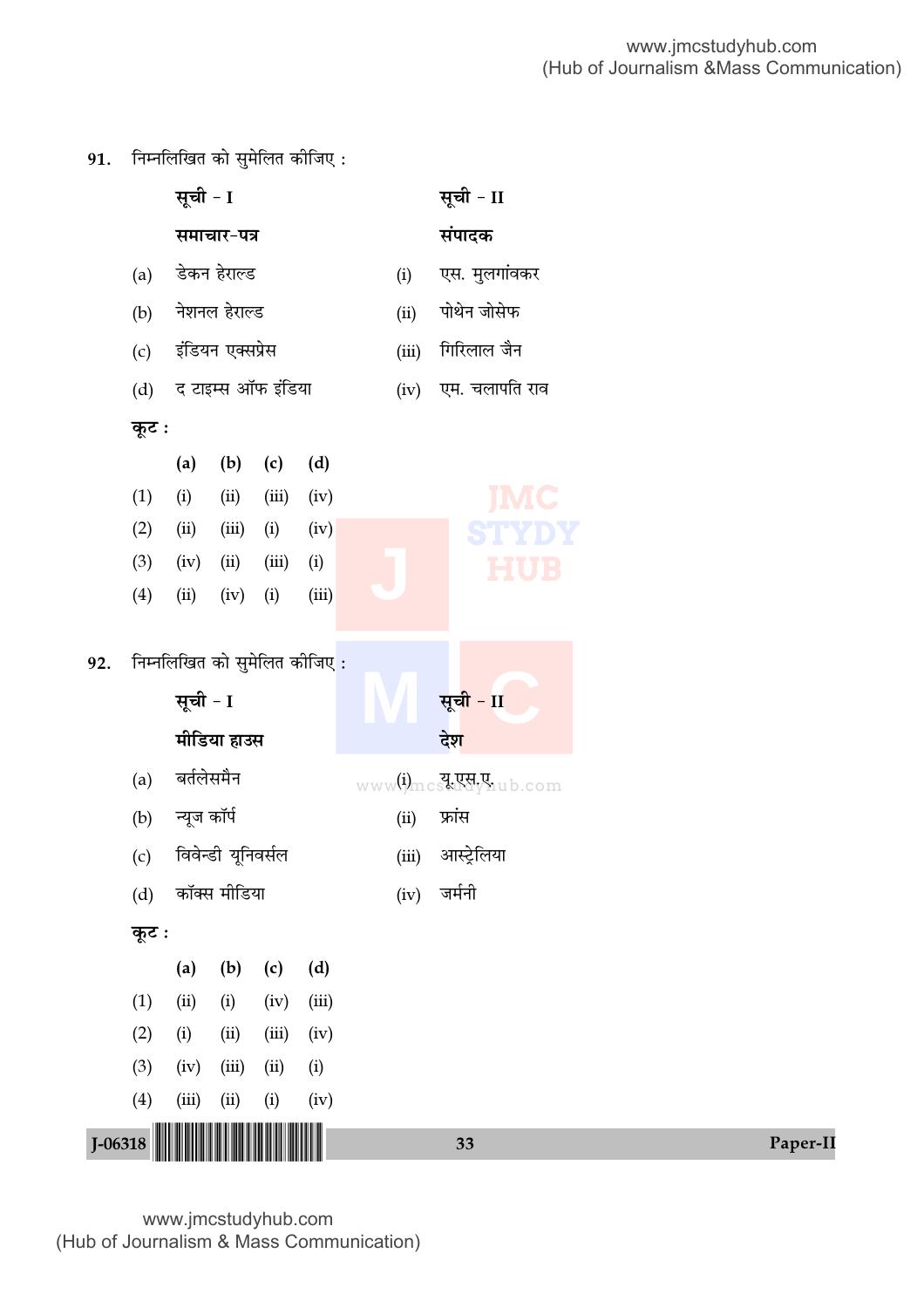| 93.         |       |                |               | Match the following:            |       |                          |                                                             |                        |  |  |  |  |  |
|-------------|-------|----------------|---------------|---------------------------------|-------|--------------------------|-------------------------------------------------------------|------------------------|--|--|--|--|--|
|             |       | List - I       |               |                                 |       | List - II                |                                                             |                        |  |  |  |  |  |
|             |       |                | (Country)     |                                 |       |                          | (Entertainment - education television programme production) |                        |  |  |  |  |  |
|             | (a)   | India          |               |                                 | (i)   | Animated cartoons        |                                                             |                        |  |  |  |  |  |
|             | (b)   | Mexico         |               |                                 | (ii)  | Soap opera               |                                                             |                        |  |  |  |  |  |
|             | (c)   |                |               | The Philippines                 | (iii) | <b>Television Dramas</b> |                                                             |                        |  |  |  |  |  |
|             | (d)   | Japan<br>(iv)  |               |                                 |       | Music videos             |                                                             |                        |  |  |  |  |  |
|             | Code: |                |               |                                 |       |                          |                                                             |                        |  |  |  |  |  |
|             |       | (a)            | (b)           | (c)                             | (d)   |                          |                                                             |                        |  |  |  |  |  |
|             | (1)   | (ii)           | (iv)          | (iii)                           | (i)   |                          |                                                             |                        |  |  |  |  |  |
|             | (2)   | (i)            | (iii)         | (iv)                            | (ii)  |                          |                                                             |                        |  |  |  |  |  |
|             | (3)   | (iii)          | (i)           | (ii)                            | (iv)  |                          |                                                             |                        |  |  |  |  |  |
|             | (4)   | (iv)           | (ii)          | (i)                             | (iii) |                          |                                                             |                        |  |  |  |  |  |
|             |       |                |               |                                 |       |                          |                                                             |                        |  |  |  |  |  |
| 94.         |       |                |               | Match the following:            |       |                          |                                                             |                        |  |  |  |  |  |
|             |       | List - I       |               |                                 |       |                          |                                                             | List - II              |  |  |  |  |  |
|             |       |                |               | (Communication scholar)         |       |                          |                                                             | (Communication school) |  |  |  |  |  |
|             | (a)   |                |               | Marshal McLuhan                 |       |                          | (i)                                                         | German school          |  |  |  |  |  |
|             | (b)   | Theodor Adorno |               |                                 |       |                          | (ii)                                                        | Canadian school        |  |  |  |  |  |
|             | (c)   | Stuart Hall    |               |                                 |       |                          | (iii)                                                       | American school        |  |  |  |  |  |
|             | (d)   |                | Daniel Lerner |                                 |       |                          | (iv)                                                        | British school         |  |  |  |  |  |
|             | Code: |                |               |                                 |       |                          |                                                             |                        |  |  |  |  |  |
|             |       | (a)            | (b)           | (c)                             | (d)   |                          |                                                             |                        |  |  |  |  |  |
|             | (1)   | (i)            | (iv)          | (iii)                           | (ii)  |                          |                                                             |                        |  |  |  |  |  |
|             | (2)   | (ii)           | (i)           | (iv)                            | (iii) |                          |                                                             |                        |  |  |  |  |  |
|             | (3)   | (iii)          | (ii)          | (iv)                            | (i)   |                          |                                                             |                        |  |  |  |  |  |
|             | (4)   | (iv)           | (iii)         | (ii)                            | (i)   |                          |                                                             | www.jmcstudyhub.com    |  |  |  |  |  |
| 95.         |       |                |               | Match List - I with List - II : |       |                          |                                                             |                        |  |  |  |  |  |
|             |       |                | List - I      |                                 |       |                          |                                                             | List - II              |  |  |  |  |  |
|             |       |                |               | (Commissions)                   |       |                          |                                                             | (Country)              |  |  |  |  |  |
|             | (a)   |                |               | Royal Press Commission          |       | (i)                      |                                                             | Sweden                 |  |  |  |  |  |
|             | (b)   |                |               | The Hutchins Commission         |       | (ii)                     |                                                             | The UK                 |  |  |  |  |  |
|             | (c)   |                |               | Media Ombudsman                 |       | (iii)                    |                                                             | The US                 |  |  |  |  |  |
|             | (d)   |                |               | Press Commission                |       | (iv)                     | India                                                       |                        |  |  |  |  |  |
|             | Code: |                |               |                                 |       |                          |                                                             |                        |  |  |  |  |  |
|             |       | (a)            | (b)           | (c)                             | (d)   |                          |                                                             |                        |  |  |  |  |  |
|             | (1)   | (ii)           | (iii)         | (i)                             | (iv)  |                          |                                                             |                        |  |  |  |  |  |
|             | (2)   | (iii)          | (i)           | (ii)                            | (iv)  |                          |                                                             |                        |  |  |  |  |  |
|             | (3)   | (i)            | (ii)          | (iv)                            | (iii) |                          |                                                             |                        |  |  |  |  |  |
|             | (4)   | (iv)           | (ii)          | (i)                             | (iii) |                          |                                                             |                        |  |  |  |  |  |
|             |       |                |               |                                 |       |                          |                                                             |                        |  |  |  |  |  |
| $J - 06318$ |       |                |               |                                 |       |                          | 34                                                          | Paper-II               |  |  |  |  |  |
|             |       |                |               |                                 |       |                          |                                                             |                        |  |  |  |  |  |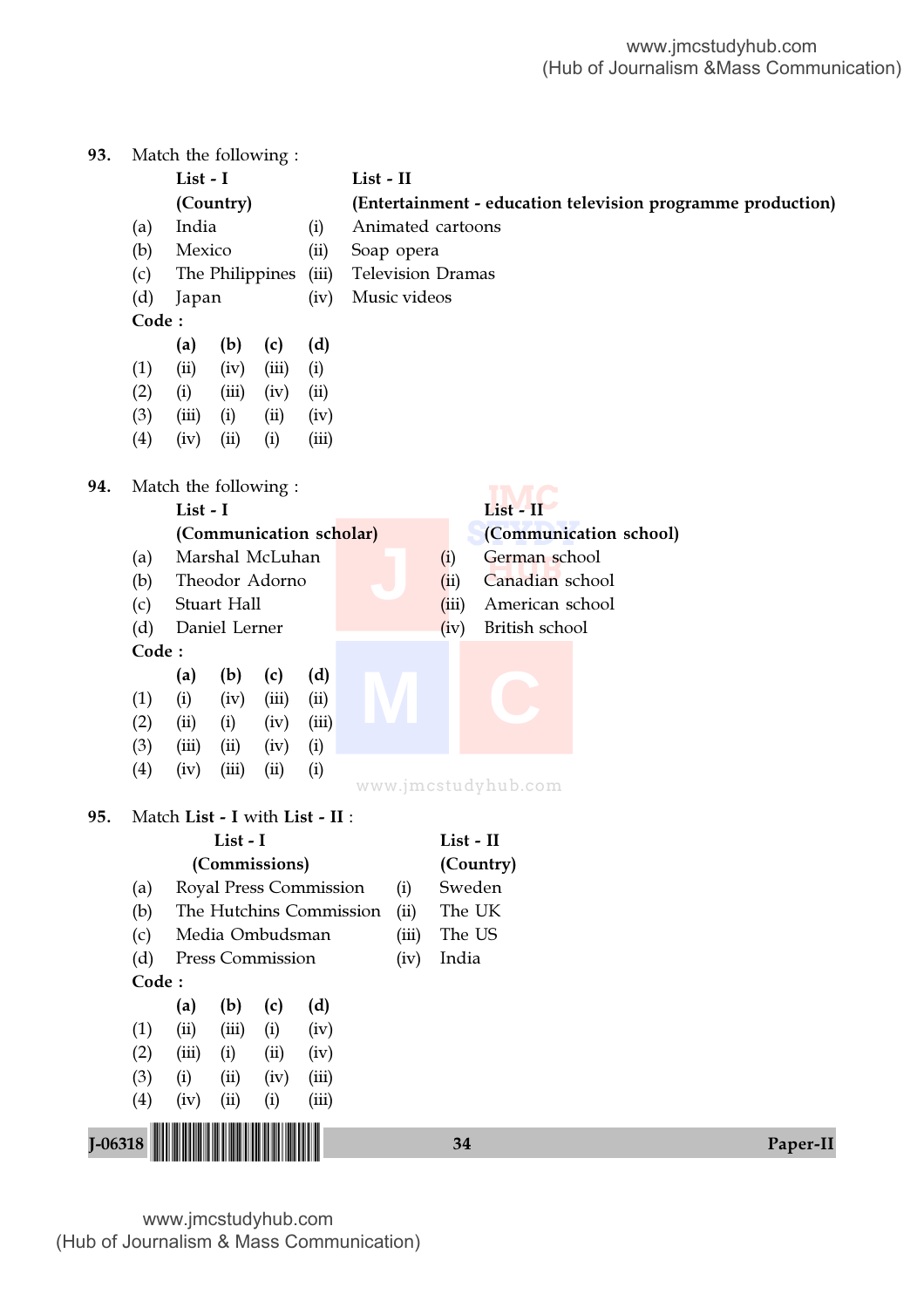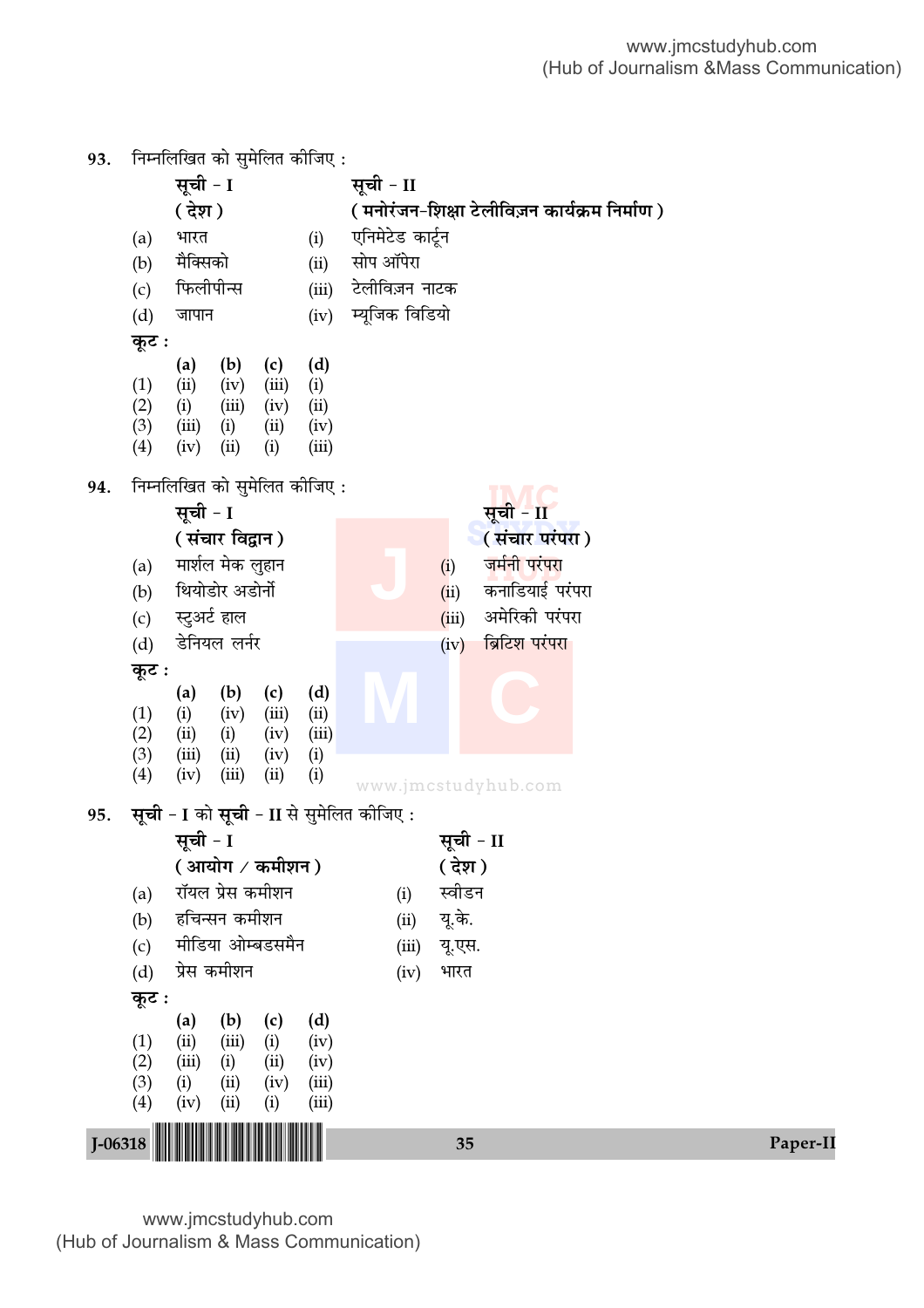#### Read the following passage and answer questions from 96 to 100 :

store a tiny amount of this in long-term memo<mark>ry. We a</mark>re not so much information *handlers* as information avoiders - we have developed sophisticated mechanisms for screening out<br>irrelevant or useless information. Our canacity to cone with sensory information is easily overwhelmed so that we make mistakes by failing to take in and process critical information. experience, which is largely based on what conscious reflection is able to reveal to us. When irrelevant or useless information. Our capacity to cope with sensory information is easily<br>overwhelmed so that we make mistakes by failing to take in and process critical information.<br>Cognitive psychologists make an import wery indirectly through its influence on oth<mark>er cognitive pr</mark>ocesses. Our consciousness acts as<br>a supreme overseer of this cognitive activity but has very limited and typically quite indirect<br>control over it. This perspect For more than three decades, cognitive psychologists have been developing a perspective on the way individuals routinely cope with sensory information: information-processing theory. It is actually a large set of diverse and disparate ideas about cognitive processes and provides yet another way to study media audience activity. Researchers work to understand how people take in, process, store, and then use various forms of information provided by media. Drawing on the same metaphors as systems theory, information processing theory uses mechanistic analogies to describe and interpret how each of us takes in and makes sense of the flood of information our senses encounter every moment of each day. It assumes that individuals operate like complex bio-computers, with certain built-in information-handling capacities and strategies. Each day we are exposed to vast quantities of sensory information. We filter this information so only a small portion of it ever reaches our conscious mind. Only a tiny fraction of this information is singled out for attention and processing, and we finally Cognitive psychologists make an important distinction between cognitive (or information) processes and consciousness. Much of what takes place in our brain never reaches our consciousness. Although this activity often affects our conscious thoughts, it does so only a supreme overseer of this cognitive activity but has very limited and typically quite indirect control over it. This perspective on cognition is contrary to what most of us would like to assume about our ability to control what goes on in our minds. It contradicts our personal we watch a televised news report, we have the sense that we are getting every bit of useful information from it that is there. But recent research finds that only a fraction of the original information reaches us, even when we pay close attention. We get distracted by compelling pictures and waste precious cognitive resources processing them while important auditory information is missed.

- 96. What is the new perspective of cognitive psychologists ?
	- (1) A re–look at audience
	- (2) Different study of media audience
	- (3) Detachment of media audience from media
	- (4) Rejection of media audience theory

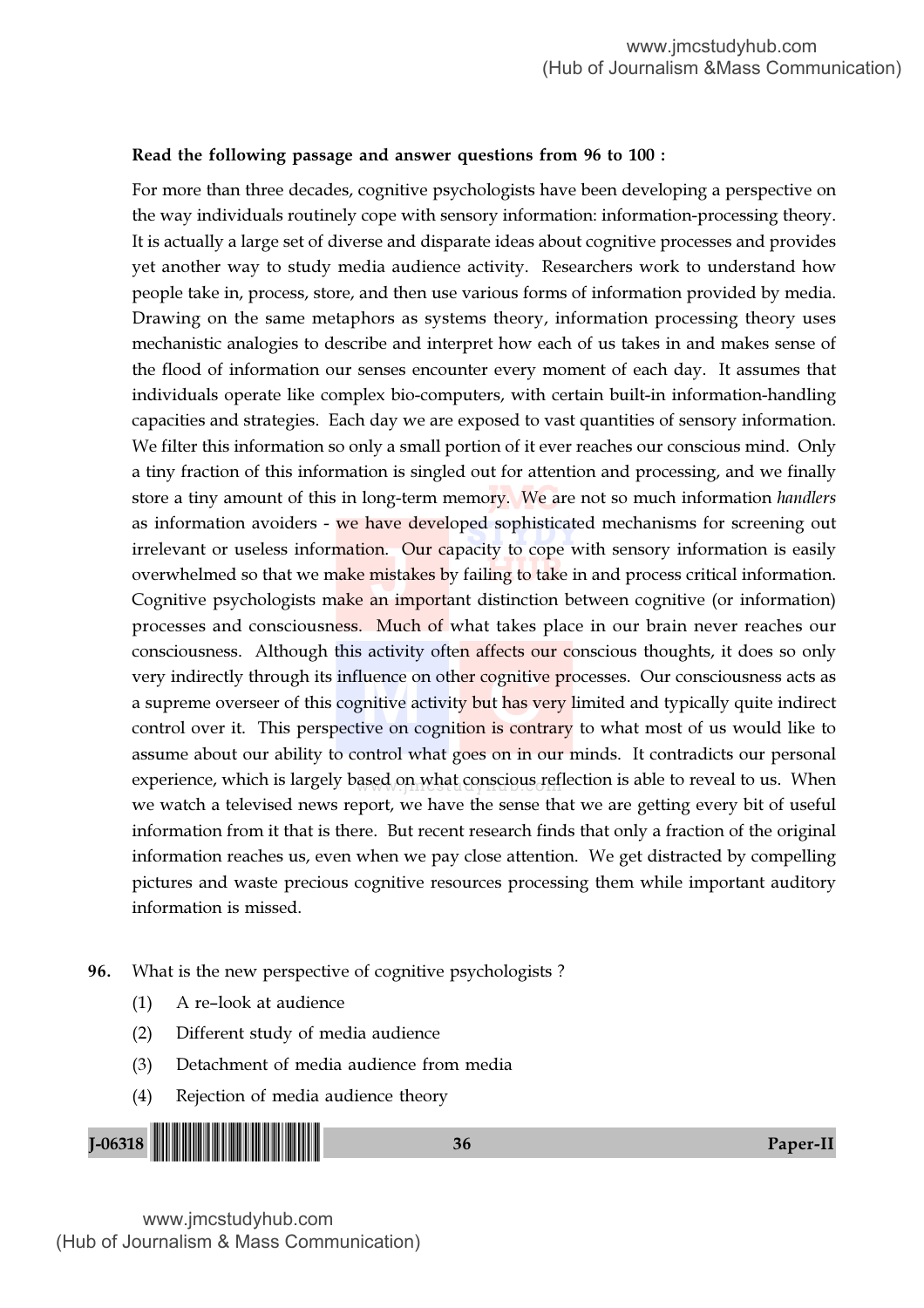# **fi**मलिखित गद्यांश को पढ़कर प्रश्न 96 से 100 के उत्तर लिखिए:

ाल <sub>हुँ</sub> । अति है। इस हैते <sub>ह</sub>ैं के लाहत छोटे अंश को ही लंबे समय तक अपनी स्मृति में रखते है। हम उतने अधिक<br>जाता है और अन्तत: हम इसके एक बहुत छोटे अंश को ही लंबे समय तक अपनी स्मृति में रखते है। हम उतने अधिक सूचना प्रहस्तन करने वाले नहीं हैं <mark>जितने सूचना से ब</mark>चने वाले हैं – हमने असंगत और अनुपयोगी सूचना की छंटाई के <mark>निपटने को ह</mark>मा बात पर निर्भर करती है जोकि चैतन्य प्रतिबिंब हमारे सम्मुख प्रकट करने में सक्षम है। जब हम किसी टेलीविज़न पर ्रूपमा<br><mark>हणशी</mark>ल<br>प्रसंस्क केवल बहुत ही अप्रत्यक्ष रूप से अन्य ज्ञानात्मक प्रक्रि<mark>या पर इसके प्रभाव</mark> से होता है। हमारी चैतन्यता इस ज्ञानात्मक<br>क्रिया के सर्वोच्च निरीक्षक के रूप में कार्य करती है <mark>परंतु इसका ज्ञानात्म</mark>क क्रिया पर बहुत ही सीमित और ब तीन दशकों से अधिक समय से ज्ञानात्मक मनोवैज्ञानिक, व्यक्तियों द्वारा नियमित रूप से ग्रहणशील सूचना का सामना करने के तरीकों पर संदर्श : सूचना प्रसंस्करण सिद्धांत विकसित कर रहे हैं। वास्तव में यह ज्ञानात्मक प्रक्रिया के बारे में विविध और भिन्न-भिन्न विचारों का एक बड़ा सेट है और मीडिया के श्रोताओं के कार्यकलापों के अध्ययन का एक अन्य तरीका है। शोधकर्ता यह समझने के लिए कार्य कर रहें है कि लोग मीडिया द्वारा उपलब्ध कराई गई सूचना के विभिन्न रूपों को किस प्रकार ग्रहण करते है तथा उसका प्रसंस्करण, भण्डारण और तत्पश्चात उसका उपयोग कैसे करते हैं। पद्धति सिद्धांत के समान लक्षण पर आरेखित सचना प्रसंस्करण सिद्धांत. प्रतिदिन प्रतिक्षण हमारी इंद्रियों के सम्मख आने वाली सूचना के भण्डार को किस प्रकार ग्रहण करता है और अनुभव करता है कि व्याख्या और निर्वचन करने के ि लिए क्रियाविधिक सादुश्यता का कैसे उपयोग किया जाए। यह मानती है कि व्यक्ति जटिल बायो कम्प्युटर की तरह काम करते है जिनमें कतिपय बिल्ट−इन−सूचना प्रहस्तन की क्षमताएँ और रणनीतियाँ है। प्रत्येक दिन हमारे सामने ग्रहणशील सूचना की बडी मात्रा होती है। हम इस सूचना की छंटाई करते है और इसका एक छोटा सा भाग ही हमारे चेतन तक पहुँच पाता है। इस सूचना का एक बहुत छोटा भाग ही ध्यान दिए जाने और प्रसंस्करण के लिए अलग कर लिया लिए परिष्कृत तंत्र विकसित किया <mark>है। ग्रहणशील सूच</mark>ना से निपटने की हमारी क्षमता आसानी से दब जाती है जिससे हम .<br>महत्वपूर्ण सूचना को ग्रहण करके उ<mark>सका प्रसंस्करण न</mark> करने की गलती कर जाते है। ज्ञानात्मक मनोवैज्ञानिक ज्ञानात्मक (या सूचना) प्रसंस्करण और चैतन्<mark>यता के बीच हम मह</mark>त्वपूर्ण विभेद करते हैं। हमारे मस्तिष्क में जो कुछ भी होता है वह कभी भी हमारे चैतन्य तक नहीं पहुँचता। यद्यपि यह क्रि<mark>या प्राय: हमारे चेत</mark>न विचारों को प्रभावित करती है फिर भी ऐसा िक्रिया के सर्वोच्च निरीक्षक के रूप में कार्य करती है <mark>परंत इसका ज्ञानात्म</mark>क क्रिया पर बहत ही सीमित और बहत ही अप्रत्यक्ष नियंत्रण है। ज्ञान संबंधी यह संदर्श हमारे मस्ति<mark>ष्क में जो चल रहा</mark> है उसे नियंत्रित करने के लिए हमारे बीच के अधिकांश लोगों की मान्यता के विपरीत है। यह हमारे व्यक्तिगत अनुभवों का खण्डन करती है जो काफी हद तक इस प्रसारित समाचार देखते है, हमें ऐसा लगता है कि हम उससे सभी उपयोगी सूचना प्राप्त कर रहे है। किंतु हाल के अनुसंधान का यह निष्कर्ष है कि मूल सूचना का केवल एक अंश ही हम तक पहुँच पाता है, चाहे हमने उस पर कितना भी ध्यान दिया हो। हम सम्मोहक चित्रों से विचलित होते है और महत्वपूर्ण श्रव्य सूचना को छोडकर उनके प्रसंस्करण पर कीमती ज्ञानात्मक संसाधनों का अपव्यय करते है।

- 96. ∂ जानात्मक मनोवैज्ञानिकों का नया संदर्श क्या है ?
	- (1) श्रोताओं पर पुन:दृष्टि डालना
	- (2) मीडिया श्रोताओं का भिन्न-भिन्न अध्ययन
	- (3) मीडिया श्रोताओं की मीडिया से अनासक्ति
	- (4) मीडिया श्रोता सिद्धांत को अस्वीकार करना

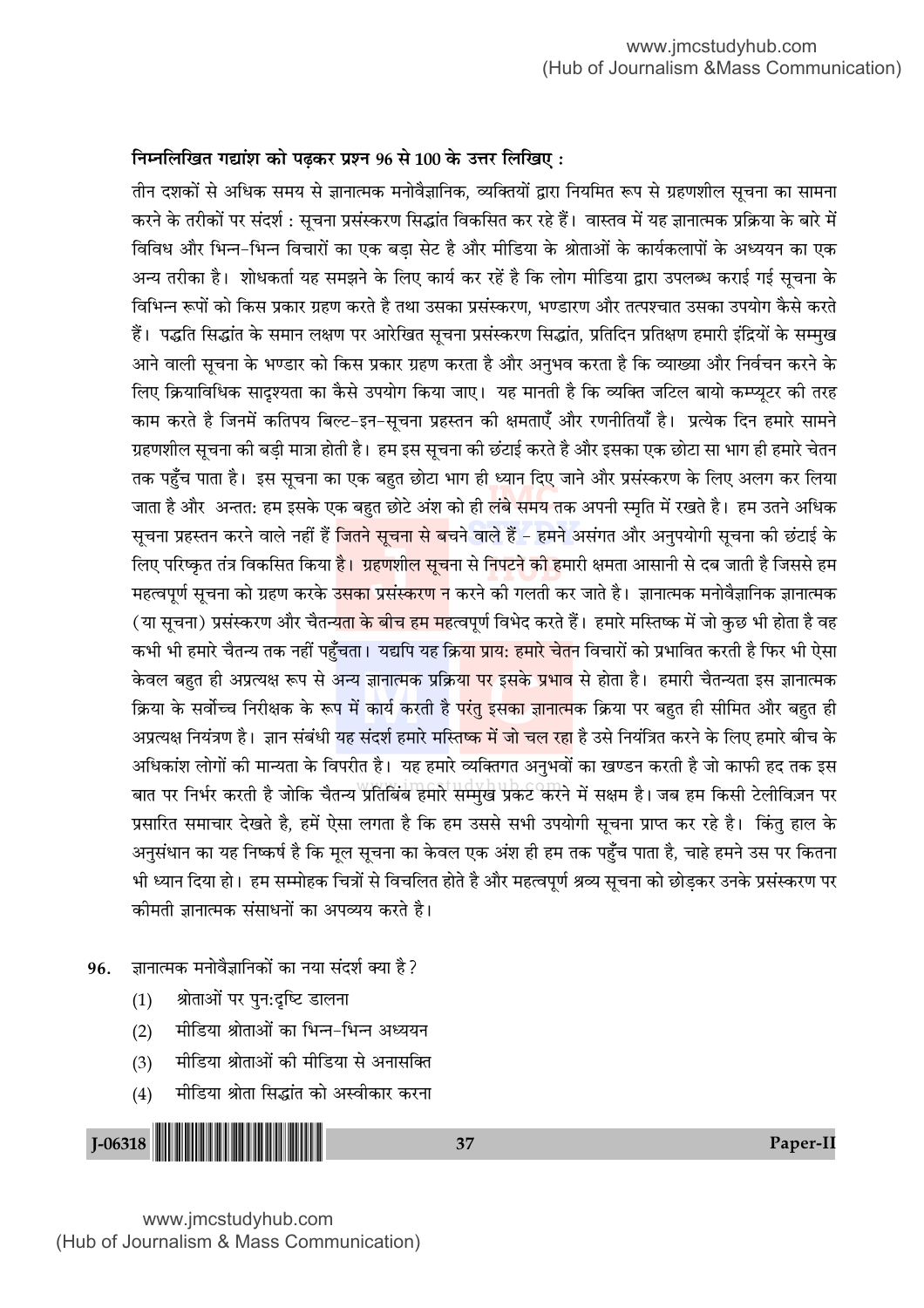97. What does information processing theory use to describe the sensory perception ?

- (1) Systems theory (2) Disparate ideas
- (3) Cognitive processes (4) Mechanistic analogies

98. Where does the distinction between cognitive processes and consciousness occur ?

- (1) It occurs in information handlers
- (2) It occurs in information avoiders
- (3) It occurs in the brain of the receiver
- (4) It occurs in sophisticated machines

**99.** According to the passage, what did the recent research find?

- (1) A part of the original information reaches us
- (2) The consciousness fails to act
- (2) The consciousness fails to act<br>
(3) It contradicts our assumptions
- (4) Sensory information is adequately processed

**100.** While processing information, what do we miss ?

- $m = \frac{1}{2}$  what do we miss? (1) Pictures (2) Smell
- (3) TV news report (4) Auditory information

www.jmcstudyhub.com

- o O o -

**HUB**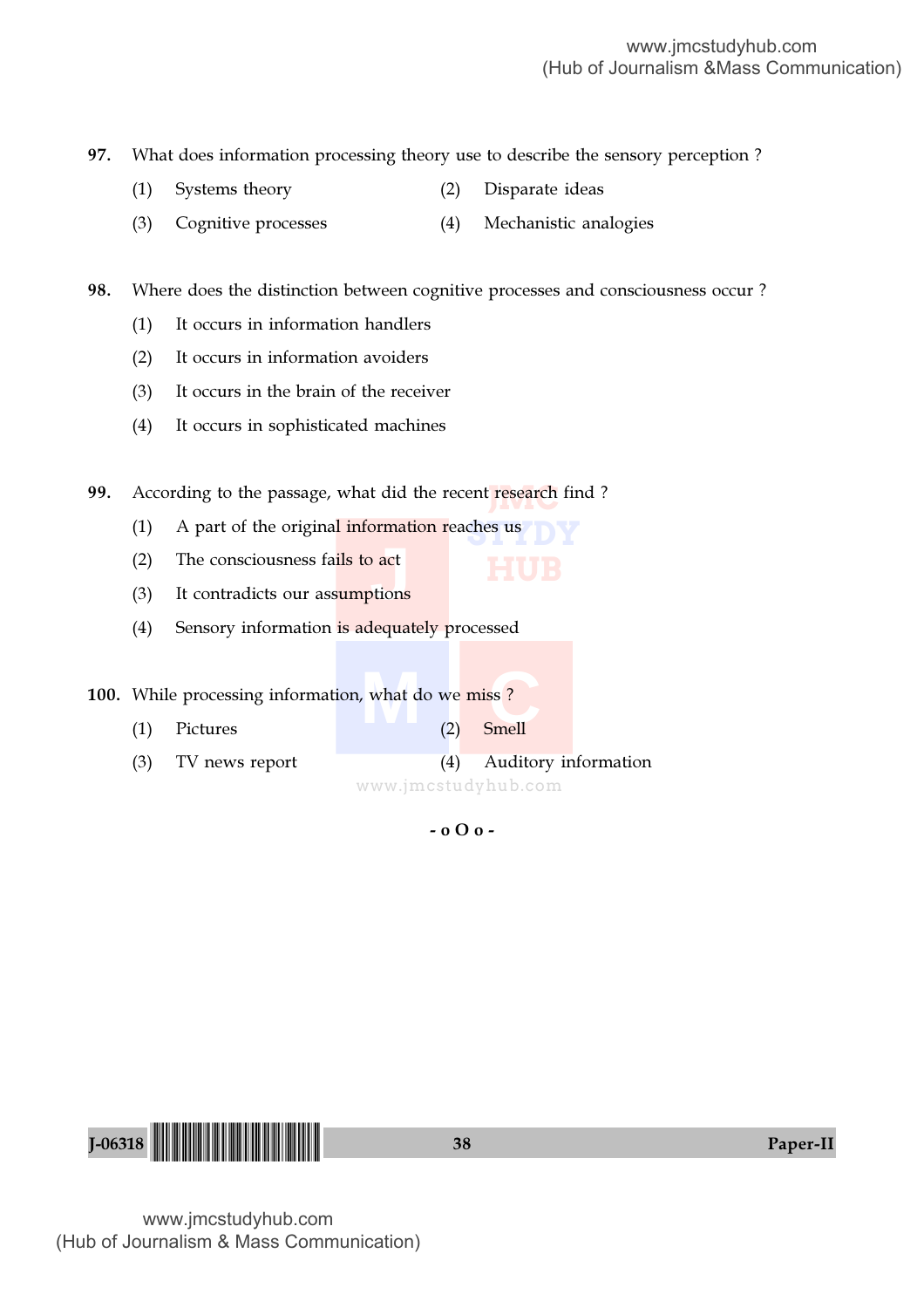ग्रहणशील अनुभूति का वर्णन करने के लिए सूचना प्रसंस्करण सिद्धांत किसका उपयोग करता हैं ? 97.

- पद्धति सिद्धांत भिन्न-भिन्न विचार  $(1)$  $(2)$
- ज्ञानात्मक प्रक्रिया (4) क्रियाविधिक सादूश्यता  $(3)$

कहाँ पर ज्ञानात्मक प्रक्रिया और चैतन्यता के बीच भेद उत्पन्न होता है ? 98.

- यह सूचना का प्रहस्तन करने वालों में उत्पन्न होता है।  $(1)$
- यह सूचना से बचने वालों में उत्पन्न होता है।  $(2)$
- यह प्राप्तकर्ता के मस्तिष्क में उत्पन्न होता है।  $(3)$
- यह परिष्कृत तंत्र में उत्पन्न होता है।  $(4)$

इस अनुच्छेद के अनुसार हाल ही के शोध के क्या निष्कर्ष है? <mark>V</mark>IC 99.

- मूल सूचना का एक अंश ह<mark>म तक पहुँचता है</mark>  $(1)$
- चैतन्यता कार्य नहीं कर पाती  $(2)$
- यह हमारी मान्यताओं के विपरीत है  $(3)$
- ग्रहणशील सूचना पर्याप्त रूप से प्रसंस्कृत है  $(4)$

100. सूचना के प्रसंस्करण के समय हम क्या छोडते हैं?

- $(1)$ चित्र
- $(3)$ टेलीविज़न समाचार श्रव्य सूचना  $(4)$ www.jmcstudyhub.com

 $-000 -$ 

 $(2)$ 

गंध

39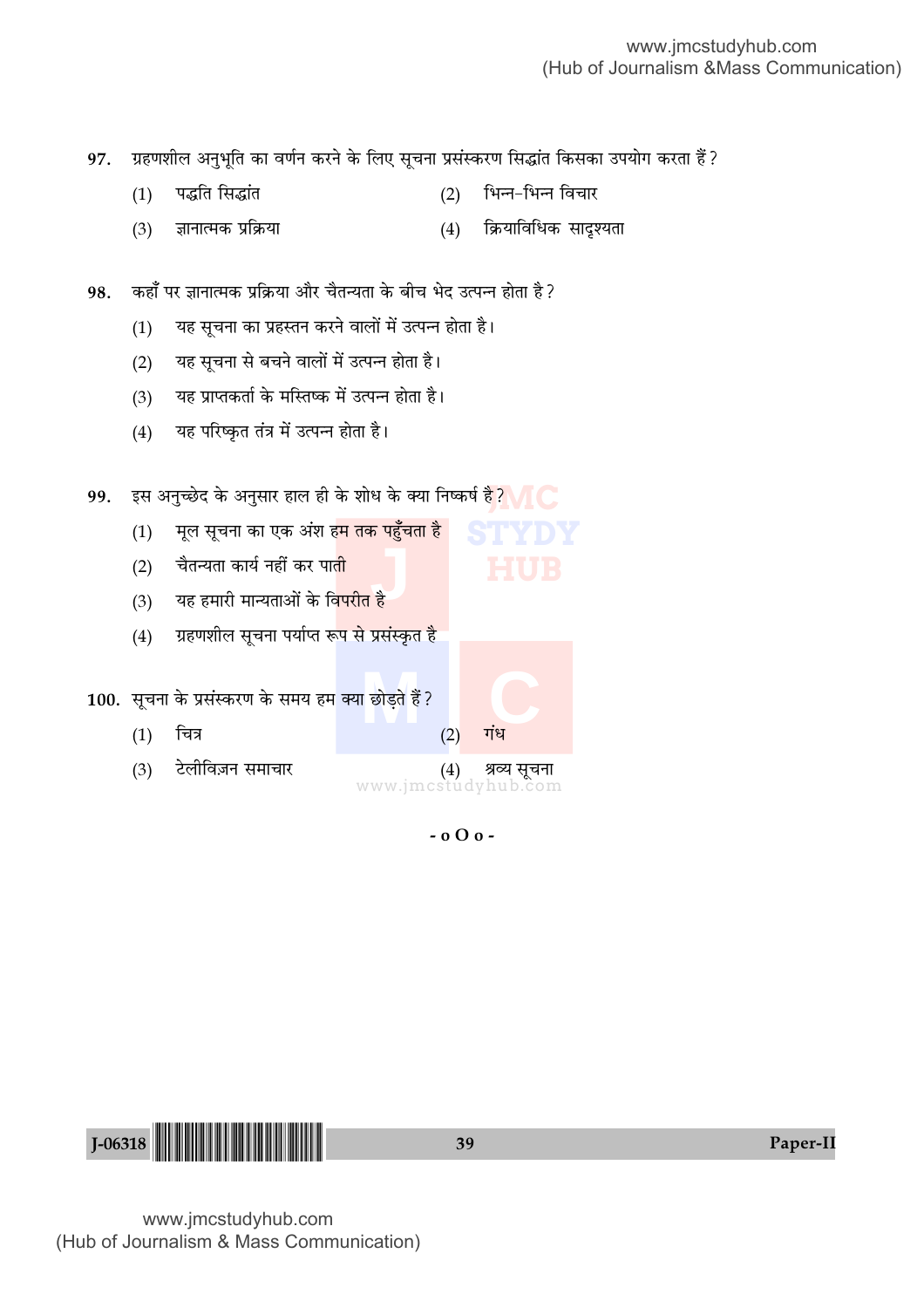Space For Rough Work



www.jmcstudyhub.com